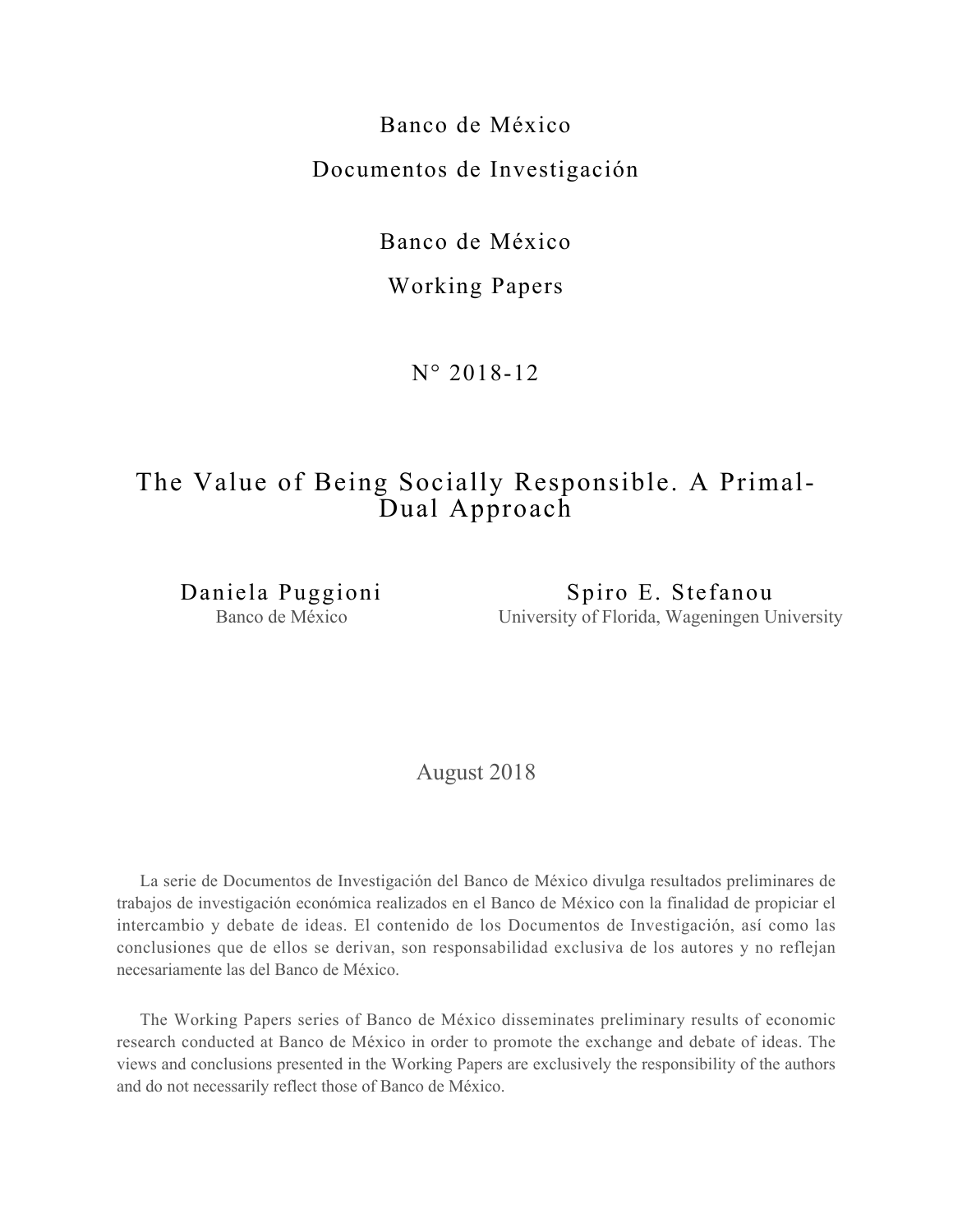Working Paper  $2018 - 12$ 

## The Value of Being Socially Responsible. A Primal-Dual Approach\*

Daniela Puggioni<sup>+</sup> Banco de México

Spiro E. Stefanou‡ University of Florida, Wageningen University

Abstract: This paper models Corporate Social Responsibility (CSR) as one of the outputs that results from a firm's decisions regarding what and how to produce. The framework developed allows for studying technical efficiency and deriving a system of internal shadow prices to quantify the value of implementing socially responsible activities. The empirical application focuses on the food and beverage manufacturing sector worldwide. The results indicate high levels of technical efficiency in this sector and document a positive average shadow price of CSR activities, implying that the net value of implementing this kind of activities is positive to the firm as their benefit exceeds the cost. In particular, it is shown that increasing the CSR engagement at the margin positively contributes to the creation of firm value, while reducing it has a negative marginal impact.

Keywords: Productivity and competitiveness; Decision processes; Non-parametric technology; Shadow prices; Corporate Social Responsibility.

JEL Classification: C14, D24, M14, M20.

Resumen: Este documento modela la Responsabilidad Social Empresarial (RSE) como uno de los productos que resultan de las decisiones de la empresa acerca de qué y cómo producir. El marco desarrollado permite estudiar la eficiencia técnica y derivar un sistema de precios sombra internos para cuantificar el valor de la implementación de actividades socialmente responsables. La aplicación empírica se centra en el sector de fabricación de alimentos y bebidas a nivel mundial. Los resultados indican altos niveles de eficiencia técnica en ese sector y documentan un precio sombra promedio positivo de las actividades de RSE, lo que implica que el valor neto de la implementación de este tipo de actividades es positivo para la empresa, toda vez que su beneficio supera su costo. En particular, se muestra que aumentar el compromiso a la RSE en el margen contribuye positivamente a la creación de valor de las empresas, mientras que disminuirlo tiene un impacto marginal negativo.

Palabras Clave: Productividad y competitividad; Procesos de decisión; Tecnología no paramétrica; Precios sombra; Responsabilidad Social Empresarial.

<sup>\*</sup>We are particularly thankful to Bob Chambers for his precious suggestions and very constructive comments. We are also grateful to the analysts at Sustainalytics in New York City for assisting with obtaining the data and providing helpful insights on the details of their data collection process and methodology. Financial support for this research was partially provided through a post-doctoral fellowship by the Food and Resource Economics Department at the University of Florida.

<sup>†</sup> Dirección General de Investigación Económica, Banco de México. Email: dpuggionih@banxico.org.mx.

<sup>‡</sup> Food and Resource Economics Department, University of Florida, Florida, USA. Business Economics Group, Wageningen University, Wageningen, The Netherlands. Email: sstefanou@ufl.edu.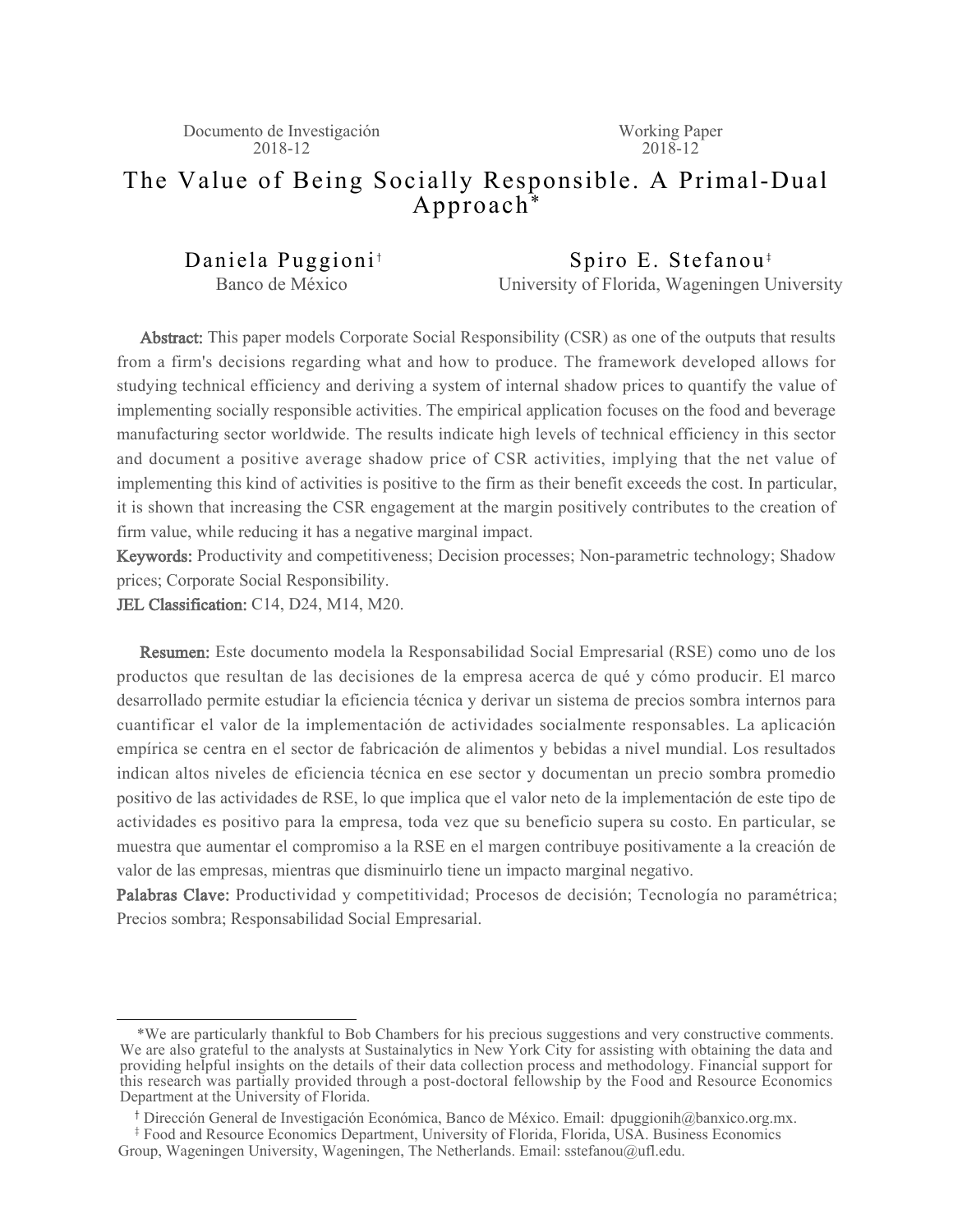### **1 Introduction**

Corporate social responsibility (CSR) has experienced a rather unique and difficult path toward becoming a mainstream subject of academic interest<sup>[1](#page-2-0)</sup> likely because there is a certain degree of ambiguity and disagreement with respect to its definition and the nature of the core principles that identify CSR. According to the World Business Council for Sustainable Development,[2](#page-2-1) *"Corporate Social Responsibility is the continuing commitment by business to contribute to economic development while improving the quality of life of the workforce and their families as well as of the community and society at large"*. While CSR seeks to create long-term economic value, as any conventional business activity, this definition highlights the fact that its scope is much broader as it calls for a more comprehensive commitment of the firm to society. The advancement of CSR to a core management or board-level function together with the growing attention toward CSR among civil society and government has fostered a dramatic increase in CSR implementation and reporting, thus providing access to CSR data and allowing for a shift of the research focus from a normative and theoretical framework to a more applied one. Nonetheless, the literature on CSR, so far, has been mainly restricted to the business management and financial fields and only in the 2000s has this literature started to build a direct connection between CSR and the economic concept of profit maximization.

[Baron](#page-30-0) [\(2001\)](#page-30-0) and [McWilliams and Siegel](#page-31-0) [\(2001\)](#page-31-0) were the first to explicitly model 'strategic' and 'profit-maximizing' CSR suggesting that firms undertake CSR activities expecting a net benefit from them.[3](#page-2-2) Both contributions emphasize that CSR is a way for firms to compete for socially responsible consumers by either linking their social contribution to product sales or adding social attributes and features to their products. A key implication of this perspective on CSR is that it represents a product differentiation strategy to gain competitive advantage as argued by [Bagnoli and Watts](#page-30-1) [\(2003\)](#page-30-1) and [Siegel and Vitaliano](#page-32-0) [\(2007\)](#page-32-0). In addition, there is empirical evidence in the literature supporting the conjecture that CSR practices have an influence on consumers' purchasing intentions and willingness to pay and that increasing customer awareness of these practices can have a positive impact on firm value (see [Creyer](#page-30-2) [\(1997\)](#page-30-2), [Auger, Burke, Devinney, and Louviere](#page-30-3) [\(2003\)](#page-30-3), [De Pelsmacker, Driesen, and Rayp](#page-30-4) [\(2005\)](#page-30-4), [Ailawadi, Neslin, Luan, and Taylor](#page-30-5) [\(2014\)](#page-30-5), or [Servaes and Tamayo](#page-32-1) [\(2013\)](#page-32-1)).

<span id="page-2-0"></span>CSR has been analyzed also in the theoretical finance literature with models assuming the

<sup>1</sup>For a historical overview and a review of the academic research that has both prompted, and responded to, issues of corporate social responsibility see [Crane, McWilliams, Matten, Moon, and Siegel](#page-30-6) [\(2008\)](#page-30-6).

<span id="page-2-2"></span><span id="page-2-1"></span><sup>2</sup>[WBCSD](#page-32-2) [\(1998\)](#page-32-2) Stakeholder Dialogue on CSR, The Netherlands, Sept 6-8, 1998.

<sup>3</sup>For a collection of empirical contributions on the relationship between CSR and economic performance see [Paul et al.](#page-31-1) [\(2006\)](#page-31-1).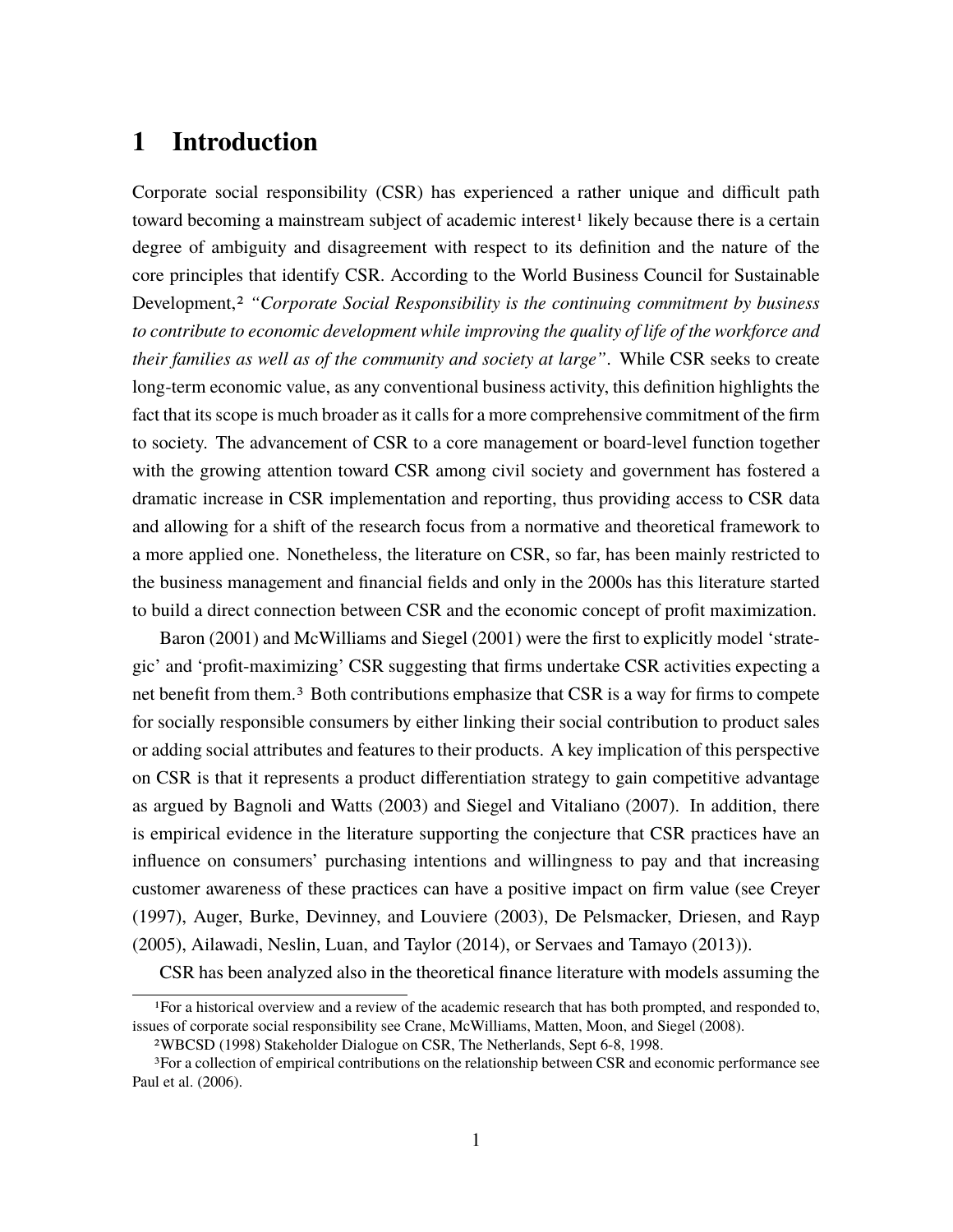existence of a class of investors who prefer to invest in CSR stocks, but the impact of their preferences on the value of the stocks is not always clear. Empirical evidence, on the other hand, seems to identify a negative association between CSR and systemic risk and cost of equity capital, and a positive association between CSR and firm value and shareholder wealth. Thus, higher levels of CSR (or higher CSR scores) imply a lower systemic risk, a lower cost of capital, a higher firm value, and higher stocks valuations (see [Sharfman and Fernando](#page-32-3) [\(2008\)](#page-32-3), [Oikonomou, Brooks, and Pavelin](#page-31-2) [\(2012\)](#page-31-2), [Albuquerque, Durnev, and Koskinen](#page-30-7) [\(2015\)](#page-30-7), [Margolis, Elfenbein, and Walsh](#page-31-3) [\(2009\)](#page-31-3), [Galema, Plantinga, and Scholtens](#page-31-4) [\(2008\)](#page-31-4), [Dimson,](#page-30-8) [Karakaş, and Li](#page-30-8) [\(2015\)](#page-30-8), or [Flammer](#page-31-5) [\(2015\)](#page-31-5)). [Eccles, Ioannou, and Serafeim](#page-31-6) [\(2014\)](#page-31-6) further document that the positive impact of a higher engagement in corporate sustainability is not limited to the stock market and accounting performance but extends to organizational processes and governance.

All these contributions, in different ways and with different emphases, try to identify and quantify to what extent the pursuit of a more advanced and comprehensive social agenda, that may go beyond short-run profits or mandated minimum standards, impacts the economic value of the firm. In fact, they provide formal and rigorous support to a conviction that has already reached a wide consensus among firms, consumers, and policy makers; i.e. that CSR should be a prominent business practice. In spite of the efforts spent in corroborating the strategic role of CSR, practically no work has been done to formalize and explain the process through which CSR is created at the firm level. Simply put, the existing literature justifies CSR practices with economic, managerial, or financial motivations trying to provide some insight into whether CSR is good for business, in general, and for what it might be good, in particular. However, considerations regarding the way CSR is produced and what implications CSR production has on a firm's dynamics, such as the technology underlying CSR production, the impact of CSR on the other outputs produced, or the kind of inputs needed to produce CSR are completely ignored. This may be due to CSR being a relatively new and still unfolding concept for both firms and scholars that is not easy to precisely define, model, measure, and quantify.

As the existing research has been almost exclusively focused on *why* CSR is done, this study takes a very different perspective and attempts to shed light on *how* CSR is done and *how much* it is worthy for the firm by incorporating it into a formal production framework. This seems especially appropriate as a considerable share of CSR activities is directly related to production. Our approach is based on the fundamental economic notion of opportunity cost. Since firms have to operate under scarcity, it is crucial to recognize that the decision of allocating resources to CSR activities necessarily implies taking away resources from other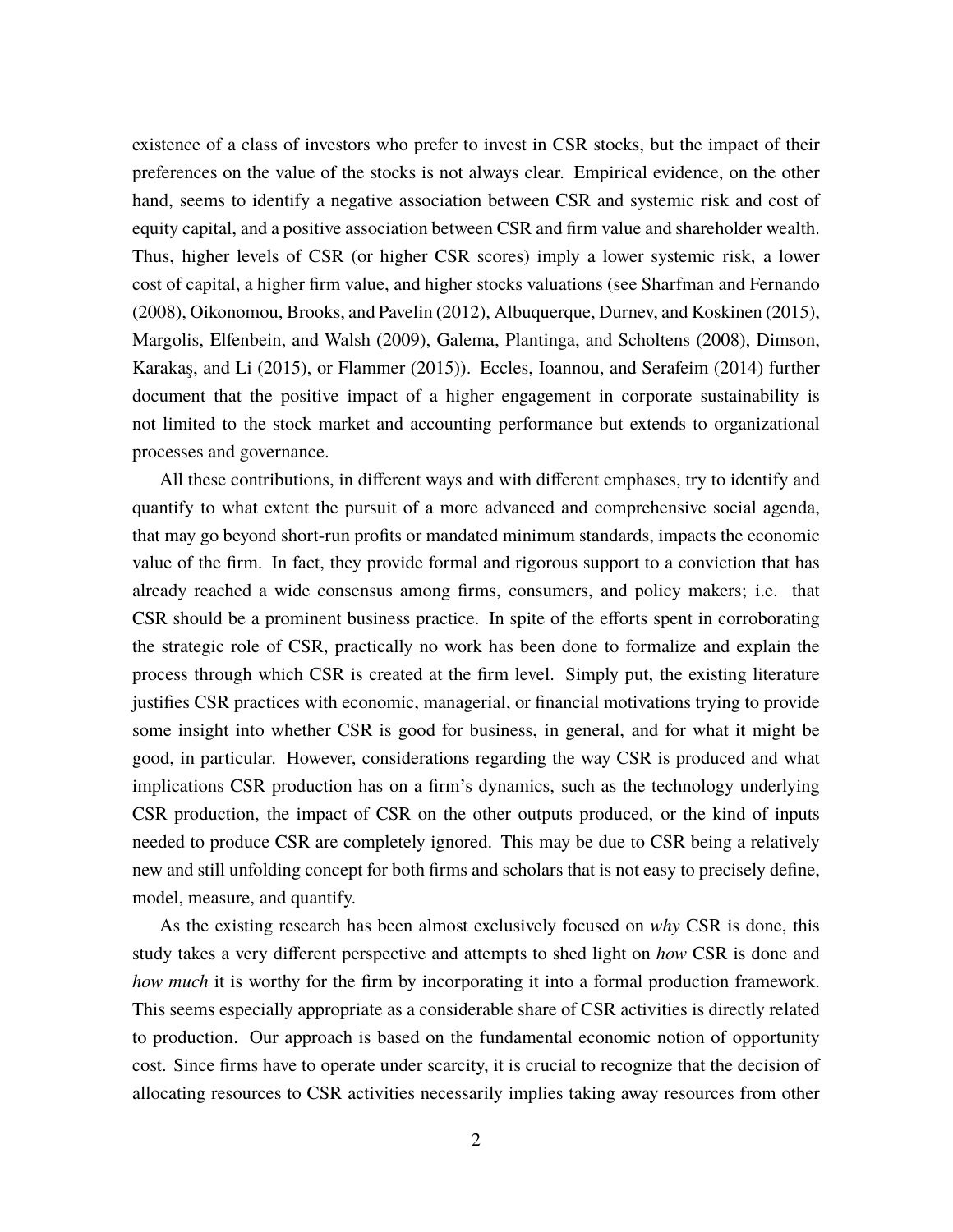activities. Hence, the value of being socially responsible needs to be weighed against its cost. The framework we develop takes into account these trade-offs in a rigorous yet flexible way consistent with economic theory.

We adopt a joint production model for characterizing the technology and representing the transformation process of multiple inputs into multiple outputs. The types of different inputs and outputs involved in the production process are a distinctive feature of the model. In particular, each firm is assumed to produce a desirable, marketed output but, because the production of this desirable output may require the use of some undesirable input, an undesirable output can be generated along with the desirable one. Thus, the firm needs to engage in socially responsible activities, namely CSR, which is an additional output produced to mitigate the unwanted output. Common inputs as well as 'socially responsible' inputs are used to produce CSR. The joint technology is obtained as a composition of two separate subtechnologies: one describing the production of the desirable output and the other describing the generation of the undesirable output. CSR is the link between these two technologies as it simultaneously represents the opportunity cost of producing socially responsible activities in terms of desirable output and its mitigating effect with respect to undesirable output.

The empirical application focuses on the food and beverage manufacturing sector that is particularly interesting since it faces specific CSR challenges, such as food safety controversies, demand for healthier food products, responsible sourcing of raw materials, along with more common CSR issues such as water and energy efficiency, supply chain management, labor standards and safety in the workplace. This rich and diversified array of activities allows for observing and exploring multiple dimensions of CSR engagement making the food sector an insightful example of how our theoretical and empirical frameworks can be employed to analyze the impact and the value of CSR. The implementation of the analysis relies on a parsimonious non-parametric approach known as Data Envelopment Analysis (DEA)[4](#page-4-0) which allows for constructing the joint technology as the intersection of the desirable production and the undesirable production sub-technologies. Once the technology is fully characterized, a measure of technical inefficiency as well as a set of internal shadow values for inputs and outputs can be obtained for each firm. Moreover, because DEA technologies are not amenable to standard differential calculus arguments, at least for some firms, recent developments by [Chambers and Färe](#page-30-9) [\(2008\)](#page-30-9) are used to derive the shadow value of CSR as a measure of willingness to gain for producing one more unit of CSR and willingness to lose for relinquishing the production of one unit of CSR.

<span id="page-4-0"></span><sup>4</sup>For an in-depth review of DEA theory and empirical applications see [Charnes, Cooper, Lewin, and Seiford](#page-30-10) [\(1995\)](#page-30-10) and [Cooper, Seiford, and Zhu](#page-30-11) [\(2011\)](#page-30-11).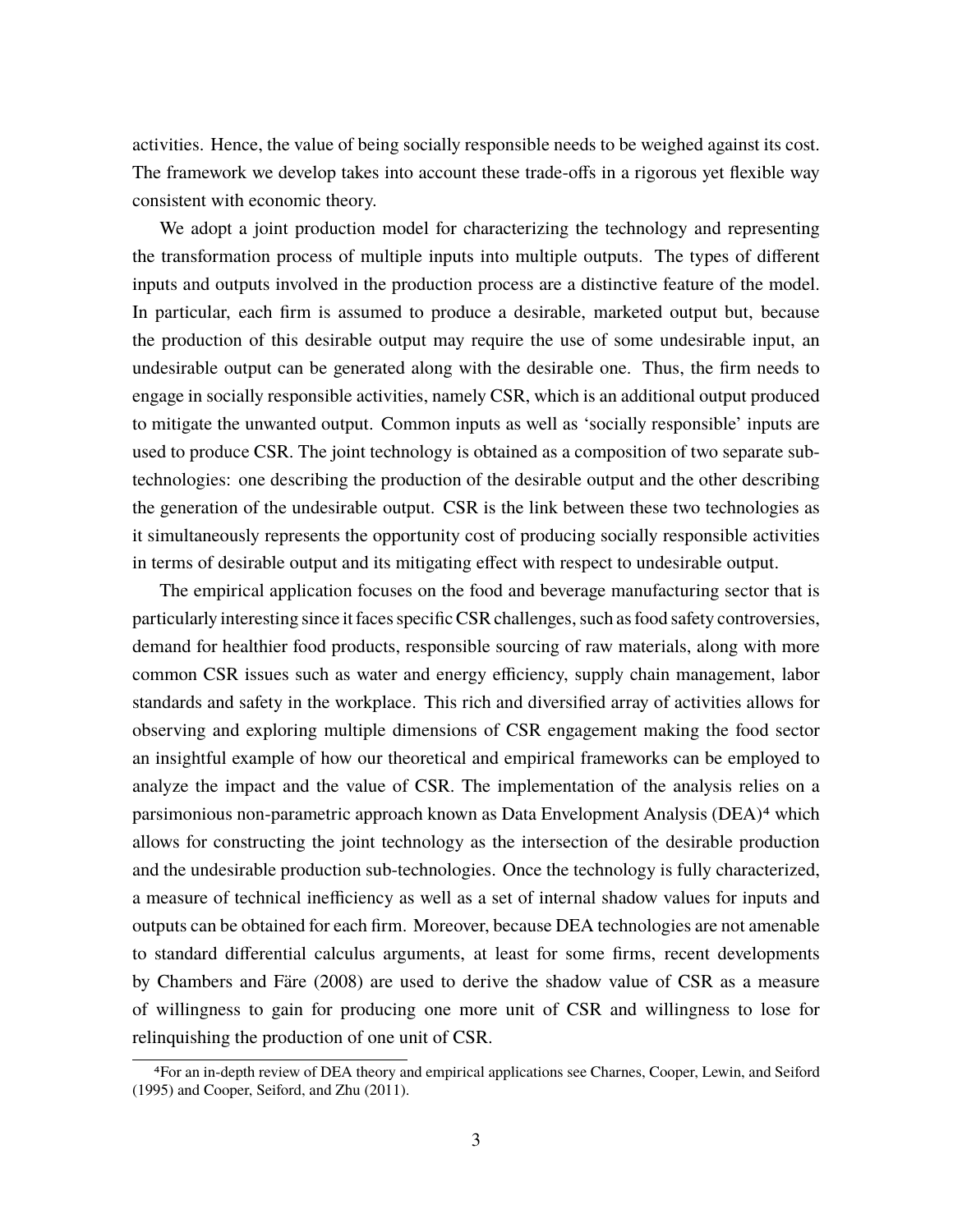Our contribution offers several interesting managerial insights. Specifically, given that CSR is a non-marketed activity there is not a market-based measure of competitiveness in CSR. With the framework proposed in this study firms are able to benchmark competitors within the boundaries of the technology. Also, even though several contributions in the literature have tried to motivate the role of CSR as a strategic tool to attract investors/consumers/workers, there is no consensus on whether CSR is indeed effective in doing so. That is, it is challenging to determine the value of CSR. Our methodology delivers a specific measure of the internal value of implementing CSR activities. Finally, it is important for managers to understand the benefit/cost of any activity at the margin to evaluate the worthiness and the risk of increasing/decreasing the effort and resources allocated to this activity. We are able to quantify the marginal benefit/cost of CSR activities thus providing valuable information to guide firms' decisions on the extent of their CSR engagement.

The results of the analysis provide valuable indications regarding the impact of CSR on firm's performance and value. In particular, our findings suggest that it is important to account for the complexity of the production process and that ranking firms in terms of their performance and identifying leaders can be quite challenging when they engage in very differentiated activities. Nonetheless, a diversified portfolio that includes activities such as CSR can also represent an opportunity for firms to compete and excel on new grounds. In addition we find that, on average, being good is worthy, i.e. socially responsible engagement positively contributes to adding (internal) value to the firm. The positive value of CSR is emphasized also at the margin where we observe firms willing to do more CSR for a positive price but willing to be compensated for doing less.

The remainder of the paper is organized as follows. Section 2 presents a multiple inputs and outputs theoretical framework where CSR is explicitly modeled as an output of production. Section 3 illustrates the empirical approach and explains how DEA methods can be used to characterize the technology, analyze technical efficiency and derive a set of internal values of inputs and outputs to quantify the value of socially responsible activities overall and at the margin. Section 4 describes the data used to carry out the empirical analysis. In Section 5 the results of the analysis are presented and discussed. Section 6 concludes.

# <span id="page-5-0"></span>**2 A Multi-Output Model of Corporate Social Responsibility**

Multiple outputs are the rule rather than the exception at the micro level of production. This is because the same input, or set of inputs, can be employed to produce different outputs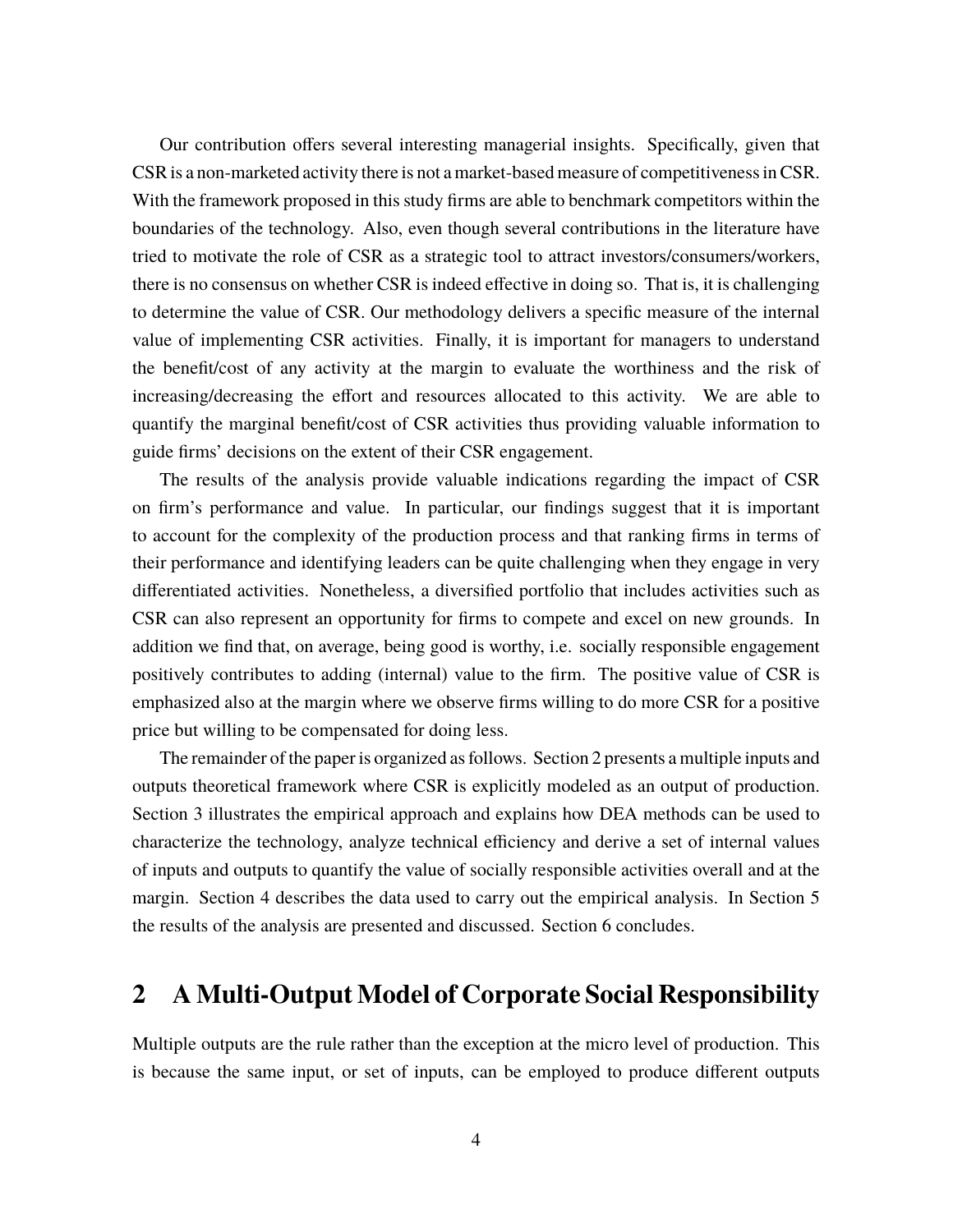and because there are many instances of jointness in production that can reach the extreme form of different outputs needed to be produced in fixed proportions. To acknowledge these instances, we model CSR incorporating it into a multiple input multiple output technology framework and assuming that CSR is an additional output in the production process. Our choice is motivated by the fact that CSR activities are not freely available nor easily acquired on the market like standard inputs, therefore their implementation requires firms to allocate resources (such as capital, labor and materials) to the production of CSR effectively diverting them from the production of other outputs. The fact that CSR needs to be actually generated at an opportunity cost makes it more characteristic of an output rather than an input. In addition, because of the nature of socially responsible activities usually carried out by firms (i.e. environmental programs, sustainability programs, community programs), CSR embodies the notion of mitigation particularly well. Much like abatement is implemented to clean up pollution, CSR can be implemented to improve a dirty production processes, to support the sourcing and use of sustainable inputs, or to establish a good reputation among consumers and community. Hence, building on [Murty, Russell, and Levkoff](#page-31-7) [\(2012\)](#page-31-7), our model regards CSR as an output produced to mitigate the negative effects of another undesirable output, i.e. an output that is unwanted but inevitably generated within the production process and can potentially be detrimental to the firm.[5](#page-6-0)

Consider a joint production technology in which  $N^6$  $N^6$  inputs  $x_1$ ,  $x_2$  and  $x_3$  are utilized to produce  $M^7$  $M^7$  outputs that can be categorized as desirable output(s)  $y_D$ , undesirable output(s)  $y_U$ , and the socially responsible output(s)  $y_R$ . More specifically,  $y_D$  is the primary, marketed output for which the production process is set up,  $y_U$  is a by-product generated during the production of the desirable output, and  $y_R$  consists of socially responsible activities implemented to reduce the undesirable output. The production process of the desirable output  $y_D$  requires inputs  $x_1$ ,  $x_2$ , and  $x_3$ , where  $x_1$  is a standard input used in the production of  $y_D$ ,  $x_2$  is an undesirable input that leads to the generation of the by-product, i.e. the undesirable output  $y_U$ , and  $x_3$  is a socially responsible input that, while used to produce  $y_D$ , specifically contributes to the production of the socially responsible output  $y_R$  as well. Because of the nature of this joint technology, a firm that aims at being socially responsible needs to engage in the production of  $y_R$  to mitigate the undesirable output. Nonetheless, producing  $y_R$  is costly, meaning that a firm has to divert resources away from the desirable output production

<span id="page-6-0"></span><sup>5</sup>For a comprehensive literature review on modeling technologies in the presence of undesirable (bad) inputs and outputs see [Førsund](#page-31-8) [\(2009\)](#page-31-8).

<span id="page-6-1"></span><sup>&</sup>lt;sup>6</sup>Where *N* is a  $(N_1 + N_2 + N_3)$ -dimensional vector of inputs.

<span id="page-6-2"></span><sup>&</sup>lt;sup>7</sup>Where *M* is a  $(M_D + M_U + M_R)$ -dimensional vector of outputs.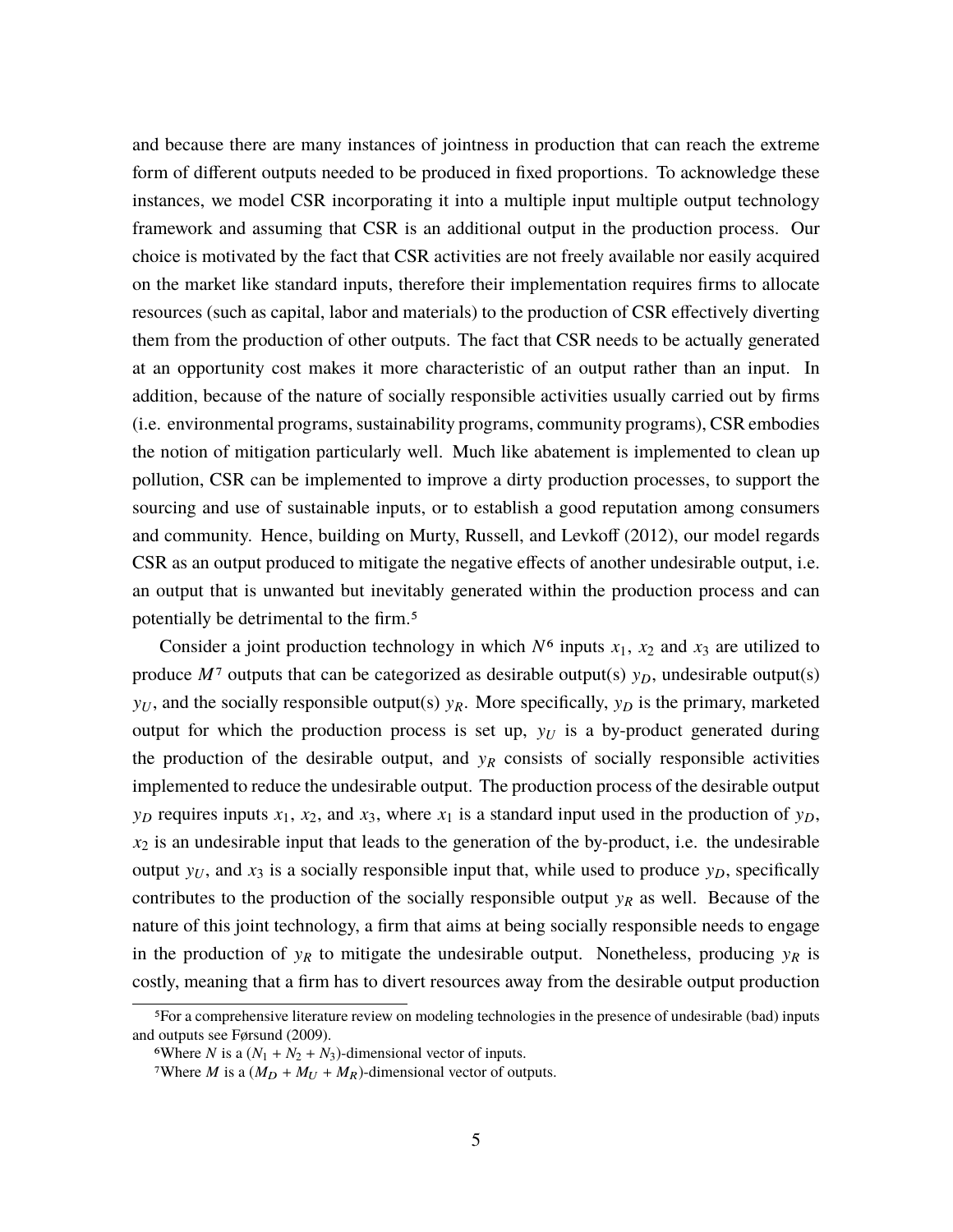to generate socially responsible activities.

To fix ideas consider the example of a confectionery firm producing chocolate bars as its main, desirable, marketed output y*D*. To produce chocolate bars, this firm utilizes conventional inputs of production  $x_1$ : capital, labor, raw materials; undesirable inputs  $x_2$ : polluting energy sources, unsafe machinery, unethically sourced (e.g. through child labor) cocoa beans; as well as socially responsible inputs  $x_3$ : certified fair trade and sustainable cocoa beans, renewable energy sources. Since the production of chocolate bars requires the use of some undesirable inputs, undesirable/bad outputs  $y_U$  such as pollution, waste, worker injuries, negative publicity in the media are also generated. To mitigate and limit the negative impact of these undesirable outputs the firm implements socially responsible activities  $y_R$  in the form of programs to reduce energy and water use, pollution, waste, programs to improve the safety on the workplace, programs to source inputs ethically.

The *by-production*<sup>[8](#page-7-0)</sup>, or joint technology *T* can be characterized as the intersection of two different technologies  $T_1$  and  $T_2$ , so that

$$
T = T_1 \cap T_2 \tag{2.1}
$$

$$
T_1 = \left\{ \langle y_D, y_U, y_R, x_1, x_2, x_3 \rangle \in \mathbb{R}_+^{M+N} \mid f(y_D, y_R, x_1, x_2, x_3) \le 0 \right\}
$$
 (2.2)

$$
T_2 = \left\{ \langle y_D, y_U, y_R, x_1, x_2, x_3 \rangle \in \mathbb{R}_+^{M+N} \mid y_U \ge q(y_R, x_2) \right\}
$$
 (2.3)

with  $f$  and  $q$  being continuously differentiable functions. The set  $T_1$  is a conventional convex technology set representing the transformation process of the inputs into the desirable output and the socially responsible output. Assuming that *f* satisfies

<span id="page-7-3"></span><span id="page-7-2"></span><span id="page-7-1"></span>
$$
f_{y_D}(y_D, y_R, x_1, x_2, x_3) \ge 0
$$
\n(2.4)

$$
f_{y_R}(y_D, y_R, x_1, x_2, x_3) \ge 0
$$
\n(2.5)

<span id="page-7-4"></span>
$$
f_{x_n}(y_D, y_R, x_1, x_2, x_3) \le 0 \quad \text{for } n = 1, 2, 3
$$
 (2.6)

then the technology  $T_1$  displays the standard free disposability properties in desirable output,

<span id="page-7-0"></span><sup>8</sup>By-production is a term specifically coined by [Murty](#page-31-9) [\(2010\)](#page-31-9) to describe a technology in which the desirable production process generates unwanted residuals, or by-products.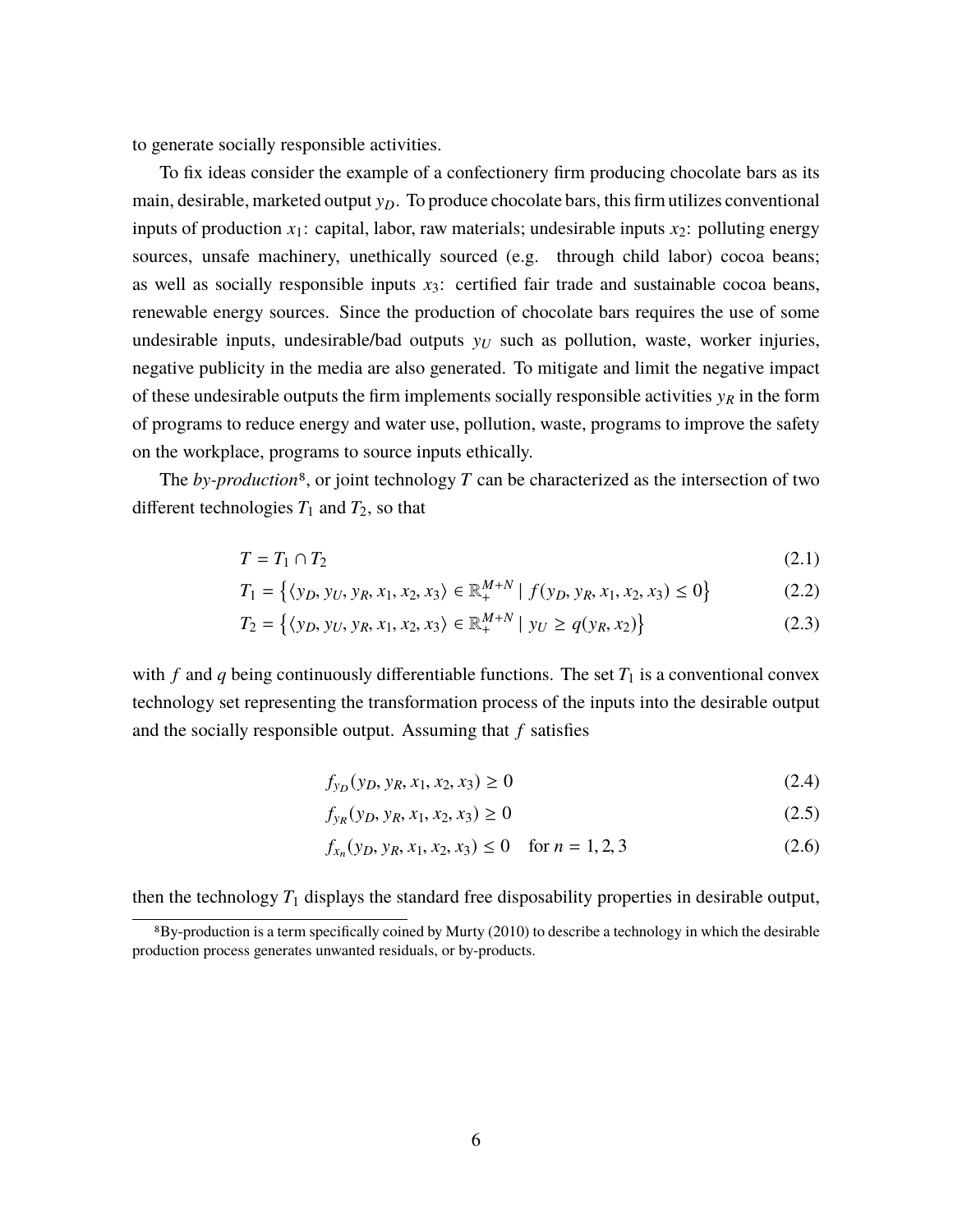socially responsible output, and inputs, respectively, i.e.

$$
\langle y_D, y_U, y_R, x_1, x_2, x_3 \rangle \in T_1, \ \overline{y}_D \le y_D \Rightarrow \langle \overline{y}_D, y_U, y_R, x_1, x_2, x_3 \rangle \in T_1 \tag{2.7}
$$

$$
\langle y_D, y_U, y_R, x_1, x_2, x_3 \rangle \in T_1, \ \overline{y}_R \le y_R \Rightarrow \langle y_D, y_U, \overline{y}_R, x_1, x_2, x_3 \rangle \in T_1 \tag{2.8}
$$

$$
\langle y_D, y_U, y_R, x_1, x_2, x_3 \rangle \in T_1, \ \bar{x}_1 \ge x_1 \Rightarrow \langle y_D, y_U, y_R, \bar{x}_1, x_2, x_3 \rangle \in T_1 \tag{2.9}
$$

$$
\langle y_D, y_U, y_R, x_1, x_2, x_3 \rangle \in T_1, \ \bar{x}_2 \ge x_2 \Rightarrow \langle y_D, y_U, y_R, x_1, \bar{x}_2, x_3 \rangle \in T_1 \tag{2.10}
$$

$$
\langle y_D, y_U, y_R, x_1, x_2, x_3 \rangle \in T_1, \ \bar{x}_3 \ge x_3 \Rightarrow \langle y_D, y_U, y_R, x_1, x_2, \bar{x}_3 \rangle \in T_1 \tag{2.11}
$$

For simplicity it is further assumed that the technology  $T_1$  is independent of  $y_U$ , which implies that the production of the undesirable output does not have any direct effect on the production of the desirable output y*D*.

The set  $T_2$  is also convex and represents the undesirable output generating process. Assuming that *q* satisfies

$$
q_{y_R}(y_R, x_2) < 0 \tag{2.12}
$$

<span id="page-8-4"></span><span id="page-8-3"></span><span id="page-8-2"></span><span id="page-8-1"></span><span id="page-8-0"></span>
$$
q_{x_2}(y_R, x_2) > 0 \tag{2.13}
$$

and given the definition of  $T_2$  in [\(2.3\)](#page-7-1), the following properties hold

$$
\langle y_D, y_U, y_R, x_1, x_2, x_3 \rangle \in T_2, \ \overline{y}_U \ge y_U \Rightarrow \langle y_D, \overline{y}_U, y_R, x_1, x_2, x_3 \rangle \in T_2 \tag{2.14}
$$

$$
\langle y_D, y_U, y_R, x_1, x_2, x_3 \rangle \in T_2, \ \overline{y}_R \ge y_R \Rightarrow \langle y_D, y_U, \overline{y}_R, x_1, x_2, x_3 \rangle \in T_2 \tag{2.15}
$$

$$
\langle y_D, y_U, y_R, x_1, x_2, x_3 \rangle \in T_2, \ \bar{x}_2 \le x_2 \Rightarrow \langle y_D, y_U, y_R, x_1, \bar{x}_2, x_3 \rangle \in T_2 \tag{2.16}
$$

These properties are sometimes referred to costly disposability of undesirable output, socially responsible output, and by-product generating input, respectively. The relations expressed in [\(2.14\)](#page-8-0), [\(2.15\)](#page-8-1), and [\(2.16\)](#page-8-2) describe the fact that the undesirable output  $y_U$  is a by-product of the production process whose disposability is not free. As shown in [\(2.12\)](#page-8-3) and [\(2.15\)](#page-8-1), the trade-off between the undesirable output and the socially responsible output  $y_R$  is negative, capturing the mitigating effect that socially responsible activities have on the production of the undesirable output. On the other hand, as shown in [\(2.13\)](#page-8-4) and [\(2.16\)](#page-8-2), the trade-off between the undesirable output  $y_U$  and the input  $x_2$ , which is responsible for the generation of  $y_U$ , is non-negative, capturing the fact that the optimal level of undesirable output is increasing in the use of the by-product generating input  $x_2$ .

Given the properties of  $T_1$  and  $T_2$  derived above, it is possible to rationalize the properties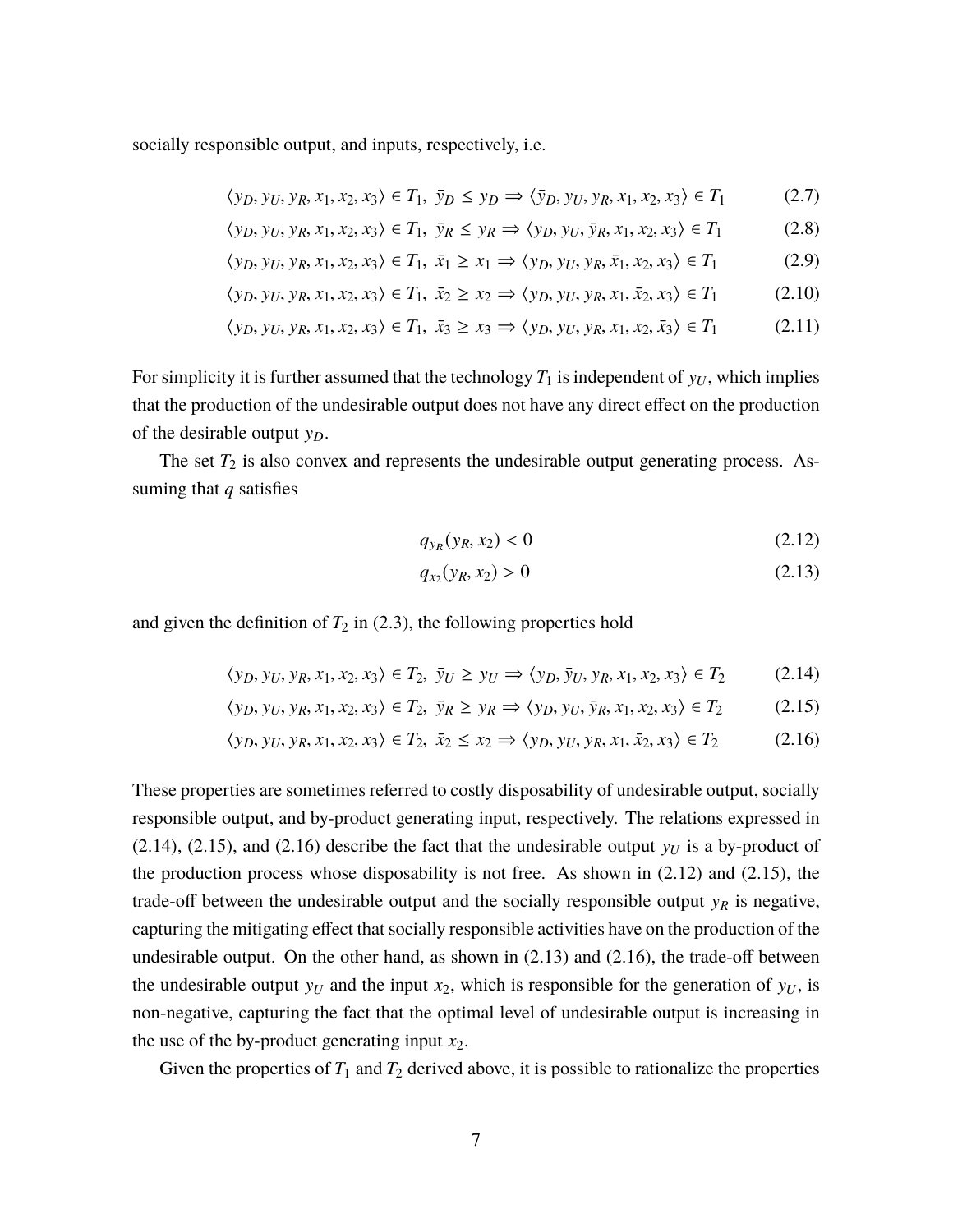of the joint technology *T*. Specifically, *T* is convex and satisfies free disposability of the desirable output and the first and third input because  $T_1$  satisfies the same condition with respect to  $y_D$ ,  $x_1$  and  $x_3$  and  $T_2$  does not impose any restrictions on them. However, *T* violates free disposability of the socially responsible output and of the second input because, while  $T_1$  satisfies the free disposability condition with respect to  $y_R$  and  $x_2$ ,  $T_2$  violates free disposability with respect to  $y_R$  and imposes a restriction on  $x_2$  that is, in fact, the exact opposite of free disposability. Finally, *T* displays costly disposability with respect to the undesirable output because  $T_1$  does not impose any restriction on  $y_U$  while  $T_2$  implies that  $y_U$ can be mitigated only through a decrease in the use of by-product generating input  $x_2$ , or the costly implementation of the socially responsible activities y*R*.

The weakly efficient points of *T* are defined as the quantity vectors  $\langle y_D, y_U, y_R, x_1, x_2, x_3 \rangle \in$ *T* satisfying  $f(y_D, y_R, x_1, x_2, x_3) = 0$  and  $y_U = q(y_R, x_2)$ . This is because, if a quantity vector  $\langle y_D, y_U, y_R, x_1, x_2, x_3 \rangle \in T$  satisfies  $f(y_D, y_R, x_1, x_2, x_3) < 0$ , it is technologically feasible to decrease the usage of the inputs  $x_1$  and  $x_3$  without affecting the production levels of the desirable output y*<sup>D</sup>* and the usage of *x*2. Therefore such a vector cannot be efficient. Similarly, a quantity vector  $\langle y_D, y_U, y_R, x_1, x_2, x_3 \rangle \in T$  satisfying  $y_U > q(y_R, x_2)$  cannot be efficient because it is technologically feasible to decrease the production level of the undesirable output  $y_U$  without modifying the usage of the inputs and the production level of the desirable output y*D*.

Consider the quantity vector  $\langle \hat{y}_D, \hat{y}_U, \hat{y}_R, \hat{x}_1, \hat{x}_2, \hat{x}_3 \rangle$  which is a weakly efficient point of *T* since it satisfies  $f(\hat{y}_D, \hat{y}_R, \hat{x}_1, \hat{x}_2, \hat{x}_3) = 0$  and  $y_U - q(\hat{y}_R, \hat{x}_2) = 0$ . Let  $f_{y_D}(\hat{y}_D, \hat{y}_R, \hat{x}_1, \hat{x}_2, \hat{x}_3) \neq 0$ and  $q_{y_R}(\hat{y}_R, \hat{x}_2) \neq 0$ , then the matrix

$$
\begin{bmatrix}\nf_{y_D}(\hat{y}_D, \hat{y}_R, \hat{x}_1, \hat{x}_2, \hat{x}_3) & f_{y_R}(\hat{y}_D, \hat{y}_R, \hat{x}_1, \hat{x}_2, \hat{x}_3) \\
0 & -q_{y_R}(\hat{y}_R, \hat{x}_2)\n\end{bmatrix}
$$
\n(2.17)

has full rank and, by the implicit function theorem, there exists a neighborhood *V* around  $\langle \hat{y}_U, \hat{x}_1, \hat{x}_2, \hat{x}_3 \rangle \in \mathbb{R}_+^{N+M_U}$ , a neighborhood *W* around  $\langle \hat{y}_D, \hat{y}_R \rangle \in \mathbb{R}_+^{M_D+M_R}$  and continuously differentiable mappings  $\psi : V \to \psi(V)$  and  $h : W \to h(W)$  with images  $y_D = \psi(y_U, x_1, x_2, x_3)$ and  $y_R = h(y_U, x_2) = q^{-1}(y_U, x_2)$  such that  $\langle \psi(y_U, x_1, x_2, x_3), h(y_U, x_2) \rangle \in W$  and

$$
f(\psi(\cdot), h(\cdot), x_1, x_2, x_3) = 0
$$
  

$$
y_U - q(h(\cdot), x_2) = 0
$$
 (2.18)

Then the trade-off between the desirable and undesirable output at the weakly efficient point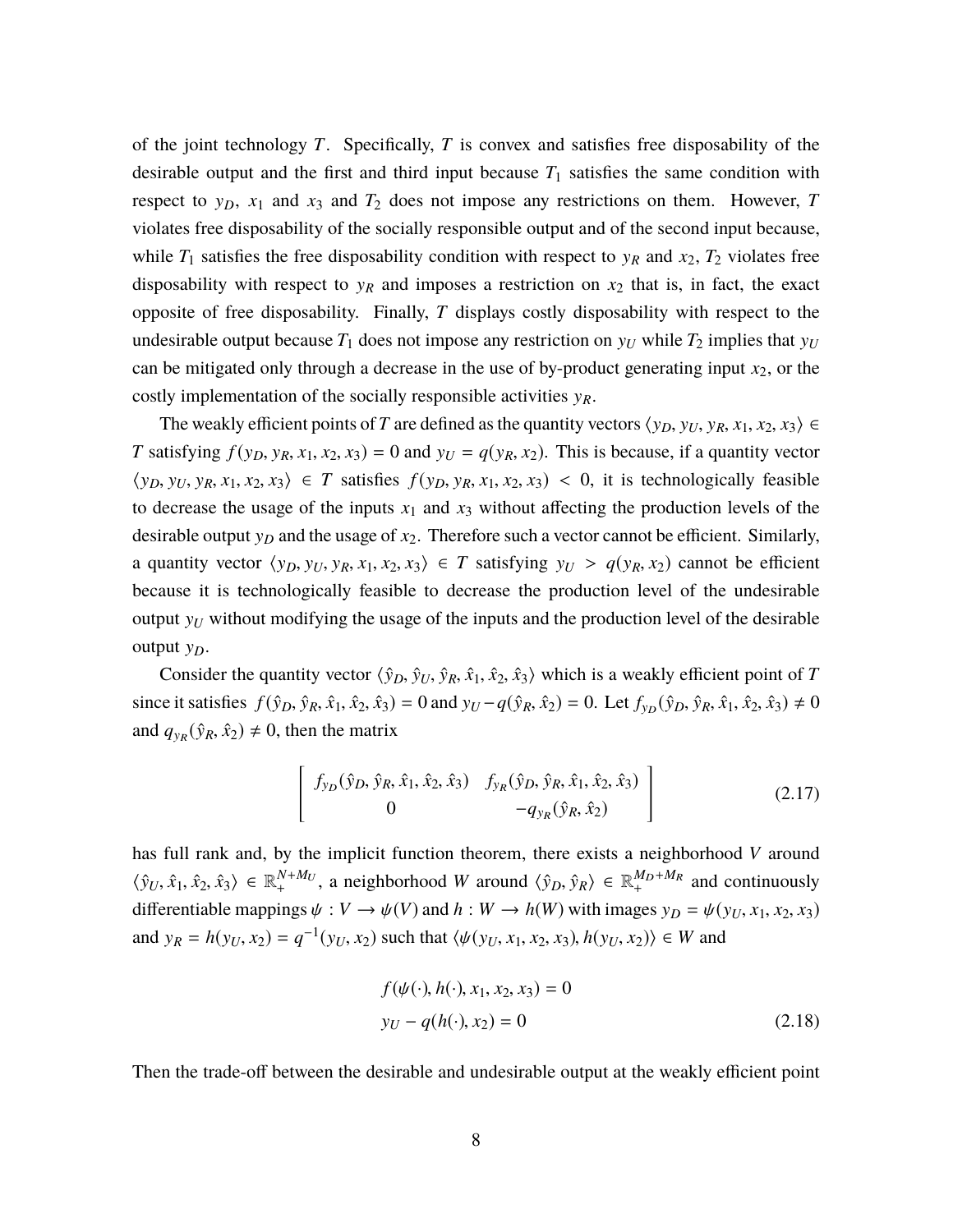$\langle \hat{y}_D, \hat{y}_U, \hat{y}_R, \hat{x}_1, \hat{x}_2, \hat{x}_3 \rangle$  is given by:

$$
\frac{\partial \psi(\hat{y}_U, \hat{x}_1, \hat{x}_2, \hat{x}_3)}{\partial y_U} = -\frac{f_{y_R}(\hat{y}_D, \hat{y}_R, \hat{x}_1, \hat{x}_2, \hat{x}_3) h_{y_U}(\hat{y}_U, \hat{x}_2)}{f_{y_D}(\hat{y}_D, \hat{y}_R, \hat{x}_1, \hat{x}_2, \hat{x}_3)} \ge 0
$$
\n(2.19)

This is because [\(2.4\)](#page-7-2) and [\(2.5\)](#page-7-3) establish that  $f_{y_D} \ge 0$  and  $f_{y_R} \ge 0$ , and [\(2.12\)](#page-8-3) imposes that  $q_{y_R}$  < 0, thus  $h_{y_U}$  < 0 given that  $q^{-1}(y_U, x_2) = h(y_U, x_2)$ . Intuitively, the trade-off between the desirable and undesirable output is non-negative because in a local neighborhood of the weakly efficient point  $\langle \hat{y}_D, \hat{y}_U, \hat{y}_R, \hat{x}_1, \hat{x}_2, \hat{x}_3 \rangle$  of the technology *T*, holding the levels of all the inputs fixed, an increase in  $y_U$  can be generated only by a reduction in socially responsible activities and hence, as the input usage is constant, the resources must be diverted from the production of the socially responsible output to the production of the desirable output.

Defining  $\dot{f}(y_D, y_U, x_1, x_2, x_3) = f(y_D, h(y_U, x_2), x_1, x_2, x_3)$ , where  $h(y_U, x_2) = y_R$ , the technology *T* can be reformulated as

$$
T = \{ \langle y_D, y_U, y_R, x_1, x_2, x_3 \rangle \in \mathbb{R}_+^{M+N} | \check{f}(y_D, y_U, x_1, x_2, x_3) \le 0 \land y_R \ge h(y_U, x_2) \} \tag{2.20}
$$

and the function  $\check{f}(\cdot)$  can be used to analyze the trade-off between the desirable output and the by-product generating input, i.e. the input that is responsible for the generation of the undesirable output. This trade-off can be expressed as

<span id="page-10-0"></span>
$$
-\frac{\check{f}_{x_2}(y_D, y_U, x_1, x_2, x_3)}{\check{f}_{y_D}(y_D, y_U, x_1, x_2, x_3)} = -\frac{f_{x_2}(y_D, y_R, x_1, x_2, x_3) + f_{y_R}(y_D, y_R, x_1, x_2, x_3)h_{x_2}(y_U, x_2)}{f_{y_D}(y_D, y_R, x_1, x_2, x_3)}
$$
(2.21)

Because the technology*T* violates free disposability of *x*<sup>2</sup> by exhibiting the opposite costly disposability property, the sign of the trade-off in [\(2.21\)](#page-10-0) is ambiguous. This is because an increase in  $x_2$  has a composite effect on the desirable output for fixed levels of inputs  $x_1$  and  $x_3$  and undesirable output  $y_U$ . On the one hand, an increase in  $x_2$  generates the standard non-negative effect on  $y_D$  given by  $-\frac{f_{x_2}(y_D,y_R,x_1,x_2,x_3)}{f_{y_D}(y_D,y_R,x_1,x_2,x_3)} \ge 0$ , which directly depends on the conventional free disposability properties of the technology  $T_1$  expressed in  $(2.4)$  and  $(2.6)$ . On the other hand, an increase in *x*<sub>2</sub> generates a non-positive effect given by  $-\frac{f_{y_R}(y_D, y_R, x_1, x_2, x_3)h_{x_2}(y_U, x_2)}{f_{y_D}(y_D, y_R, x_1, x_2, x_3)} \le 0$ , which depends on the technology  $T_2$  displaying costly disposability in  $x_2$ , as verified by the condition in [\(2.13\)](#page-8-4). Intuitively, this second effect is non-positive because an increase in  $x_2$  needs to be compensated by an increase in socially responsible activities in order to keep the level of undesirable output constant. However, since the levels of the other inputs  $x_1$  and  $x_3$  are also constant, implementing more socially responsible activities requires resources to be diverted from the production of the desirable output to the production of the socially responsible out-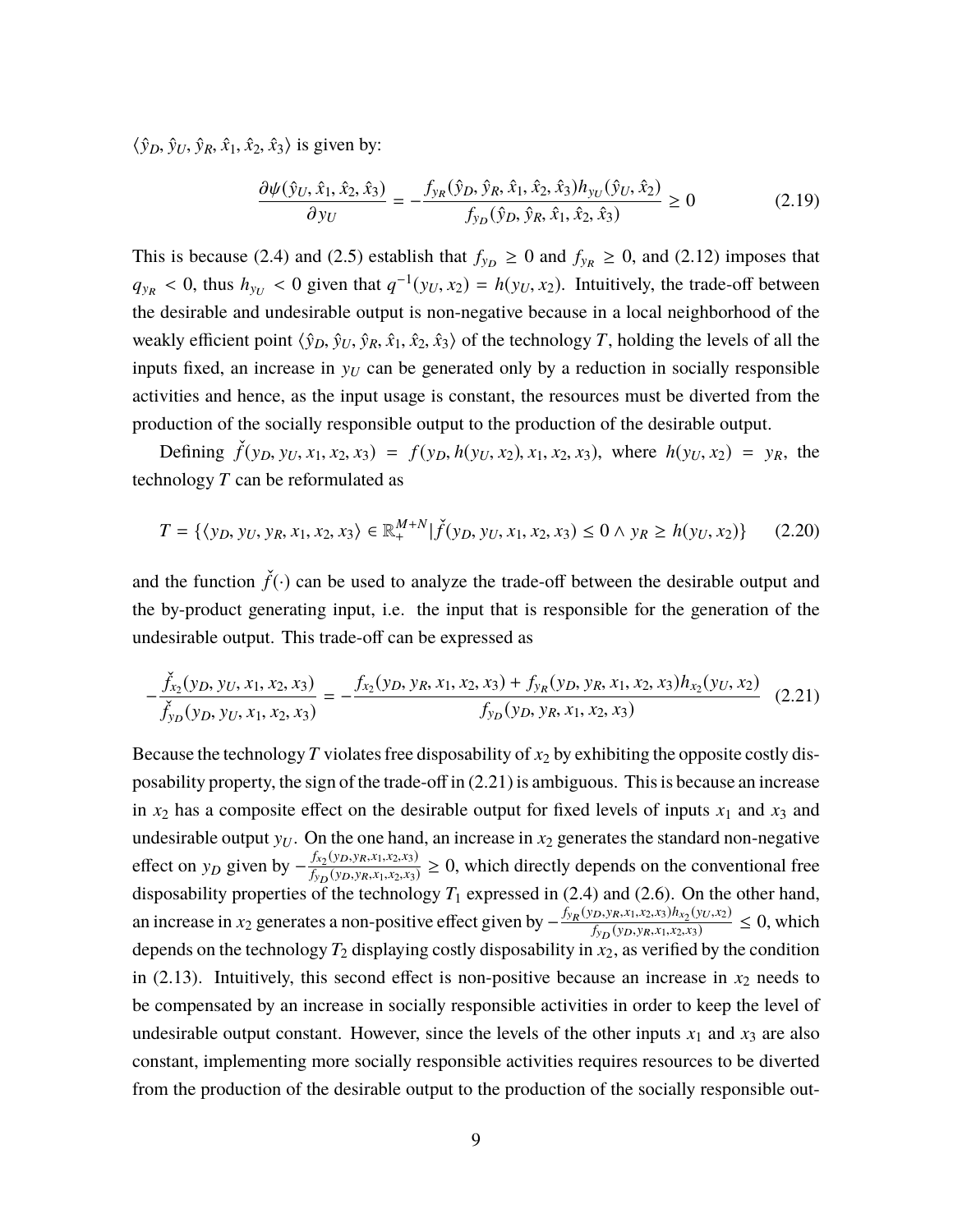put. Thus, the term  $-\frac{f_{y_R}(y_D,y_R,x_1,x_2,x_3)h_{x_2}(y_U,x_2)}{f_{y_D}(y_D,y_R,x_1,x_2,x_3)}$  reflects the fact that the costly disposability of the input *x*<sup>2</sup> has negative repercussions on the production of desirable output. Nonetheless, not knowing the relative magnitudes of these two opposite effects, the sign of the trade-off between the costly disposable input  $x_2$  and the desirable output cannot be determined.

In addition, the function  $\dot{f}(\cdot)$  allows for analyzing the trade-off between the socially responsible input and the undesirable output. Recall that input  $x_3$  is identifies as socially responsible because, while contributing to the production of the desirable output as any other conventional input, it simultaneously contributes to the production of socially responsible activities as well. Differentiating  $\check{f}(\cdot)$  with respect to  $x_3$  and  $y_U$  yields

$$
-\frac{\check{f}_{x_3}(y_D, y_U, x_1, x_2, x_3)}{\check{f}_{y_U}(y_D, y_U, x_1, x_2, x_3)} = -\frac{f_{x_3}(y_D, y_R, x_1, x_2, x_3)}{f_{y_U}(y_D, y_R, x_1, x_2, x_3) + f_{y_R}(y_D, y_R, x_1, x_2, x_3)h_{y_U}(y_U, x_2)}
$$
  
= 
$$
-\frac{f_{x_3}(y_D, y_R, x_1, x_2, x_3)}{f_{y_R}(y_D, y_R, x_1, x_2, x_3)h_{y_U}(y_U, x_2)} \le 0
$$
 (2.22)

The non-positive trade-off between the socially responsible input and the undesirable output captures the fact that an increase in  $x_3$  decreases the undesirable output through the mitigating effect of socially responsible activities, given fixed levels of inputs  $x_1$  and  $x_2$  and desirable output.

In sum, this model provides a rigorous yet flexible framework that describes the transformation process of multiple inputs into multiple outputs with CSR being one of these multiple outputs of production. The properties of the joint technology reflect the fundamental economic notions of trade-off and opportunity cost and highlight two crucial issues that firms face when organizing and managing their production. First, firms engage in a variety of activities - some of them are desirable, marketable and directly profitable, some of them can be undesirable and bad, some of them are not marketable, and hence not directly profitable, but may be valuable in different ways. Second, as firms operate under scarcity, it is crucial to recognize that the decision of allocating resources to CSR activities necessarily implies taking away resources from other production activities.

# **3 Empirical Methodology**

In this section we develop an empirical framework that has several practical implications for evaluating the impact of CSR on firms' production structure and value. We start by introducing the output directional distance function, a parsimonious and computationally accessible way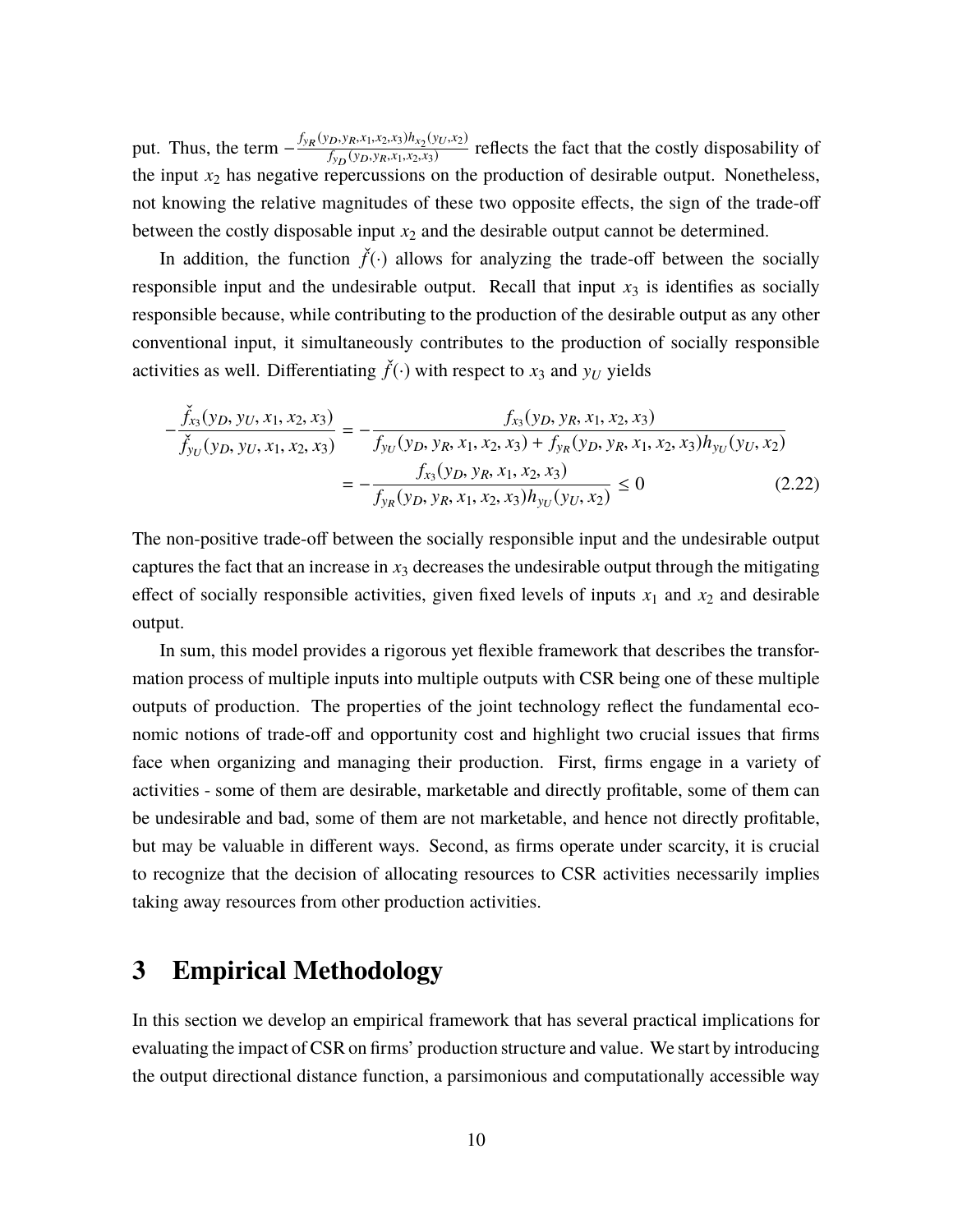of describing the joint technology accommodating for desirable, undesirable, and mitigating outputs developed in our model. Given this data-friendly characterization of the technology, we then show how to generate a measure of inefficiency for each firm that provides an implicit ranking and permits the identification of the leaders in the industry, i.e. the firms that are able to produce the product mix (of desirable, undesirable, and CSR outputs) in the most efficient way. In addition, we demonstrate how to obtain an actual measure of the (internal/shadow) value of CSR for each firm even if CSR is a non-marketed output. Lastly, we derive the marginal shadow value of CSR as a measure of willingness to gain and willingness to lose to emphasize that firms face both a benefit of enhancing their socially responsible effort as well as a cost of diminishing it and that benefits and costs may be significantly different.

#### **3.1 Primal Problem: Measuring (In)Efficiency**

The set representation of the technology illustrated in section [2](#page-5-0) is conceptually useful in characterizing the properties of the transformation process and the relationships between inputs and outputs, but it is not very helpful from an empirical perspective. To this end it is useful to turn to a function representation of the technology that is computationally accessible while maintaining the same assumptions of convexity, feasibility, and disposability discussed in the model set-up. The function representation chosen here is the directional output distance function, a more general and flexible variation of Luenberger's shortage function,<sup>[9](#page-12-0)</sup> defined as

<span id="page-12-2"></span>
$$
\overrightarrow{D_O}(y_D, y_U, y_R, x_1, x_2, x_3; g_{y_D}, -g_{y_U}, g_{y_R}) =
$$
\n
$$
\max \{ \beta \mid \langle y_D + \beta g_{y_D}, y_R + \beta g_{y_R}, x_1, x_2, x_3 \rangle \in T_1, \langle y_U - \beta g_{y_U}, y_R + \beta g_{y_R}, x_2 \rangle \in T_2 \} \quad (3.1)
$$

where  $g_y = (g_{y_D}, -g_{y_U}, g_{y_R})$  is a vector that determines the direction in which  $\overrightarrow{D_O}$  $D_O$  is defined.

This function seeks to simultaneously expand the good outputs (desirable and socially responsible output) while contracting the undesirable output. The fact that the directional vector is preassigned allows for expanding or contracting any output in different directions making the directional output distance function particularly suitable in the presence of bad outputs. The same suitability does not apply to radial output distance functions[10](#page-12-1) because they only allow for expanding every output proportionally and at the same rate as much as it is feasible, which is certainly not appropriate when undesirable outputs are produced along

<span id="page-12-0"></span><sup>9</sup>The directional output distance function was first introduced by [Chambers, Chung, and Färe](#page-30-12) [\(1998\)](#page-30-12). It is derived from the shortage function [\(Luenberger](#page-31-10) [\(1992,](#page-31-10) [1995\)](#page-31-11)) and the translation function [\(Blackorby and](#page-30-13) [Donaldson](#page-30-13) [\(1980\)](#page-30-13)).

<span id="page-12-1"></span><sup>10</sup>For radial output distance functions see [Shepherd](#page-32-4) [\(1970\)](#page-32-4).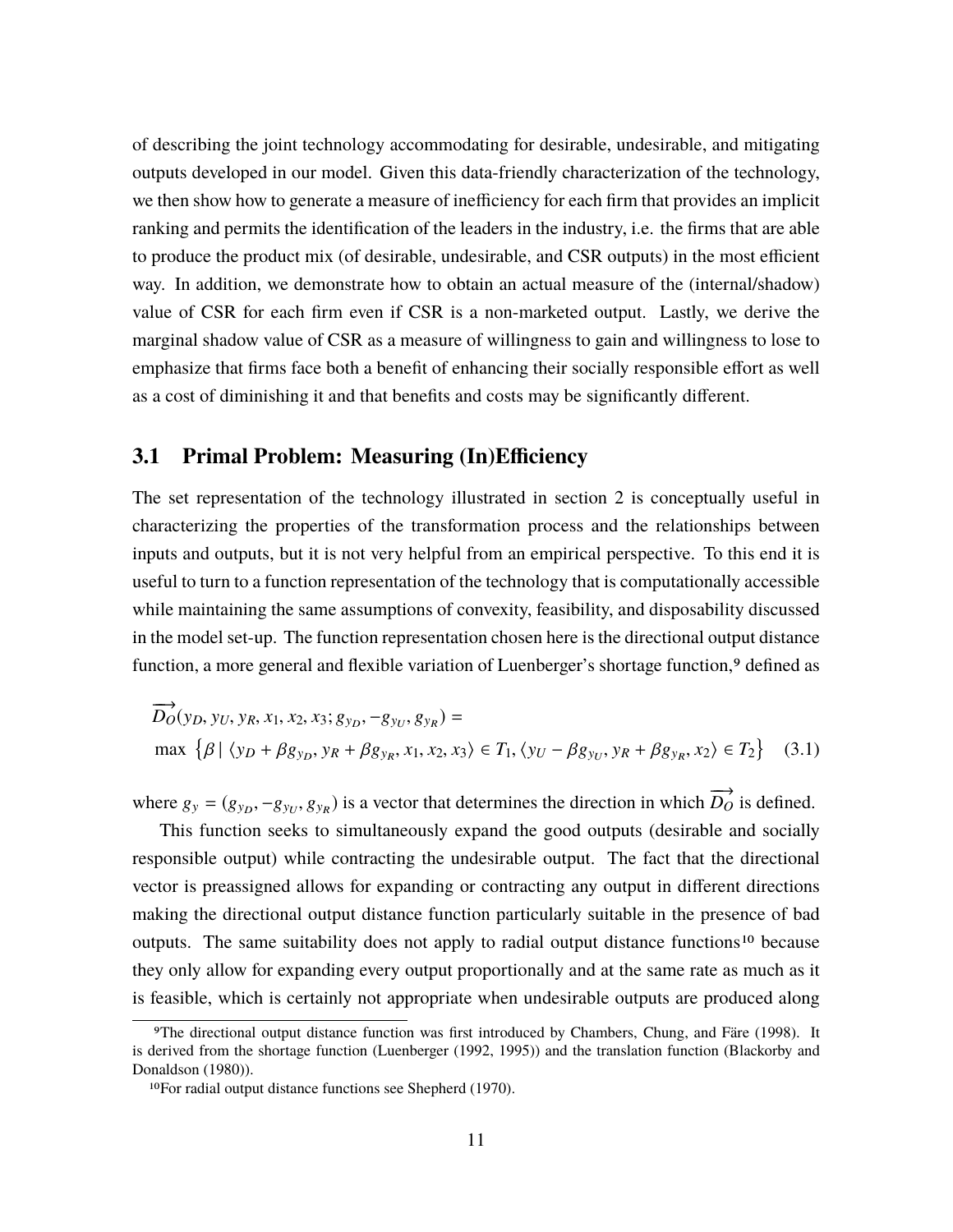with desirable ones.

The directional output distance function measures the distance, in the preassigned direction  $g_y$ , to the boundary of the technology *T*. Therefore, it can be interpreted as a measure of inefficiency, i.e. by how much desirable and socially responsible outputs can be expanded and undesirable output contracted within the feasibility limits imposed by the technology. In other words, a firm with output bundle  $(y_D, y_U, y_R)$  producing inside  $T$  operates efficiently if, given the directional vector  $g_y$ , it is able to expand the desirable and socially responsible outputs and contract the undesirable output to the boundary of *T* at the point  $\langle y_D + \beta^* g_{y_D}, y_U - \beta^* g_{y_D}, y_U - \beta^* g_{y_D}, y_U - \beta^* g_{y_D}, y_U - \beta^* g_{y_D}, y_U - \beta^* g_{y_D}, y_U - \beta^* g_{y_D}, y_U - \beta^* g_{y_D}, y_U - \beta^* g_{y_D}, y_U - \beta^* g_{y_D}, y_U - \beta^* g_{y_D}, y_U - \beta^$  $\beta^* g_{yU}, y_R + \beta^* g_{yR}$ , where  $\beta^* = \overrightarrow{Do}(y_D, y_U, y_R, x_1, x_2, x_3; g_{yD}, -g_{yU}, g_{yR})$ .

For each firm *i* the problem of maximizing efficiency (or minimize inefficiency) in the primal (quantity) space consists of finding  $\beta^{i*}$ , which is the directional output distance function, and can be formalized as

$$
\max_{\beta^i,\lambda^j} \beta^i \tag{3.2}
$$

<span id="page-13-5"></span><span id="page-13-4"></span><span id="page-13-3"></span><span id="page-13-2"></span><span id="page-13-1"></span><span id="page-13-0"></span>*I*

s.t. 
$$
y_D^i + \beta^i g_{y_D} \le \sum_{j=1}^I \lambda^j y_D^j
$$
 (3.3)

$$
y_U^i - \beta^i g_{y_U} \ge \sum_{j=1}^I \lambda^j y_U^j \tag{3.4}
$$

$$
y_R^i + \beta^i g_{y_R} = \sum_{j=1}^I \lambda^j y_R^j
$$
 (3.5)

$$
x_n^i \ge \sum_{j=1}^I \lambda^j x_n^j \quad n = 1, 3
$$
 (3.6)

$$
x_2^i = \sum_{j=1}^I \lambda^j x_2^j \tag{3.7}
$$

<span id="page-13-6"></span>
$$
\lambda^j \ge 0 \quad \forall j = 1, ..., I \tag{3.8}
$$

This problem is perfectly consistent with the axiomatic approach developed in section [2](#page-5-0) as the constraints reflect the properties of the joint technology. In particular, [\(3.3\)](#page-13-0) and [\(3.6\)](#page-13-1) represent free disposability of desirable output and inputs  $x_1$  and  $x_3$ ; [\(3.4\)](#page-13-2) represents costly disposability of undesirable output; [\(3.5\)](#page-13-3) and [\(3.7\)](#page-13-4) represent the fact that free disposability of socially responsible output and input  $x_2$  is violated in the joint technology  $T$  because the subtechnology  $T_1$  satisfies free disposability with respect to  $y_R$  and  $x_2$  while the sub-technology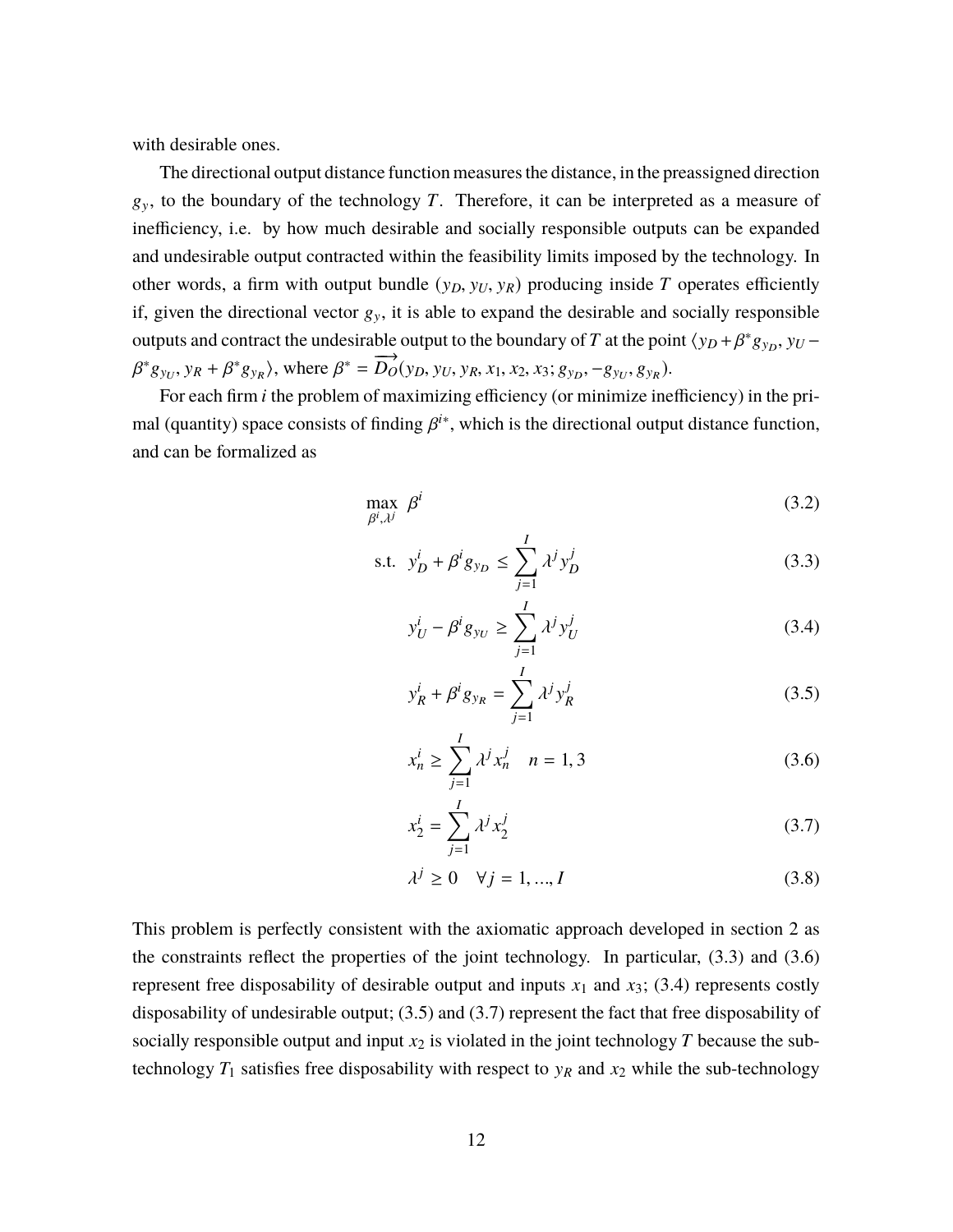*T*<sup>2</sup> satisfies the opposite condition, i.e. costly disposability, with respect to these elements of the production process.

The maximization problem above is equivalent to the following

$$
\max_{\beta^i, \lambda^j} \beta^i \tag{3.9}
$$

s.t. 
$$
-\sum_{j=1}^{I} \lambda^j y_D^j \le -y_D^i - \beta^i g_{y_D}
$$
 (3.10)

<span id="page-14-0"></span>
$$
\sum_{j=1}^{I} \lambda^j y_U^j \le y_U^i - \beta^i g_{y_U}
$$
\n(3.11)

$$
\sum_{j=1}^{I} \lambda^j y_R^j \le y_R^i + \beta^i g_{y_R}
$$
 (3.12)

$$
-\sum_{j=1}^{I} \lambda^j y_R^j \le -y_R^i - \beta^i g_{y_R}
$$
 (3.13)

$$
\sum_{j=1}^{I} \lambda^j x_n^j \le x_n^i \quad n = 1, 3
$$
\n(3.14)

$$
\sum_{j=1}^{I} \lambda^i x_2^j \le x_2^i \tag{3.15}
$$

$$
-\sum_{j=1}^{I} \lambda^i x_2^j \le -x_2^i \tag{3.16}
$$

$$
-\lambda^j \le 0 \quad \forall j = 1, ..., I \tag{3.17}
$$

since any equality constraint is mathematically equivalent to a pair of inequality constraints of opposite sign. The reason why it is useful to express the primal problem as in [\(3.9\)](#page-14-0)-[\(3.17\)](#page-14-1) will become particularly evident as we move on to the characterization of the dual problem.

<span id="page-14-1"></span>*I*

### <span id="page-14-2"></span>**3.2 Dual Problem: Internal Values**

The primal problem occurs in the quantity space and requires each firm *i* to maximize  $\beta$ , which translates to minimizing inefficiency by projecting its input-output mix as close to the technological frontier as possible. The mirror image to this problem is called the dual problem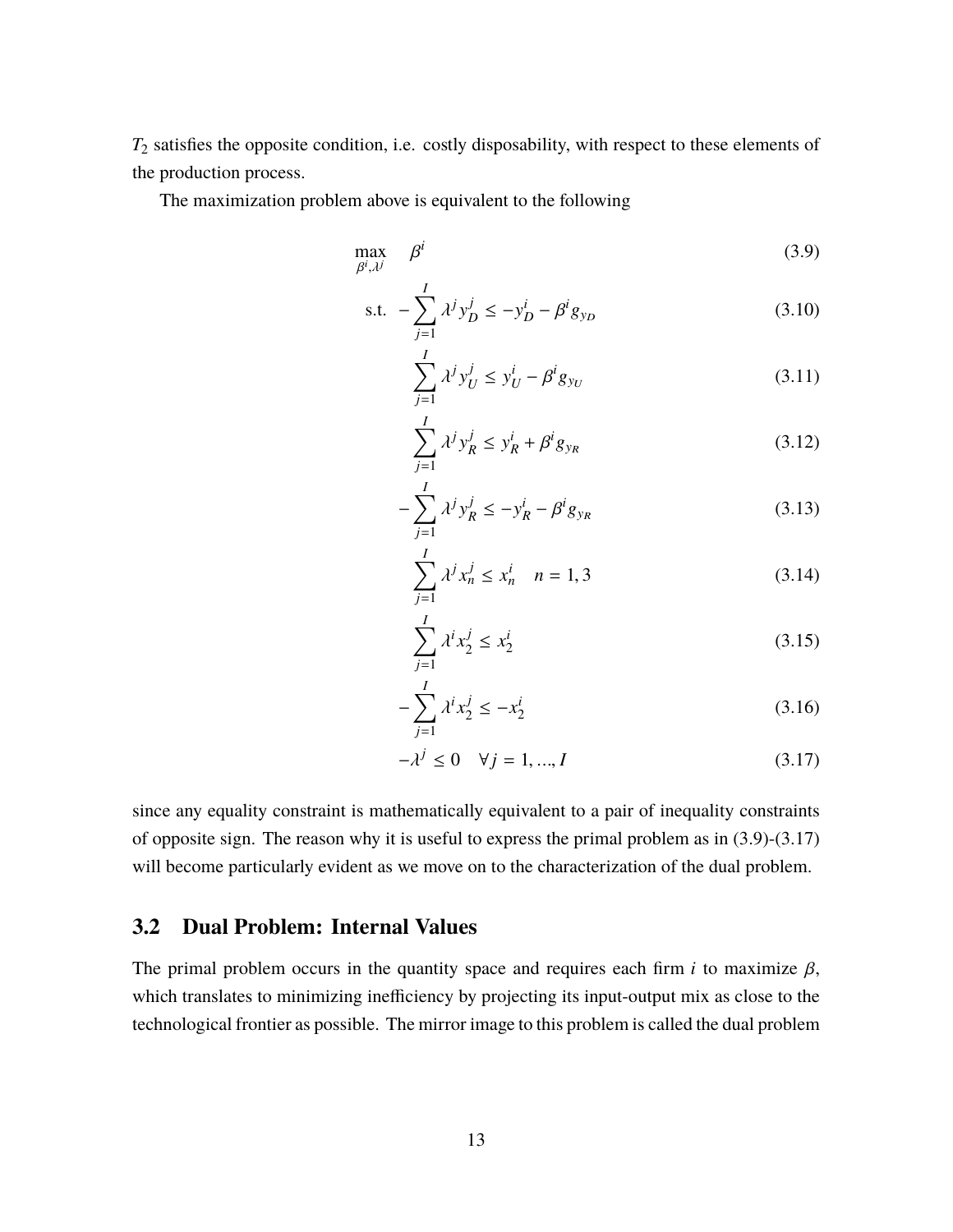because it is derived from the primal using duality theorems<sup>[11](#page-15-0)</sup> and can be formalized as

$$
\max_{p^i, w^i} \ p^i_D y^i_D - p^i_U y^i_U + (\hat{p}^i_R - p^i_R) y^i_R - w^i_1 x^i_1 - (w^i_2 - \hat{w}^i_2) x^i_2 - w^i_3 x^i_3 \tag{3.18}
$$

s.t. 
$$
p_D^i g_{y_D} + p_U^i g_{y_U} + (\hat{p}_R^i - p_R^i) g_{y_R} \ge 1
$$
 (3.19)

<span id="page-15-4"></span><span id="page-15-2"></span><span id="page-15-1"></span>
$$
p_D^i y_D^1 - p_U^i y_U^1 + (\hat{p}_R^i - p_R^i) y_R^1 - w_1^i x_1^1 - (w_2^i - \hat{w}_2^i) x_2^1 - w_3^i x_3^1 \le 0
$$
 (3.20)

$$
\vdots
$$
\n
$$
p_D^i y_D^I - p_U^i y_U^I + (\hat{p}_R^i - p_R^i) y_R^I - w_1^i x_1^I - (w_2^i - \hat{w}_2^i) x_2^I - w_3^i x_3^I \le 0
$$
\n(3.21)

<span id="page-15-5"></span><span id="page-15-3"></span>
$$
p_D^i, p_U^i, p_R^i, \hat{p}_R^i, w_1^i, w_2^i, \hat{w}_2^i, w_3^i \ge 0
$$
\n(3.22)

The interpretation of the dual problem is insightful and quite straightforward. For each firm *i* minimizing inefficiency in the primal (quantity) space is equivalent to finding a system of optimal, relative (to the numeraire bundle), internal/shadow values that rationalize profit maximization in the dual (price) space. The shadow prices  $p^i$  and  $w^i$  that solve the dual problem are different for each firm as they are not market prices but internal valuations that each firm assigns to its outputs and inputs, consistently with profit maximization, representing the contribution of each output and input in creating value for the firm.

Because the technology is characterized by the presence of an undesirable output, y*U*, the internal value of this output is negative since disposing of  $y_U$  represents actually a cost for the firm. It is also of interest to analyze the internal values associated with the socially responsible output y<sub>R</sub> and the by-product generating input  $x_2$ , i.e.  $(\hat{p}_R - p_R)$  and  $-(w_2 - \hat{w}_2)$ , respectively. Putting in place socially responsible activities is costly for the firm and this is represented by the negative value  $p_R$ . At the same time, the production of CSR positively contributes to the mitigation of the undesirable output, as reflected in the positive value  $\hat{p}_R$ . As a result, the overall value of CSR for the firm depends on the relative magnitude of these opposite effects. A similar argument applies for the input  $x_2$ . In fact, this input represents a cost to the firm when it is used in the production of the desirable output, as reflected by the negative sign of  $w_2$ . Nonetheless, the same input has also a beneficial effect, as shown by the positive value  $\hat{w}_2$ , because reducing this input use also reduces the amount of undesirable output produced. Once again, the total contribution of the by-product generating input in terms of profits depends on the relative magnitude of these contrasting effects. This simultaneously costly and beneficial nature of the internal values associated with  $y_R$  and  $x_2$  directly depends on the fact that these elements are part of the technology with different and possibly contrasting roles and

<span id="page-15-0"></span><sup>11</sup>For the exposition of the primal and dual problems in matrix form and a full derivation of the dual from the primal see the Appendix.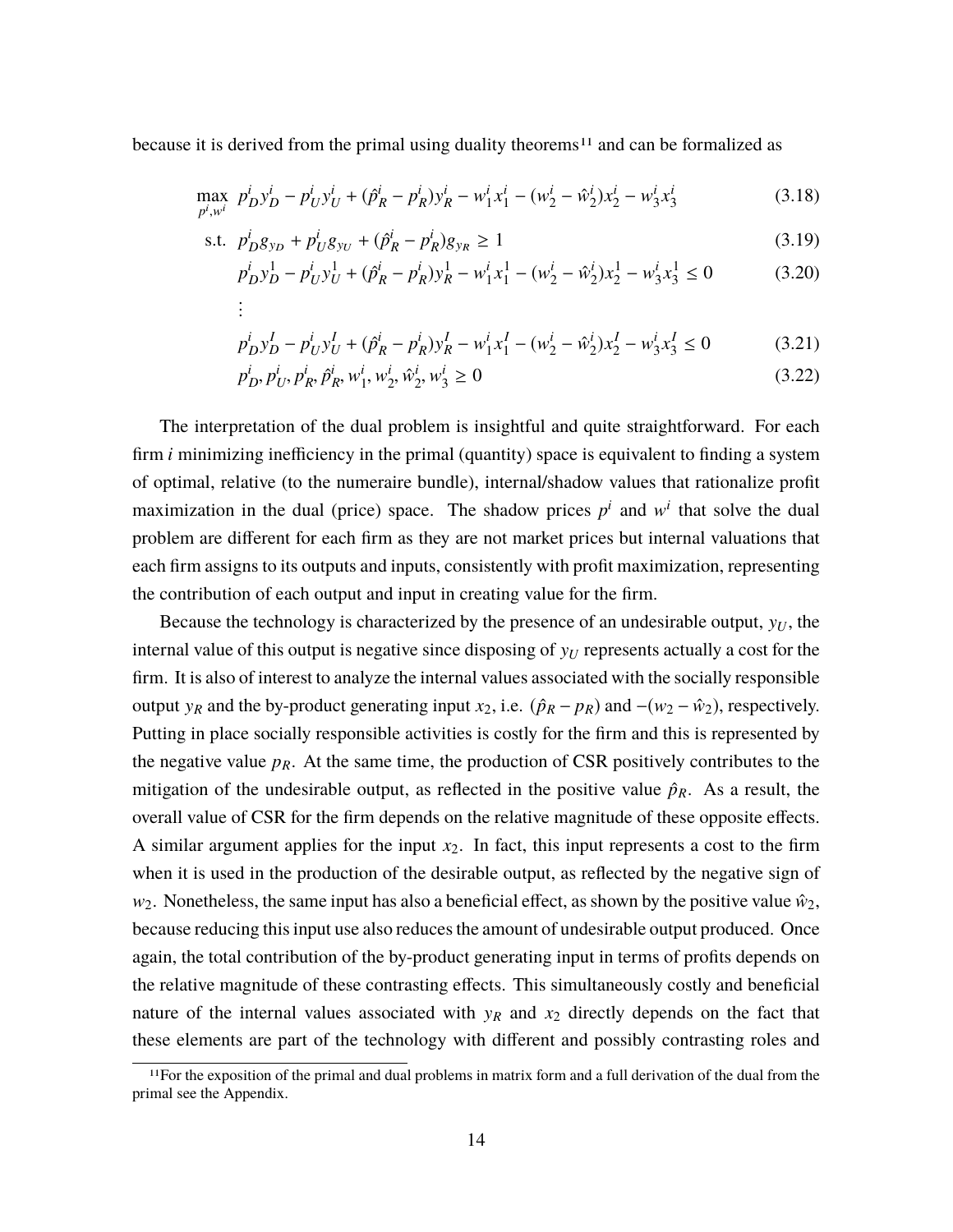properties.[12](#page-16-0)

Finally, note that the constraints of the dual problem provide an alternative characterization of the technology. Specifically, the constraint in [\(3.19\)](#page-15-1) is a normalization implying that all the internal values  $p^i$  and  $w^i$  derived in the dual problem are expressed in terms of the numeraire bundle  $g_y$ . This is because the directional distance function in the primal problem can be also interpreted as a collection of outputs and inputs, thus it can be thought as a numeraire bundle whose price in terms of itself is always one. In addition, the constraints [\(3.20\)](#page-15-2)-[\(3.21\)](#page-15-3) reflect the fact that, since the system of internal/shadow prices that solves the dual problem for firm *i* is optimal only for firm *i*, this set of constraints holds at equality for firm *i* only if evaluated at firm's *i* optimal prices  $p^i$  and  $w^i$ . For every other firm,  $p^i$  and  $w^i$  cause this set of constraints to hold with inequality because at firm's *i* optimal internal prices every other firm is inefficient in the sense that it is not able to match the internal cost of the input bundle with the internal value of the output bundle. That is,  $p^i$  and  $w^i$  are necessarily inconsistent with profit maximization for any firm other than firm *i*.

#### **3.3 Shadow Value and Marginal Impact of CSR**

In economics the concept of marginal value refers to the change in a value associated with a specific change in some controlled variable, or the measure of the worthiness of a good in terms of other goods. In many instances marginal values are more insightful than overall values as they allow to isolate the effects of single variables variations and quantify trade-offs. Marginal values are usually derived by differentiating smooth functions that characterize the environment of interest (e.g. production, profits, costs, utility, expenditure).

Data Envelopment Analysis (DEA) technologies are conservative approximations derived as convex hulls of observed data points and present, by construction, kinks. The kinks are determined by the extreme efficient firms - the firms that are not simply efficient as they are on the technological frontier, but actually determine its shape by identifying its vertexes. This lack of smoothness renders DEA models not amenable to conventional differential arguments, at least for the extreme efficient firms. More specifically, the kinks associated with extreme efficient units in the primal (quantity) space map into flat portions in the dual (price/internal value) space. Thus, non-differentiability at the kinks in the primal problem translates to nonuniqueness of the internal/shadow values in the dual. Simply put, the dual problem described

<span id="page-16-0"></span><sup>&</sup>lt;sup>12</sup>Expressing the primal problem solely with inequalities as in  $(3.9)$ - $(3.17)$  yields a dual problem that clearly shows the ambivalent nature of  $y_R$  and  $x_2$  as represented by their beneficial ( $\hat{p}_R$  and  $\hat{w}_2$ ) and costly ( $p_R$  and  $w_2$ ) contributions to firm value.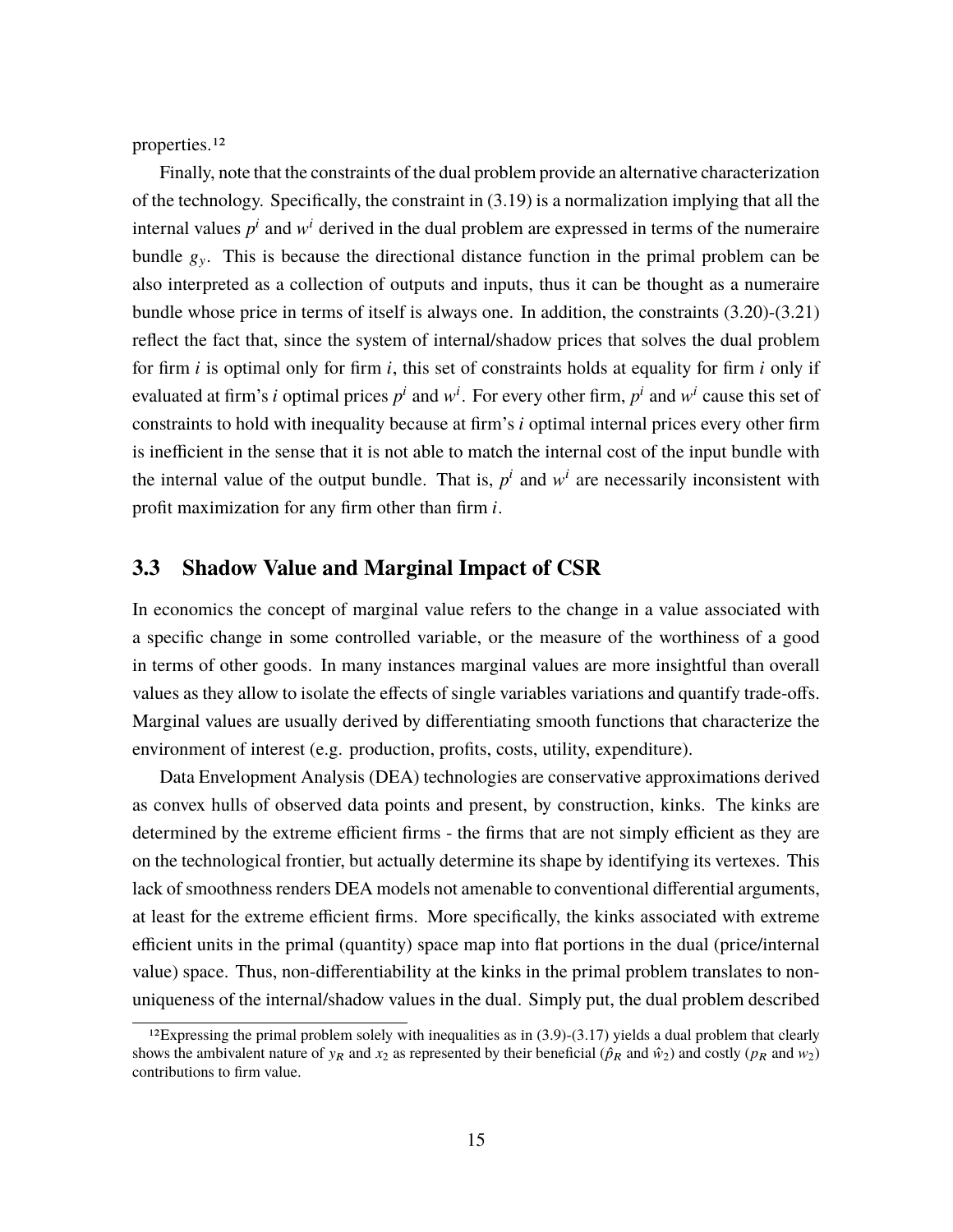in section [3.2](#page-14-2) has multiple optimal solutions  $(p, w)$  for extreme efficient firms. To overcome this issue [Chambers and Färe](#page-30-9) [\(2008\)](#page-30-9) apply generalized differential arguments (i.e. directional derivatives and superdifferentials) to DEA representations of technologies to infer marginal shadow values of inputs based on the concept of willingness to pay and willingness to accept.

In the context of this study, we make use of their approach and extend it to the directional output distance function to derive the shadow prices that each (extreme efficient) firm attaches to increasing or forgiving the production of one marginal unit of CSR.[13](#page-17-0) While extreme efficient firms potentially present infinitely many (normalized) shadow prices for the socially responsible output  $y_R$ , we identify the only two prices that are economically relevant: the gaining shadow price and the losing shadow price. The first represents *willingness to gain* - a measure of what an extreme efficient firm would be willing to receive for engaging in the production of one extra unit of the socially responsible output. The second represents *willingness to lose* - a measure of what an extreme efficient firm would be willing to give up to forgive the production of one unit of CSR. At the kinks these two prices diverges but are still uniquely identified.

The non-smoothness of the technology generates a gap between willingness to gain and willingness to lose with the gaining shadow price being greater than or equal to the losing shadow price. The fact that for the extreme efficient firms willingness to gain and willingness to lose differ is crucial to recognize that these firms face both a value of being more and a cost of being less socially responsible. The value and the cost are asymmetrical since the benefit of doing more CSR should exceed the damage of doing less.

### **4 Data**

#### **4.1 General and Application-Specific Data Issues**

The empirical analysis investigates the food and beverage manufacturing sector because it presents peculiar and interesting production and CSR characteristics. The sector is populated by firms producing very differentiated products, thus competing on different grounds in terms of desirable outputs. The high differentiation in marketed products is not equally prominent with respect to CSR activities as all food manufacturers face similar challenges concerning food safety controversies, food sustainability and security, demand for healthier food products, ethical sourcing of raw materials. Along with these specific issues, firms in

<span id="page-17-0"></span><sup>&</sup>lt;sup>13</sup>The full derivation of the marginal shadow prices associated with socially responsible activities in the context of the directional output distance function is provided in Appendix.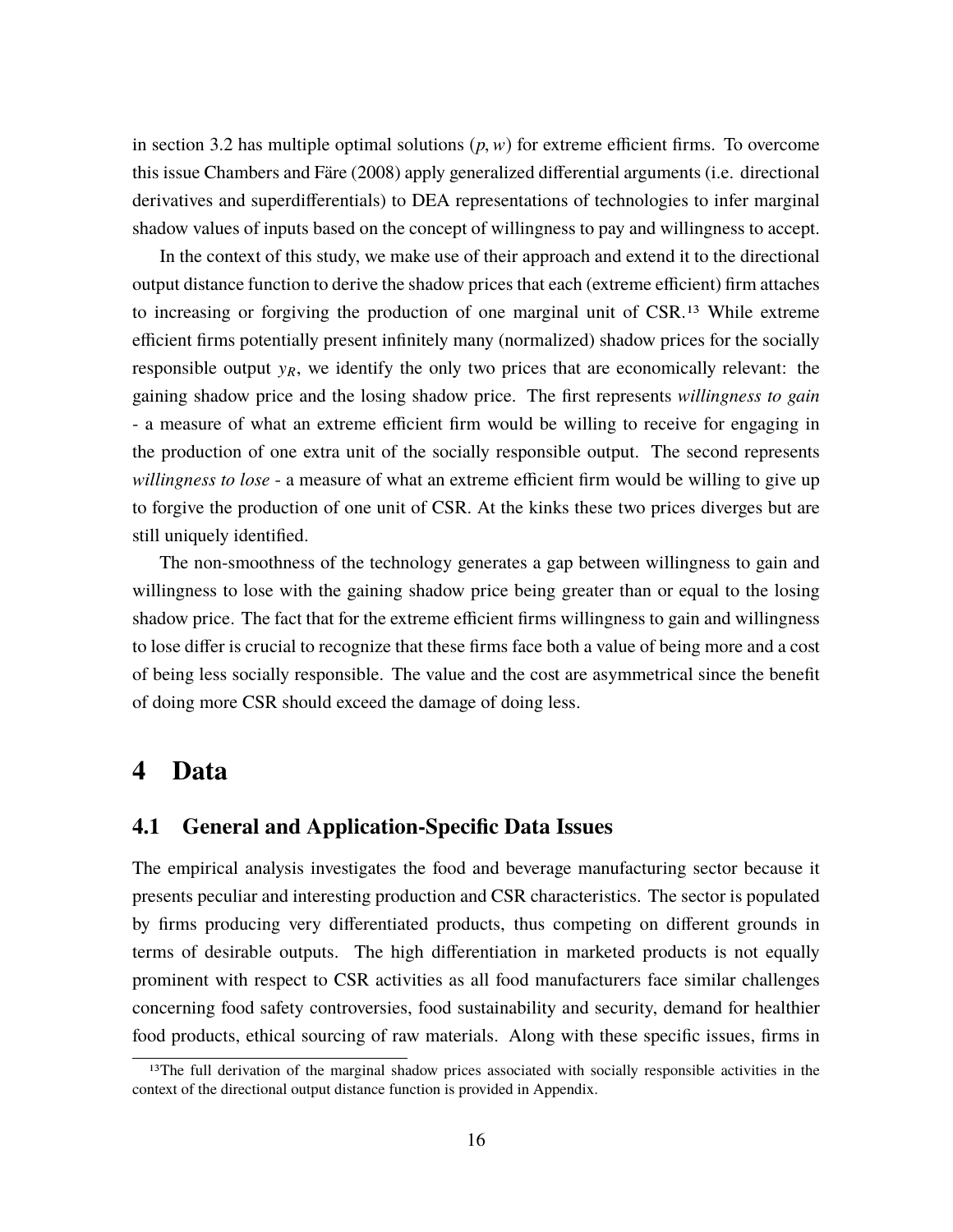the food manufacturing sector also face CSR issues common to every manufacturing sector such as responsible usage of water and energy, as well as supply chain and labor standards management. This rich and diversified array of activities allows for observing and exploring multiple dimensions of CSR engagement making the food sector an insightful example of how our theoretical and empirical frameworks can be employed to analyze the impact and the value of CSR at the firm level.

Collecting data to conduct an empirical analysis based on a multiple input, multiple output model presents difficulties as detailed disaggregated measures of inputs and outputs at the micro level are usually not available. With respect to inputs the task is less demanding since the popularity of the KLEM (capital, labor, energy, materials) model in production economics has established the practice of collecting input data, or more often data on input expenditures, at least for the general input categories of capital and assets, labor, energy and materials use. With respect to outputs the task is more complicated as aggregate sales at the firm level are the most commonly available measure of output. This last consideration emphasizes the challenge of finding good measures of non-marketed outputs, namely outputs that are produced but are not sold in a market, such as the undesirable output and the CSR output in the joint production model proposed here.

Data on CSR implementation are particularly difficult to acquire for the following reasons. First, even if firms seem to agree on the fact that CSR activities are essential for their business and increasingly engage in their production, they have yet to develop a consistent and precise way of recording the resources they actually devote to CSR. Second, the need for bringing CSR to the core of the business strategy is clearly accompanied by the need for transparent communication. However, in the absence of mandatory criteria and strict guidelines, firms' reporting on CSR activities is not homogeneous and not easily comparable across firms. Lastly, the strategic importance that CSR has achieved has triggered the proliferation of consulting firms and institutions working on providing scores and rankings that summarize in one final number the CSR performance of each firm. Unfortunately, since this final number is usually obtained as some weighted combination of inputs and outputs involved in the generation of CSR, data on scores and rankings are normally not appropriate in a multiple input/output framework. Even so, this kind of data are practically the only available information on CSR performance at the firm level.

Sustainalytics<sup>[14](#page-18-0)</sup> is a global responsible investment research firm dedicated to support

<span id="page-18-0"></span><sup>14</sup><http://www.sustainalytics.com/> "Sustainalytics is an award-winning global responsible investment research firm specialized in environmental, social and governance (ESG) research and analysis. The firm offers global perspectives and solutions that are underpinned by local expertise, serving both values-based and mainstream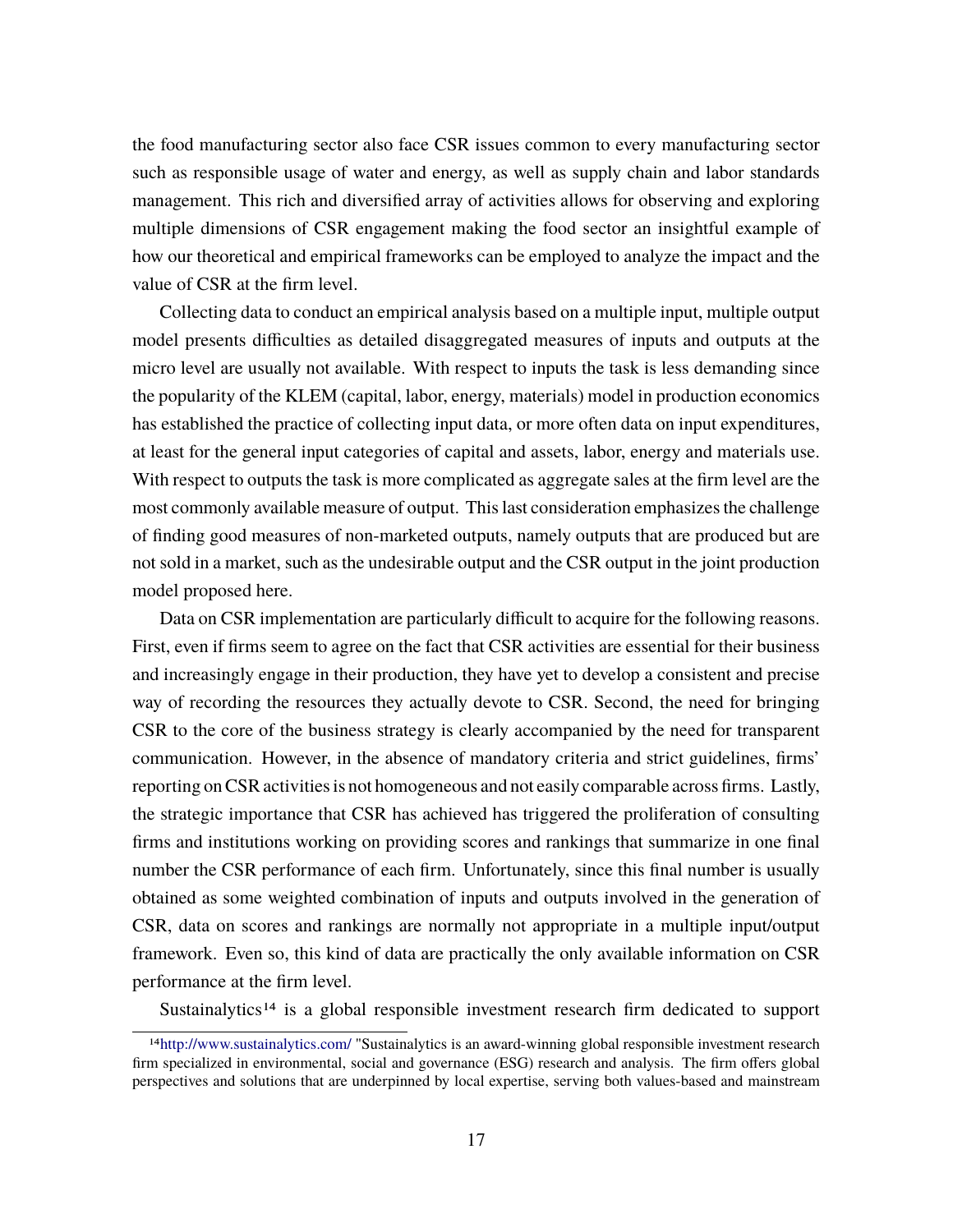investors with the development and implementation of responsible investment strategies. Sustainalytics' research focuses on developing a reliable and structured scoring system for firms with respect to their ESG/CSR performance and it is based on a methodology that identifies specific issues for each industry, scores every issue for each firm belonging to the same industry, and provides a CSR ranking that evaluates the relative performance of each firm with respect to their peers in the industry. Even if consisting of scores, the dataset provided by Sustainalytics is particularly suitable for the analysis developed in this study because it consists of detailed scores for different CSR indicators along with a final ranking. These detailed CSR scores are available for each firm included in the sample, so that each firm presents several disaggregated data points. Moreover, firms belonging to the same industry are scored on the same issues, so that firms can be consistently evaluated and compared and the occurrence of missing values is minimized. In addition, their methodology focuses on identifying strengths and weaknesses for every CSR category (environment, social, governance) in which the single indicators are organized. The fact that scores for detailed indicators are available together with the distinction of these indicators between favorable/positive and controversial/negative aspects of CSR is extremely helpful in identifying measures of mitigating CSR outputs and socially responsible inputs (scores for the positive indicators) and measures of undesirable outputs and undesirable inputs (scores for the negative indicators).

To carry out the analysis we construct a dataset matching information on CSR performance from Sustainalytics with information on desirable/marketed output and conventional production inputs based on the information included in companies' annual financial reports. Specifically, sales, fixed assets, and cost of goods sold are obtained from Orbis (Bureau van Dijk) and number of employees from Orbis, ThompsonOne (Thomson Reuters) or firms' online accessible reports depending on where this information was available. Sales are used as a measure of the desirable, marketed output y*D*, while fixed assets, number of employees and cost of goods sold are used as measures of capital, labor and variable inputs, respectively, and constitute the elements of the conventional inputs of production vector  $x_1$ . The construction of the remaining part of the dataset, i.e. measures of the undesirable output  $y_U$ , the undesirable input  $x_2$  and the socially responsible input  $x_3$  is one of the innovations and contributions of this study and deserves a thorough illustration.

Recall that the information provided by Sustainalytics is in the form of scores. For each industry a certain (usually quite large) number of indicators across the three Environment, Social and Governance dimensions of CSR performance are chosen and assigned a raw

investors that integrate ESG information and assessments into their investment decisions."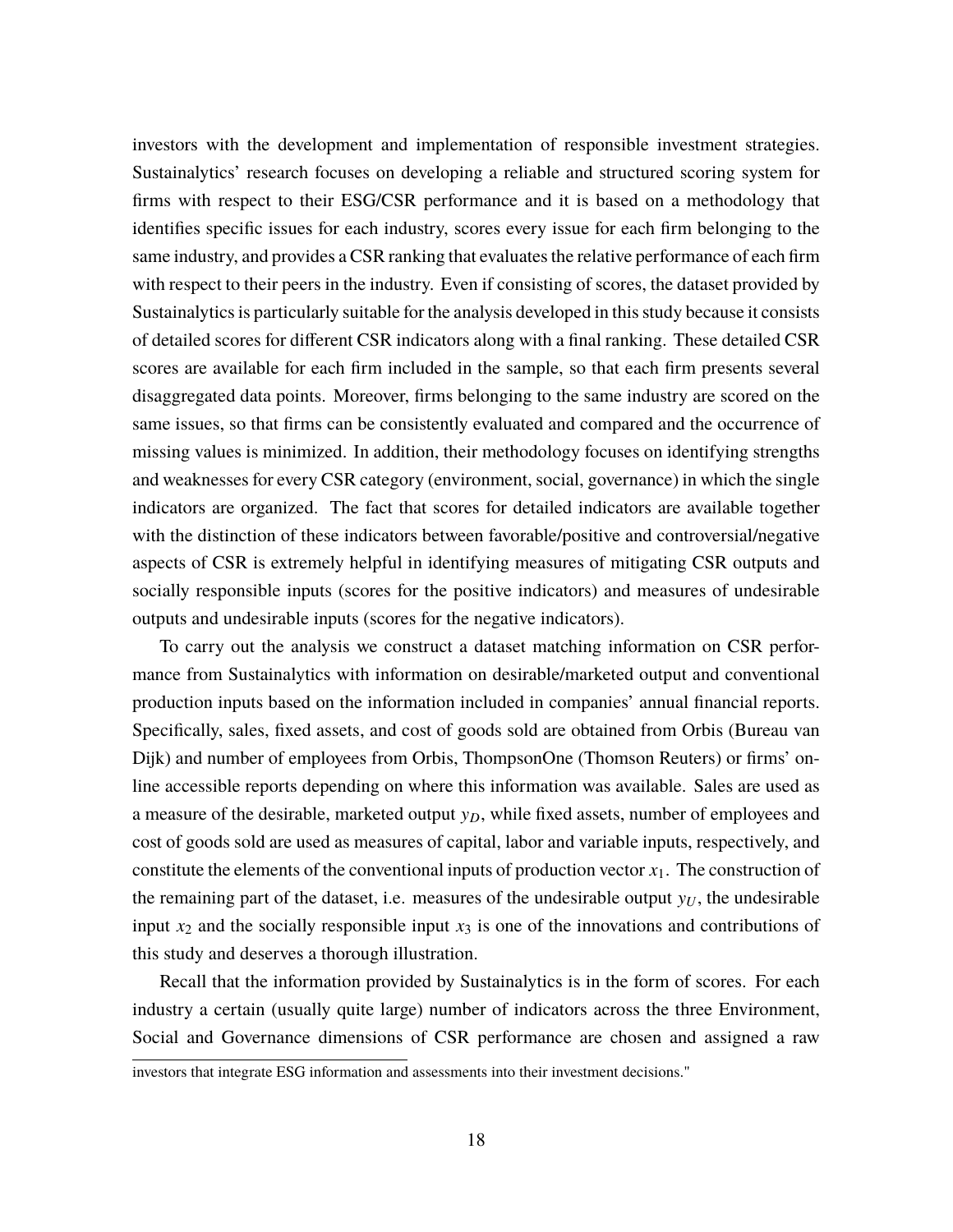score from 0 to 100 where 0 denotes a very poor performance and 100 denotes an excellent performance. Along with the raw scores, Sustainalytics provides also a system of industryspecific weights for each indicator that reflect its importance for characterizing the overall ESG performance in each sector. The weights are sector-specific to capture the idea that different indicators might matter more or less for CSR depending on the industry. For example, while managing emissions and toxic waste could be very important in the chemical sector, it certainly is not as important in the banking sector. To construct the measure of socially responsible output y*<sup>R</sup>* we select 9 indicators among those available and aggregate them into one weighted score using a re-scaled system of weights that reflects the relative importance given to these indicators in the original Sustainalytics dataset. Similarly, we construct measures of undesirable output  $y_U$ , undesirable input  $x_2$  and socially responsible input  $x_3$  aggregating 10, 3 and 2 indicators, respectively. Note that, as the scores assigned by Sustainalytics are increasing in the performance, i.e. the better the performance the higher the score, for the undesirable output and undesirable input the inverse of the original score (100−original score) is used to be consistent with the theoretical framework. Table [1](#page-50-0) provides further details on the variables constituting the dataset used in the empirical analysis. The choice of the indicators used to construct the measures of socially responsible and undesirable inputs and outputs is the result of a careful analysis of the proprietary ESG report compiled by Sustainalytics for each firm that describes each indicator in detail to insure that only indicators that can be clearly and meaningfully identified as inputs or outputs measures and are consistently scored for all the firms are included in our analysis.

Because of the difficulty of matching data from several different sources, the presence of missing values and the necessity of being cautious in selecting indicators from the Sustainalytics dataset that can appropriately represent inputs and outputs, the final dataset consists of a cross-section of 175 publicly traded firms. The sample includes the major players in the food and beverage manufacturing industry worldwide. For each firm we have data on a total of 8 variables - one desirable output, one undesirable output, one socially responsible output, three conventional inputs, one undesirable input, and one socially responsible input. All the data refer to 2014, the latest available year in our data sources with the most complete information. Table [3](#page-52-0) reports descriptive statistics of the variables used in the analysis specifying in what units they are expressed<sup>[15](#page-20-0)</sup> while table [2](#page-51-0) displays the weights assigned to each component used to construct the variables  $y_U$ ,  $y_R$ ,  $x_2$  and  $x_3$ .

<span id="page-20-0"></span><sup>15</sup>Understanding the units in which the variables are expressed is important to understand the results and the insights of the empirical analysis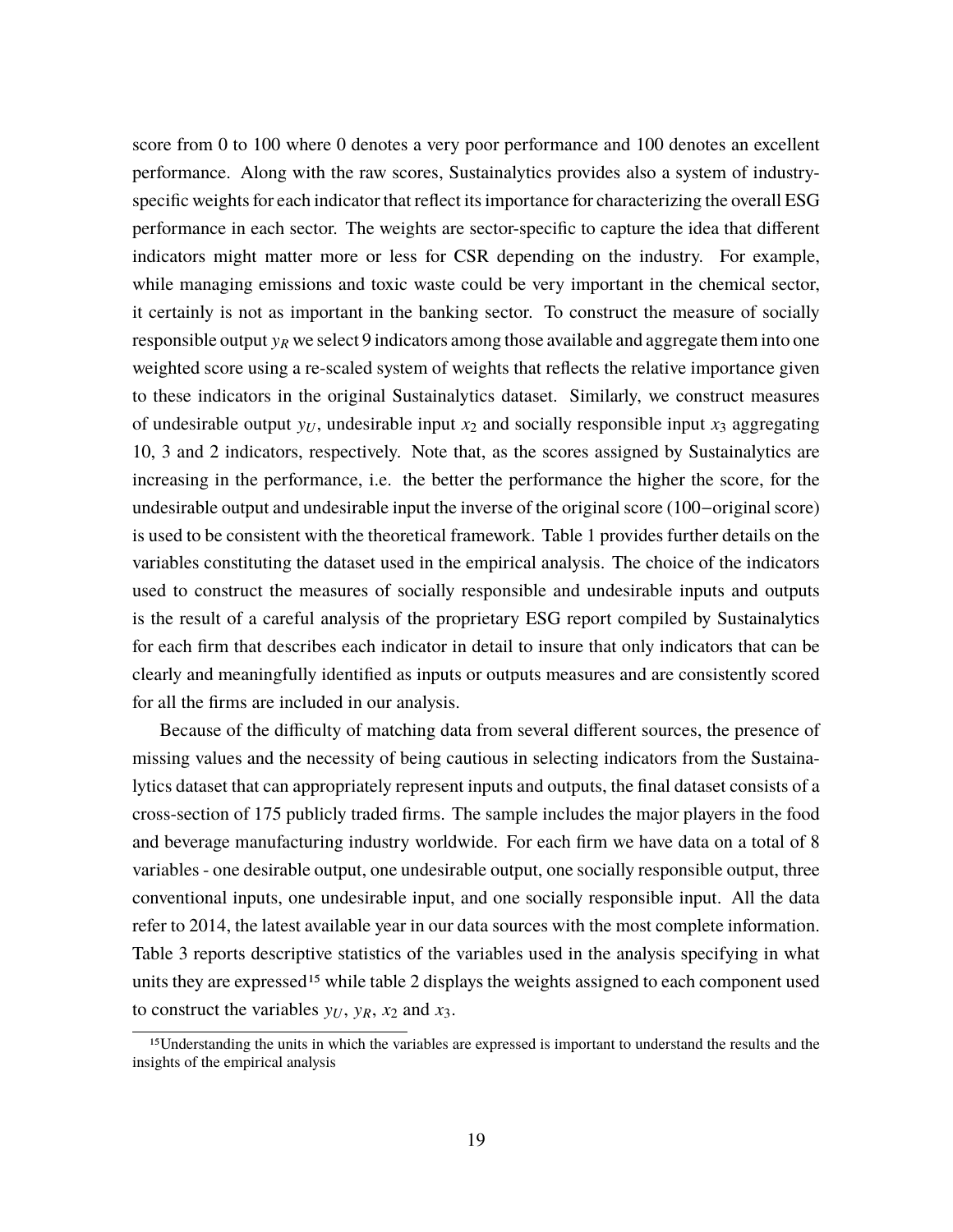#### **4.2 Summary Statistics and Characteristics of the Dataset**

The information provided in table [3](#page-52-0) and displayed in figures [1](#page-40-0) and [2](#page-41-0) describes several insightful patterns in the data. Desirable output (sales) and conventional production inputs (capital, labor, variable inputs) have very high variability and a considerable number of outliers while undesirable output, undesirable input and socially responsible input have a less disperse distribution with almost no outliers<sup>[16](#page-21-0)</sup>. Also, desirable output and conventional production inputs seem to be log-normally distributed, as shown in figure [1,](#page-40-0) where a normal curve is imposed over the histogram of each variable, and confirmed statistically by the result of a test for normality which fails to reject the null hypothesis of normality for all these conventional production variables.[17](#page-21-1) Given the truncated nature of the data (scores from 0 to 100) used for the socially responsible and undesirable inputs and outputs these variables are obviously not normally distributed and their distributions are not symmetric with the undesirable output, socially responsible output and socially responsible input being clearly skewed to the right.

Figures [3](#page-42-0) - [5](#page-44-0) present scatter plot matrices of desirable output with the other outputs (undesirable and socially responsible), desirable output with conventional production inputs (capital, labor and variable inputs), and desirable output with the other production inputs (undesirable and socially responsible), respectively. The matrix diagonal contains the kernel density of each variable. Figure [3](#page-42-0) suggests the existence of a positive correlation between the desirable and undesirable output as predicted in the theoretical model where y*<sup>D</sup>* and y*<sup>U</sup>* are positively correlated because  $y_U$  is a by-product of  $y_D$ . The correlation between the desirable output and the socially responsible output, on the other hand, is not decisively positive confirming the mechanism that in the theoretical model makes socially responsible efforts beneficial in terms of their mitigating effect but costly in terms of production resources. The scatter plot matrix in figure [4](#page-43-0) shows a positive correlation between conventional inputs and desirable output, as expected. However, the nature of the correlation between the other inputs of production and the desirable output in figure [5](#page-44-0) is varied, showing no clear pattern.

Figures [6](#page-45-0)[-7](#page-46-0) characterize the geographical distribution of the firms. Asia is the most represented area with almost 40 percent of the firms included in the analysis followed by Europe and North America (USA and Canada). USA is by far the most represented country with almost 20 percent of the entire sample being located in the USA. The second most

<span id="page-21-0"></span><sup>&</sup>lt;sup>16</sup>This is partially due to the fact that, even if the scale of the raw scored assigned by Sustainalytics is from 0 to 100, the scores are usually assigned in quintiles, i.e. 0, 25, 50, 75, 100.

<span id="page-21-1"></span><sup>17</sup>The test for normality is the one proposed by [D'agostino, Belanger, and D'Agostino Jr](#page-30-14) [\(1990\)](#page-30-14), with the empirical correction developed by [Royston](#page-31-12) [\(1991\)](#page-31-12). The null hypothesis cannot be rejected with a 5 percent confidence level for the desirable output and with a 1 percent confidence level for capital, labor and variable inputs.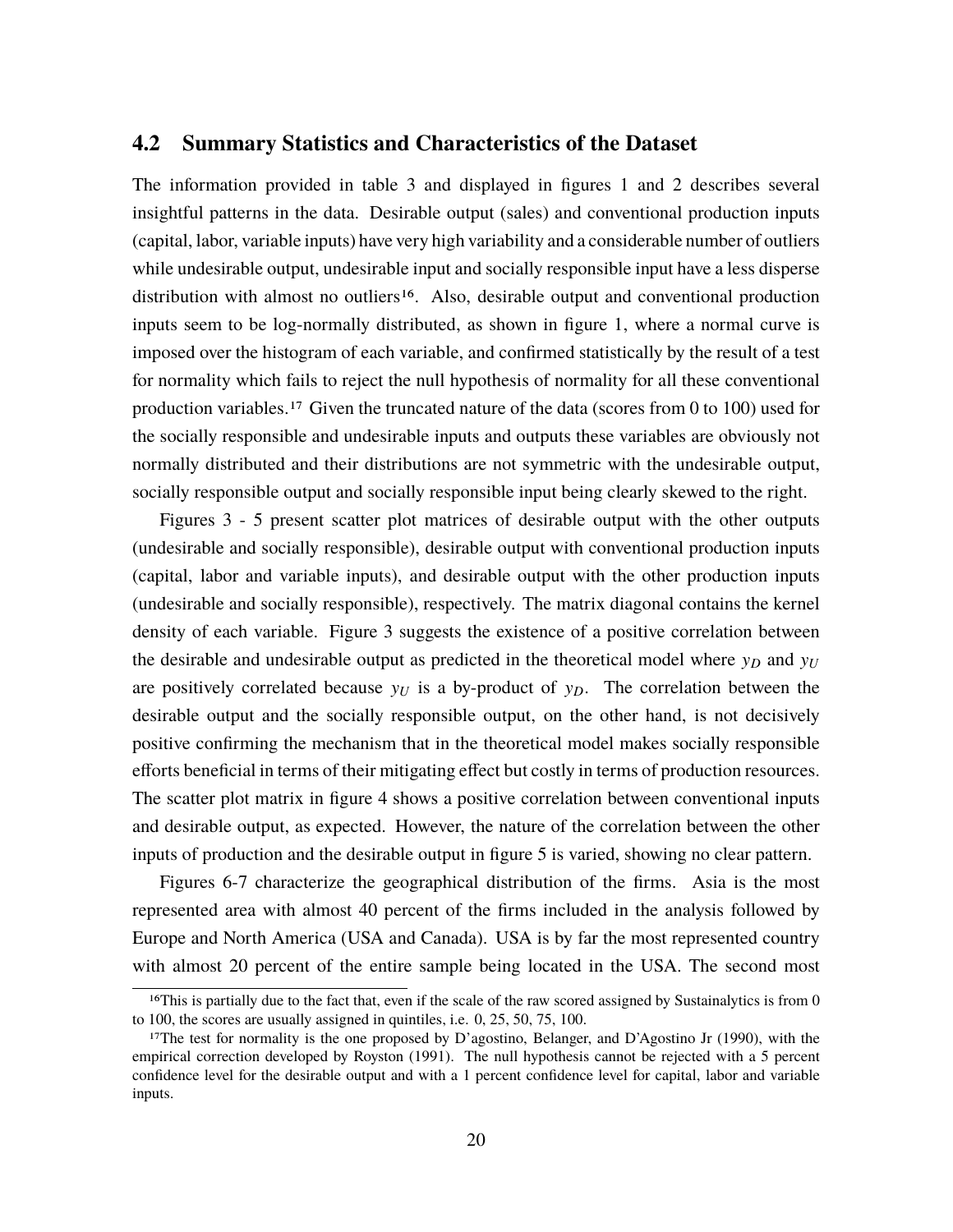represented country is Japan with 13 percent of the firms. UK and China follow with about 6 percent of the firms being located in each of these countries.

### **5 Results**

#### **5.1 Efficiency Measure**

We start our empirical exploration of the role of socially responsible activities within the firm's production dynamics by reviewing the results of our benchmarking exercise, as defined by the primal problem, that involves characterizing the joint production technology with CSR as an additional output and comparing the overall technical performance of the firms included in the sample. Since we include three outputs and five inputs in our empirical application, it is reasonable to expect a technology that is flexible in encompassing this complex production process yielding high levels of efficiency.

Technically, the solution to the primal problem<sup>[18](#page-22-0)</sup> in  $(3.2)$  -  $(3.8)$  provides a measure of inefficiency that quantifies how much desirable and socially responsible outputs can be expanded and undesirable output contracted within the feasibility constraint imposed by the technology *T*. The expansion of  $y_D$  and  $y_R$  and the contraction of  $y_U$  are in the preassigned direction of  $g_y = (g_{y_D}, -g_{y_U}, g_{y_R})$ . In this case  $g_y$  has been arbitrarily chosen to be  $g_y = (1, -1, 1)$  which simply means that all the outputs are considered equally important when moving toward the frontier. Note that, when the directional vector is chosen such that it enters the constraints of the primal problem additively, as in this case, the inefficiency score  $\beta$  has a lower bound at 0 and an upper bound that depends on the scale and magnitude of the data. Therefore,  $\beta = 0$  indicates efficiency while  $\beta > 0$  indicates a margin for technical improvement where the higher the value of β the higher the inefficiency.

In practice, this measure of inefficiency,  $\beta$ , quantifies the distance between each firm's observed input-output bundle and the technological frontier. The frontier represents what is feasible in terms of production possibilities, hence the higher the distance from the frontier the larger the gap between what a firm is able to produce and what is possible to produce given the technology. Solving the primal problem constitutes a benchmarking exercise as it generates a ranking of firms depending on their inefficiency score. Broadly, we can separate between inefficient firms, which are inside the technology set and have a  $\beta$  bigger than zero, and efficient firms, which are on the technological frontier and have a  $\beta$  equal to zero. Among

<span id="page-22-0"></span><sup>&</sup>lt;sup>18</sup>We assume variable returns to scale and solve the primal problem for each firm imposing the additional constraint that  $\sum_{j=1}^{I} \lambda^{j} = 1$ .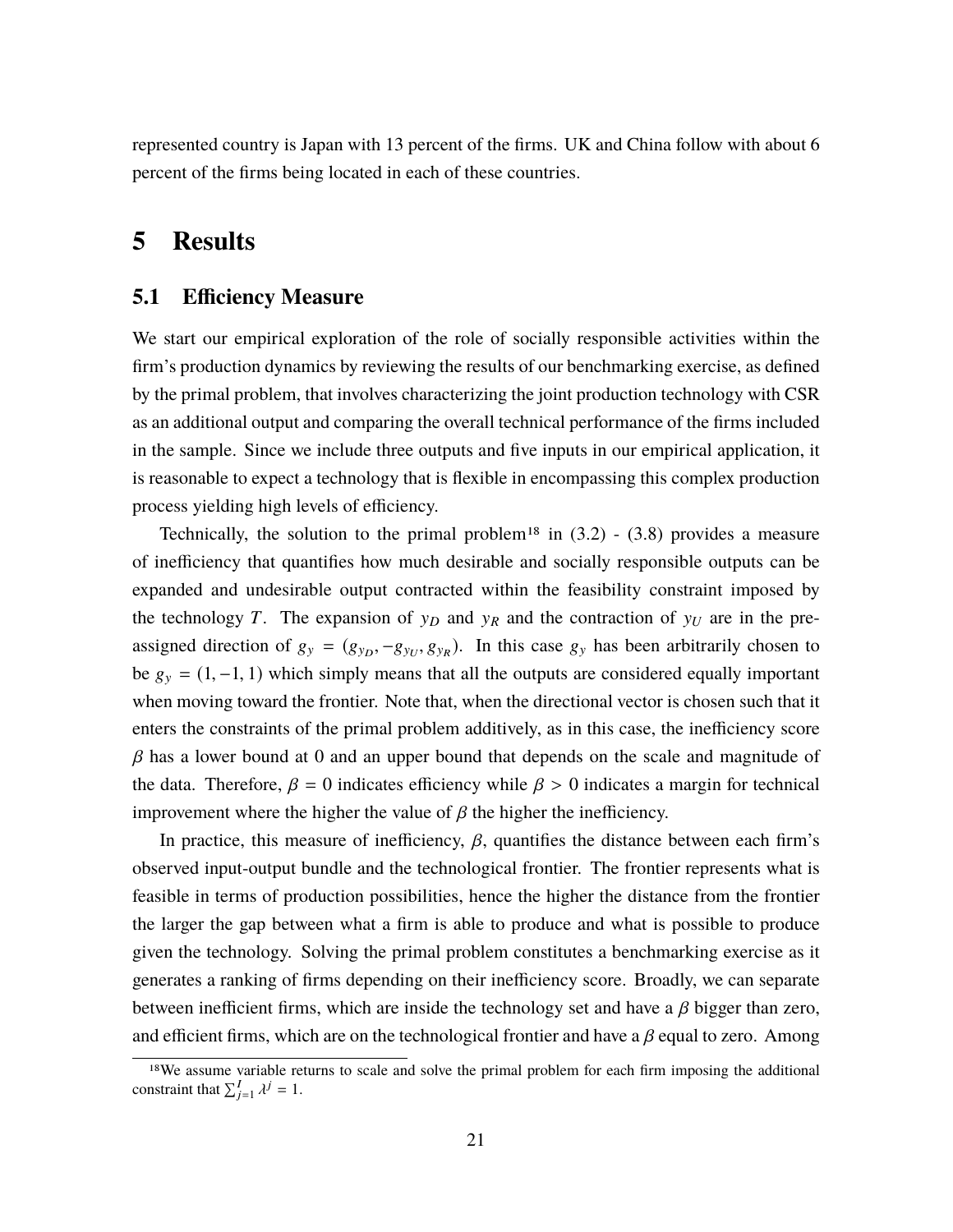the efficient firms we can further separate between just efficient and extreme efficient firms. Just efficient firms are geometrically located on a flat portion of the frontier while extreme efficient firms are located on the vertexes of the convex hull characterizing the technology. This means that the extreme efficient firms are those shaping the technology and serving as the benchmark for all the other firms.

In our sample of food and beverage manufacturing firms efficiency levels are very high. Approximately 75 percent of the firms are technically efficient, among them only 30 are just efficient while the remaining 102 are extreme efficient. Less than 25 percent of the firms (43 firms) are found to be inefficient. In figure [8](#page-47-0) the distribution of the efficiency scores is illustrated through a histogram and a nonparametric kernel density. The distribution is clearly concentrated around zero since <sup>3</sup> ⁄<sup>4</sup> of the firms are technically efficient.

This result is quite reasonable for several reasons. First, the empirical analysis is carried out with three outputs and five inputs but each of these outputs and inputs have a specific and peculiar role in the production process. Thus, while firms have more freedom in articulating the scope of their production along different dimensions, their decisions are also necessarily more complex as these different dimensions can be conflicting. For example, more desirable outputs generates more undesirable output, which then needs to be mitigated. Similarly, socially responsible activities can add value to the firm but are costly in terms of resources that need to be allocated to their production. These trade-offs translate to the constraints defining the technology 'pulling' the boundaries of the feasibility set in different, sometimes opposite, directions. Therefore, the more freedom and more choices available to firms generate a very peculiar technology set that can accommodate different production 'recipes' and makes it easier for firms to be efficient. Second, while the variability in conventional inputs and output is quite large in the data this is not the case for undesirable output, socially responsible output and undesirable and responsible inputs. This is in part due to data limitations, but also to the fact that the CSR performance of firms seems to be much more homogeneous - that is, there seems to be a minimum standard that every firm strives to achieve. Hence, even firms that are not extremely competitive in terms of sales or conventional productive resources (capital, labor, variable inputs) are, on the contrary, very competitive in terms of socially responsible efforts. Because of the linkages between the different elements of the production structure, this also generates higher levels of efficiency.

These findings suggest that it is important to account for the complexity of the production process and that ranking firms in terms of their performance and identifying leaders can be quite difficult when they engage in very differentiated activities. Nonetheless, a diversified portfolio that includes activities such as CSR can also represent an opportunity for firms to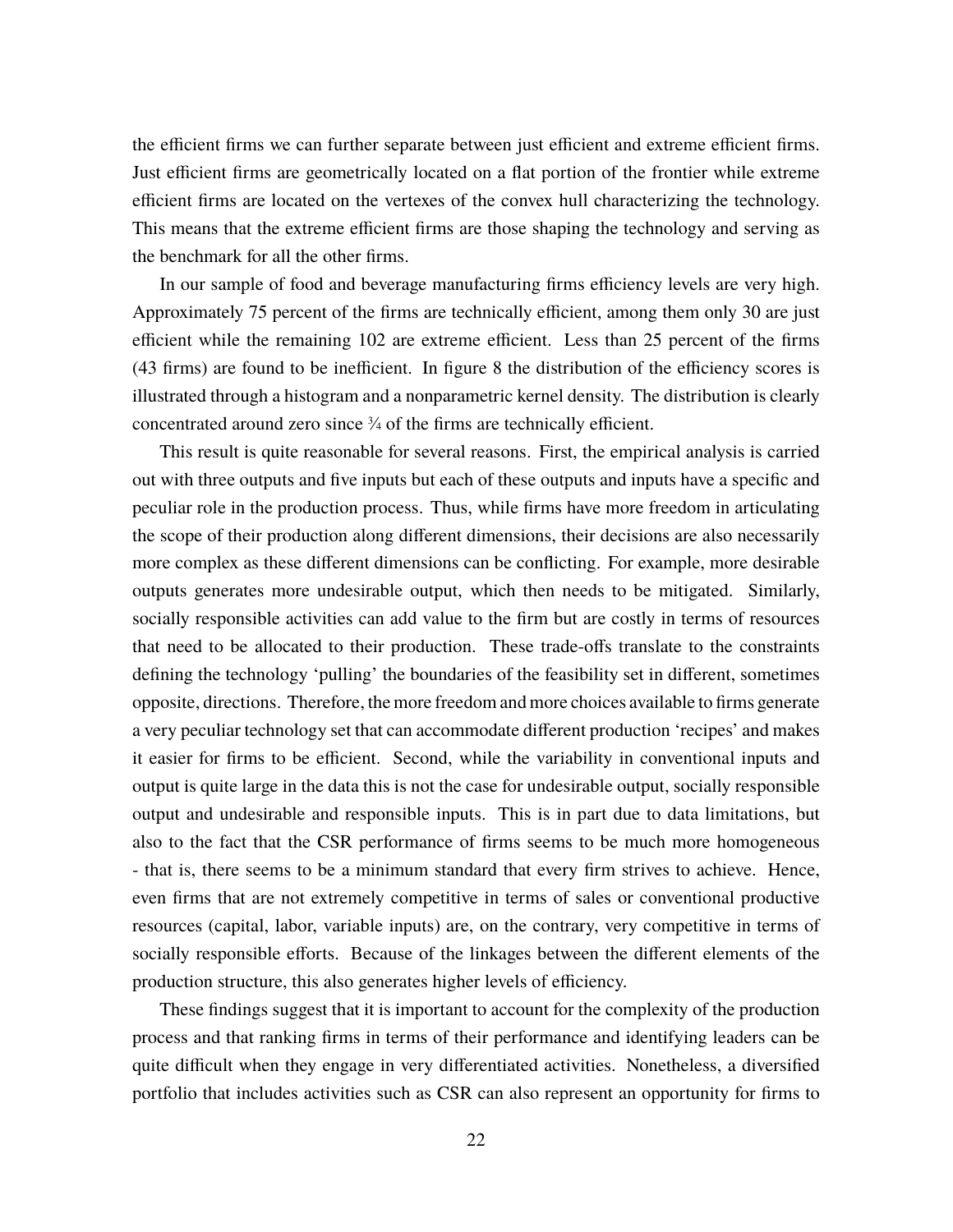compete and excel on new grounds.

#### **5.2 Shadow Values**

To understand and quantify whether engaging in socially responsible activities is valuable for the firm and how their value compares with the value of the other production activities we turn to the shadow prices derived as the solution to the dual problem in [\(3.18\)](#page-15-4)-[\(3.22\)](#page-15-5). Recall that these prices are not market prices but are determined optimally given the technology and consistently with profit maximization. That is, even if we do not have information on input and output market prices, because we observe the choices of each firm on the level of inputs and outputs, we assume that these choices are made in accordance with a profit maximizing behavior. However, because our framework allows for inefficiency in production, the value that each firm assigns to its input and outputs may not coincide with their market price. Also, because of duality, there is a correspondence between the primal and the dual problem. In particular, firms that are technically efficient will have zero 'shadow profits', i.e. the objective in [\(3.18\)](#page-15-4) will be equal to zero. This means that being on the technological frontier is equivalent to making production decisions in terms of inputs and outputs such that the internal value of the output bundle is equivalent to the internal value of the input bundle. Thus, being efficient means to allocate resources without any 'waste', perfectly balancing their value and their cost.

For inefficient and just efficient firms the solution to the dual problem is unique and provides a measure of the internal value that each firm assigns to the elements of its inputoutput bundle. These values are firm-specific and represents the contribution of each input and output in creating value for the firm. Table [4](#page-53-0) reports summary statistics for the output shadow prices<sup>[19](#page-24-0)</sup> while figure [9](#page-48-0) depicts their distribution.

The average shadow price of desirable output  $p<sub>D</sub>$  is positive<sup>[20](#page-24-1)</sup> implying that, as expected, producing the desirable output positively contributes to the creation of value for the firm. Not surprisingly, the average shadow price of undesirable output  $p_U$  is negative<sup>[21](#page-24-2)</sup> and remarkably higher (in absolute value) than the other output shadow prices suggesting that the production of the undesirable output represents a considerable cost for the firm. The average shadow

<span id="page-24-0"></span><sup>19</sup>Note that these outputs are expressed in different units, i.e. million of USD for the desirable output and scores for the undesirable and socially responsible output, and their shadow prices are relative to the numeraire bundle  $g_y$  which makes the interpretation of the results not immediate.

<span id="page-24-1"></span><sup>&</sup>lt;sup>20</sup>By construction  $p<sub>D</sub>$  is always non-negative, but the solution to the primal problem delivers an average  $p<sub>D</sub>$ that is actually greater than zero.

<span id="page-24-2"></span><sup>&</sup>lt;sup>21</sup>By construction  $p_U$  is always non-negative. However, since  $p_U$  enters the objective function and some of the constraints with a negative sign, the contribution of the undesirable output to the firm's internal value, measured by  $p_U$ , is negative.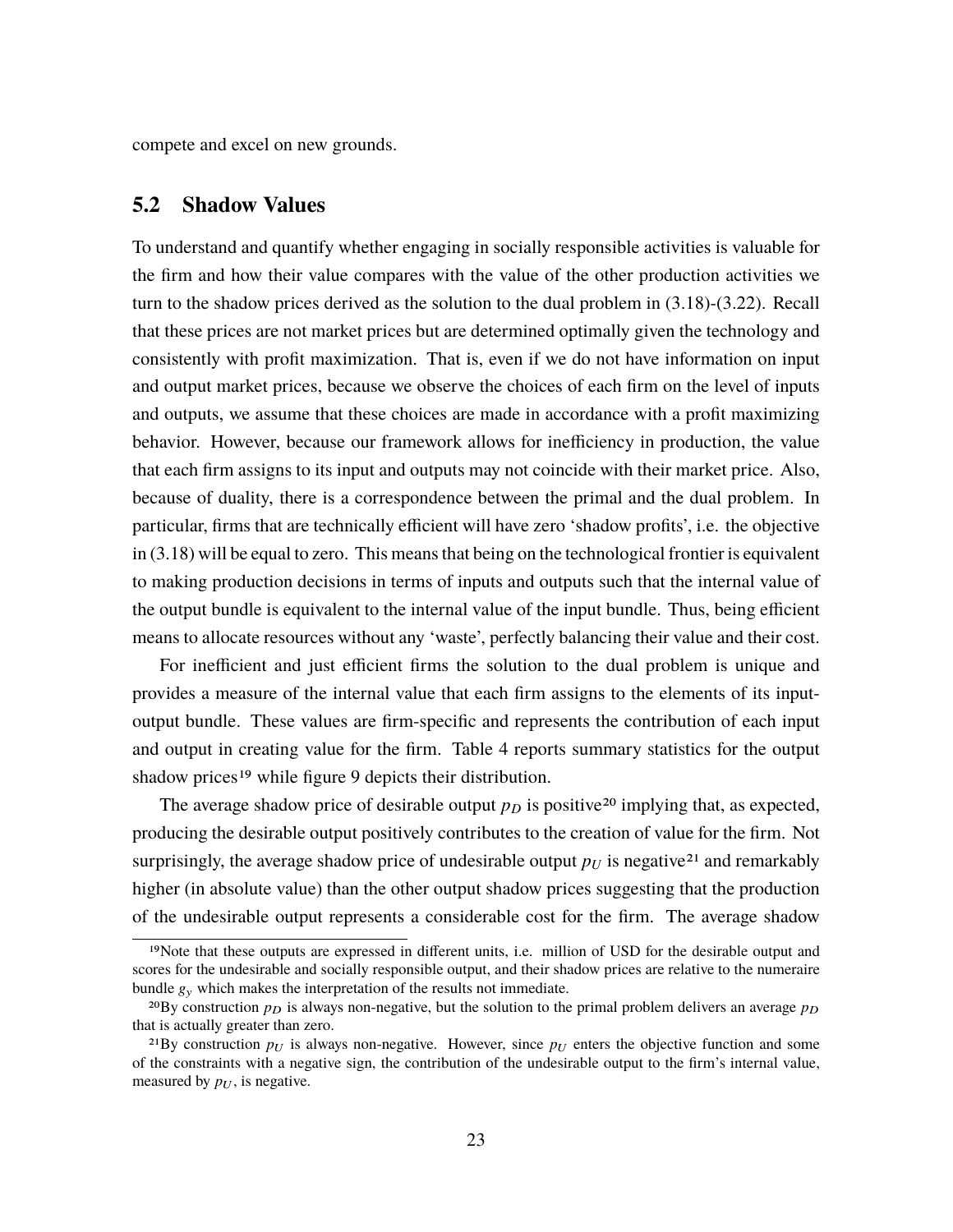price of the socially responsible output is positive, meaning that the cost of producing CSR is compensated by the benefit of its mitigating effect. This result is remarkable in the context of our analysis because it is not imposed by the assumptions of the model where CSR has both a beneficial and a costly effect and can, therefore, have a positive or negative value depending on which effect is prevailing. Given that we find a high negative value attached to the undesirable output, it is necessary for firms to engage in socially responsible activities. However, it is relevant to register that overall firms are able to extract value from these activities even if their implementation is costly. It is interesting to point out that the shadow price of CSR is exactly zero for all the 30 just efficient firms, which indicates that these firms are capable of balancing the costs associated with socially responsible efforts with their mitigating nature in a perfectly efficient way.

This set of results is an important piece of the puzzle that our study attempts to solve namely, is it worth it to be good? Our answer is yes. On average, CSR activities positively contribute to adding (internal) value to the firm. This answer is particularly meaningful because it is derived in a context that fully accounts for the opportunity costs and trade-offs that engaging in CSR entail and, even once these costs have been considered, we still find that being socially responsible is valuable.

#### **5.3 Marginal Value of Socially Responsible Activities**

In this section we focus on extreme efficient firms, those on the vertexes of the technology hull. The shadow value of CSR for these firms delivers the most interesting insights for understanding the value of being socially responsible at the margin. After establishing that for the firms included in our analysis it is worthy to engage in CSR, it is interesting to investigate whether further value can be added, or possibly lost, for a firm by changing its socially responsible commitment.[22](#page-25-0) Our analysis can deliver useful guidance to managers in terms of how much there is to gain (lose) for improving (diminishing) the socially responsible effort of the firm.

Recall that the dual problem in [\(3.18\)](#page-15-4)-[\(3.21\)](#page-15-3) does not have a unique solution for extreme efficient firms. However, focusing on the highest and lowest shadow price for the socially responsible output allows for obtaining the only two prices that are economically relevant, i.e. the gaining shadow price (the price an extreme efficient firm is willing to receive to produce one more unit of CSR) and the losing shadow price (the price an extreme efficient firm is

<span id="page-25-0"></span><sup>&</sup>lt;sup>22</sup>The effects of a marginal change in CSR performance are analyzed in the neighborhood of the current CSR performance.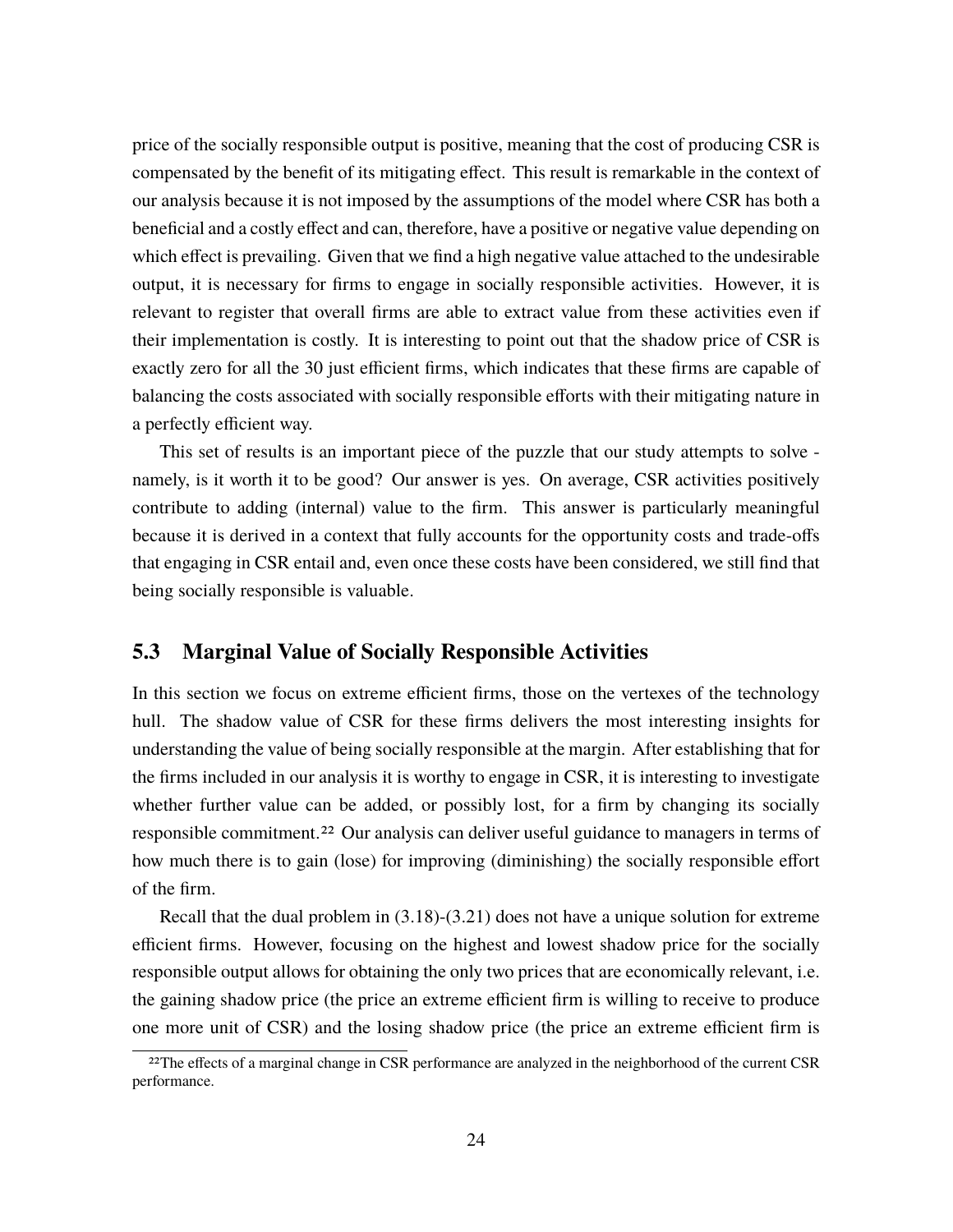willing to 'pay'/give up to forgive the production of one unit of CSR).<sup>[23](#page-26-0)</sup> These prices are normalized and expressed in the units of the numeraire bundle  $g_y$ .

Because the measure of socially responsible output used here is a score from 0 to 100, identifying the units and understanding the meaning of producing one more or one less unit of CRS is not straightforward. Technically, one unit of CSR corresponds to one score point but, since the raw scores are mostly given in quintiles (0, 25, 50, 75, 100) and the raw scores are weighted and aggregated into one single measure of socially responsible output, establishing the precise magnitude of one score point is potentially complicated. Nonetheless, to understand the results it is sufficient to loosely interpret the marginal shadow prices of CSR discussed here as a measure of how much an extreme efficient firm is willing to gain for improving its CSR performance (thus getting a higher score) or lose for worsening its CSR performance (thus getting a lower score). Table [5](#page-53-1) provides some descriptive statistics for the upper and lower bound of  $p<sub>R</sub>$  and their distribution is shown in figure [10.](#page-49-0)

The average upper bound for  $p_R$ , that can be interpreted as the average gaining shadow price[24](#page-26-1) of engaging in the production of one additional unit of CSR, is positive and equal to 0.666. Even if this number might be complicated to interpret in terms of units and magnitude, its sign is indicative of the fact that, on average, extreme efficient firms attach a positive value to CSR activities and are willing to increase their socially responsible efforts for a positive price. Note that, since CSR is a mitigating yet costly activity, its price does not need to be necessarily positive. The fact that the average gaining shadow price is positive signals that extreme efficient firm consider a higher socially responsible commitment to be beneficial for adding value to their business. Conversely, the average lower bound for  $p<sub>R</sub>$ , that can be interpreted as the average losing shadow price<sup>[25](#page-26-2)</sup> of relinquishing the production of one unit of CSR, is negative and equal to -0.071. This result is both somewhat unanticipated but also very insightful. A negative losing price of CSR implies that, on average, extreme efficient firms are

<span id="page-26-1"></span><span id="page-26-0"></span><sup>23</sup>See [Mills](#page-31-13) [\(1956\)](#page-31-13) for the mathematical foundations of finding marginal values in linear programs.

<sup>&</sup>lt;sup>24</sup>This upper bound for  $p<sub>R</sub>$  is calculated averaging over the maximum shadow price of CSR obtained by solving a modified version of the dual problem for the 102 extreme efficient firms present in the sample. The modified dual problem calls for maximizing  $p_R^i$  under the same constraints of the standard dual problem presented in [\(3.18\)](#page-15-4)-[\(3.22\)](#page-15-5) and the additional constraint that  $p_D^i y_D^i - p_U^i y_U^i + (\hat{p}_R^i - p_R^i) y_R^i - w_1^i x_1^i - (w_2^i - \hat{w}_2^i) x_2^i - w_3^i x_3^i = 0$ .

<span id="page-26-2"></span><sup>&</sup>lt;sup>25</sup>This lower bound for  $p_R$  is calculated averaging over the minimum shadow price of CSR obtained by solving a modified version of the dual problem for 55 extreme efficient firms. In this case, the modified version of the dual problem consists of minimizing  $p_R^i$  under the same constraints of the standard dual problem presented in [\(3.18\)](#page-15-4)-[\(3.22\)](#page-15-5) and the additional constraint that  $p_D^i y_D^i - p_U^i y_U^i + (\hat{p}_R^i - p_R^i) y_R^i - w_1^i x_1^i - (w_2^i - \hat{w}_2^i) x_2^i - w_3^i x_3^i = 0$ . Note that the modified dual problem that generates the lower bound of  $p_R$  can be optimally solved only for 55 out of the 102 extreme efficient firms present in the sample. For the remaining 47 firms this problem is unbounded. The lack of a lower bound for  $p<sub>R</sub>$  for some of the extreme efficient firms does not change the meaning of the results as it simply signifies that these 47 firms are willing to 'pay' an infinitely negative price for decreasing their socially responsible engagement.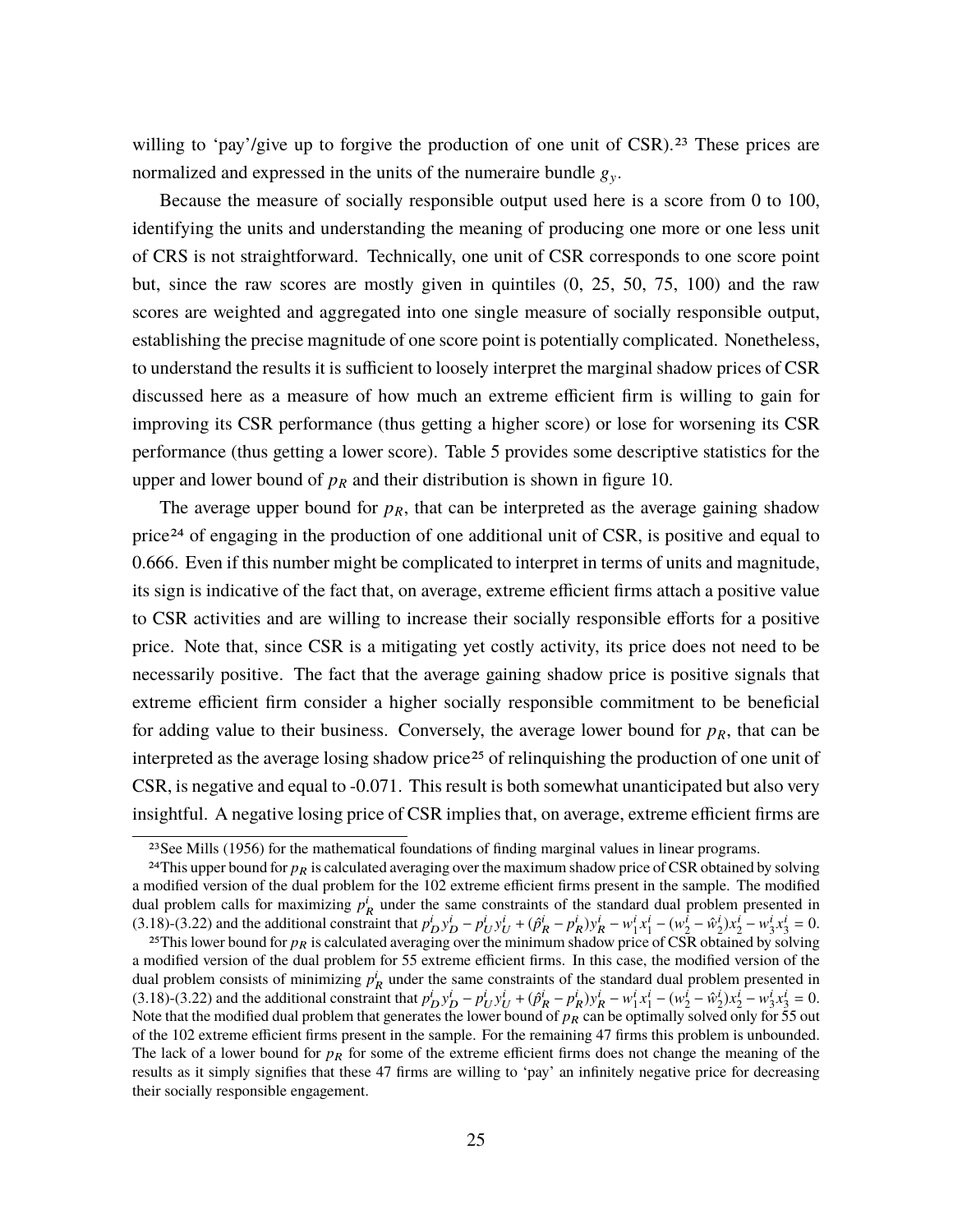not willing to 'pay' any price for reducing their socially responsible effort, instead they want to realize a gain. Hence, our findings suggest that engaging in less CSR is considered so costly and damaging that firms want to be compensated for doing so. This is particularly interesting and it is in line with the increasingly pervasive evidence that CSR has become an activity that firms feel compelled to do and, more importantly, that certain minimum standards/levels of CSR are perceived as necessary.

This second set of results on the marginal shadow prices of CSR provides a clearer picture about the value that firms can attach to socially responsible activities, highlighting two crucial features. First, there is a sharp asymmetry in terms of gaining and losing marginal values which reflects an asymmetry in willingness to engage in more and willingness to engage in less CSR. If we think of CSR as an array of risk management activities and we assume that firms have very high incentives to minimize the risk connected to undesirable outputs because they are very costly, it is perfectly reasonable to observe this asymmetry at the margin. Second, whether firms want to engage in CSR because they consider it beneficial or because they are afraid of bearing the cost of not doing so, our analysis clearly indicates that there is a positive value for a business in devoting resources and effort to being socially responsible.

### **6 Concluding Remarks**

The conviction that CSR should be a prominent business practice has reached a wide consensus among firms, consumers, investors, and policy makers. While the academic literature in recent years has provided formal and rigorous support to this conviction, the existing research has almost exclusively focused on *why* CSR is done. This study takes a very different perspective and attempts to shed light on *how* CSR is done incorporating it into a formal production framework.

To this extent, we develop a joint production model for characterizing the technology and representing the transformation process of multiple inputs into multiple outputs. Specifically, each firm is assumed to produce a desirable output but, because the production of this desirable output may require the use of some undesirable input, an unwanted output can be generated along with the desirable one. Thus, the firm needs to engage in socially responsible activities to mitigate the unwanted output. The overall technology supporting this joint production is obtained as a composition of two distinct technologies: one describing the desirable-output production and the other describing the generation of the undesirable output. CSR is the link between these two technologies as it simultaneously represents the opportunity cost of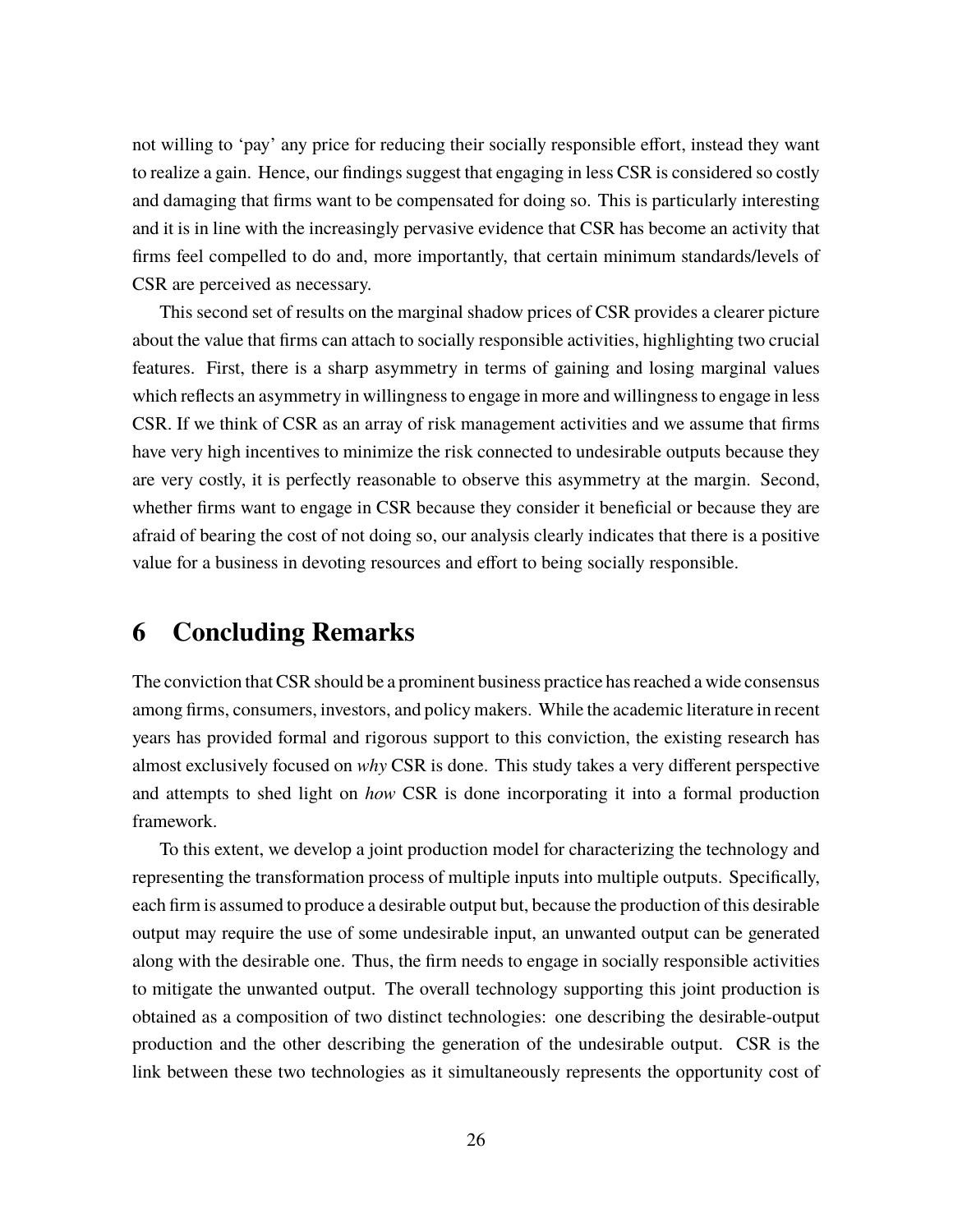producing socially responsible activities in terms of desirable output and its mitigating effect with respect to undesirable output.

Empirically, the implementation of the analysis is carried out using a sample of 175 global firms in the food and beverage manufacturing sector and is based on a non-parametric DEA approach. DEA techniques allow for constructing the joint technology as the intersection of the desirable production and the undesirable production technologies. Once the technology is fully characterized it is possible to derive a measure of efficiency for benchmarking firms based on their technical performance as well as a set of internal/shadow values for inputs and outputs that reveals how much the production of CSR is worth to the firm in terms of the other outputs produced. For the most technically efficient firms (extreme efficient firms), the Chambers-Färe *calculus* method for DEA technologies is used to identify unique shadow values for CSR as measures of willingness to gain for producing one more unit of CSR and willingness to lose for giving up the production of one more unit of CSR.

The rigorous yet flexible theoretical and empirical frameworks adopted in this study are powerful tools for analyzing the impact of CSR on firm's performance and value and, together with the results of the analysis deliver insightful indications to managers. In particular, we find that in the sample of firms included in the analysis efficiency levels are very high as approximately 75 percent of the firms are found to be technically efficient. This suggests that it is important to account for the complexity of the production process and that ranking firms in terms of their performance and identifying leaders can be quite difficult when they engage in very differentiated activities. In addition we find that, on average, socially responsible activities positively contribute to adding (internal) value to the firm implying that the cost of implementing these activities is compensated by their beneficial mitigating effect. When focusing on quantifying the value of CSR at the margin we also find that the average marginal value of intensifying the socially responsible commitment is positive, indicating that more CSR is considered beneficial for adding value to the firm. Conversely, the average marginal value of decreasing the CSR effort is negative, indicating that lower levels of CSR are perceived so costly and damaging that firms want to be compensated for reducing their socially responsible engagement. Overall, these results reveal that for a business being good is worthy because a diversified portfolio that includes activities such as CSR can represent an opportunity for firms to compete and excel on new grounds and CSR activities support the creation of firm's value. It is important to emphasize that, while the results are specific to the food and beverage industry application, the model and empirical methodology are generalizable to any industry.

The road to fully understanding the impact and the value of CSR, a firm activity that is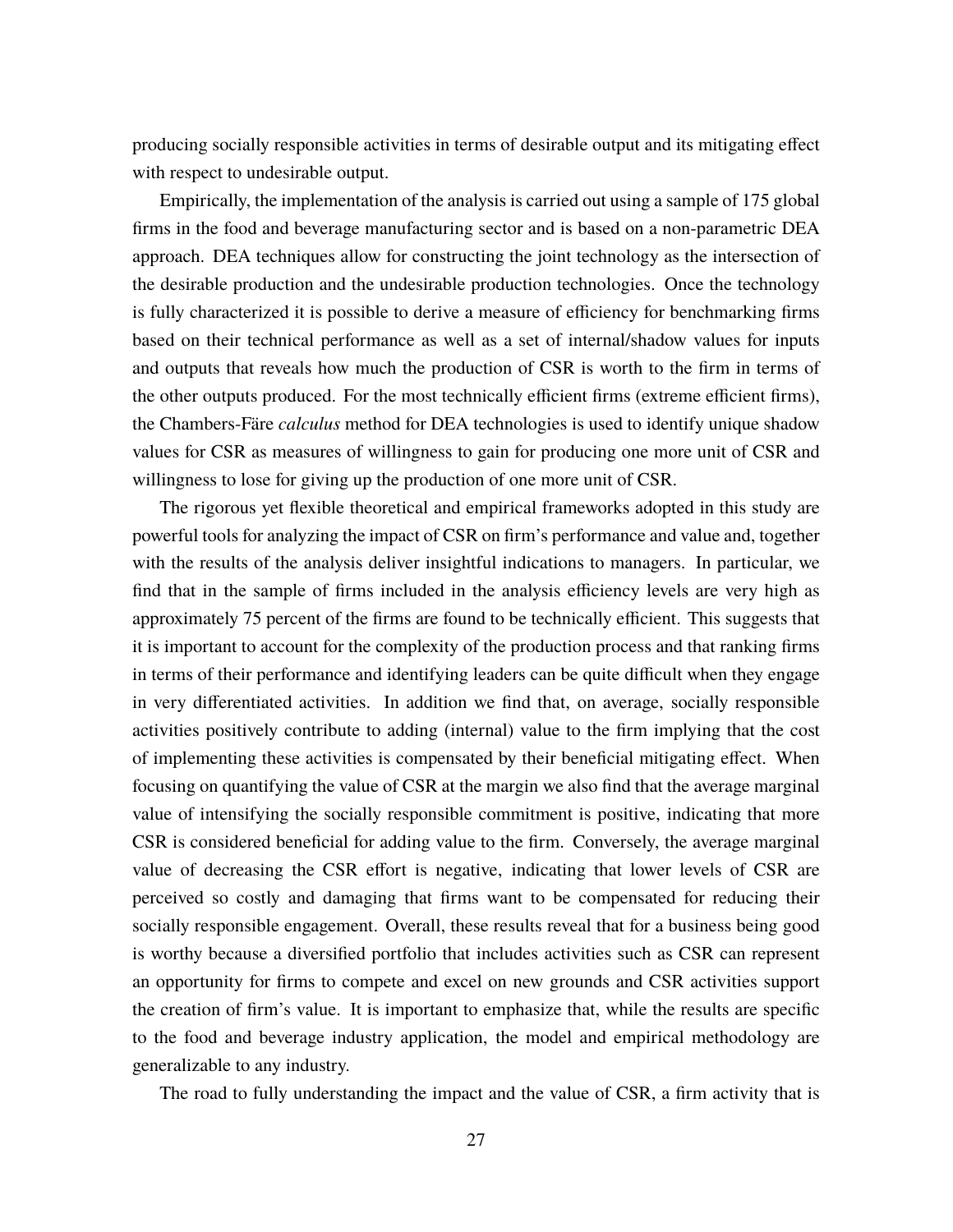so pervasive and yet so heterogeneous and not systematically recorded and documented, is still long and arduous for several reasons. First, CSR is a very popular but still relatively new concept and firms appear to be still in the process of learning what to do with CSR and how to do it in the most effective way. Second, even if a considerable number of CSR issues are common to many firms, the voluntary nature of CSR and the freedom of choosing the scope and the intensity that comes with it generates a very broad spectrum of CSR activities that are difficult to compare across firms. Further, the lack of a uniform and standardized *recipe* for CSR is necessarily reflected into the lack of straightforward measures for the *ingredients* of CSR. The fact that information on CSR is so diversified and fragmented and just plain difficult to acquire imposes a very hard constraint on the possibility of studying CSR empirically. All these considerations point to an obvious requirement for developing a better applied research agenda on CSR: data availability. Having access to more complete and more easily comparable data on a large number of firms would allow for answering interesting and deeper questions on the effect and the value of CSR. For example, with more and better data a production model like the one presented in this paper could be estimated parametrically and the decision of a firm to invest/engage in CSR could be modeled and investigated in a more structural and sophisticated way, similarly to what has been done for other firm-level decisions, such as investment, exporting, or R&D. Having enough data to estimate structural parameters would also open the door to analyzing interesting counterfactual scenarios (e.g. what if the level of CSR is imposed by the government and not chosen by the firm; what if having firms doing CSR is welfare improving as opposed to having consumers, or NGOs, or the government taking care of social responsibility).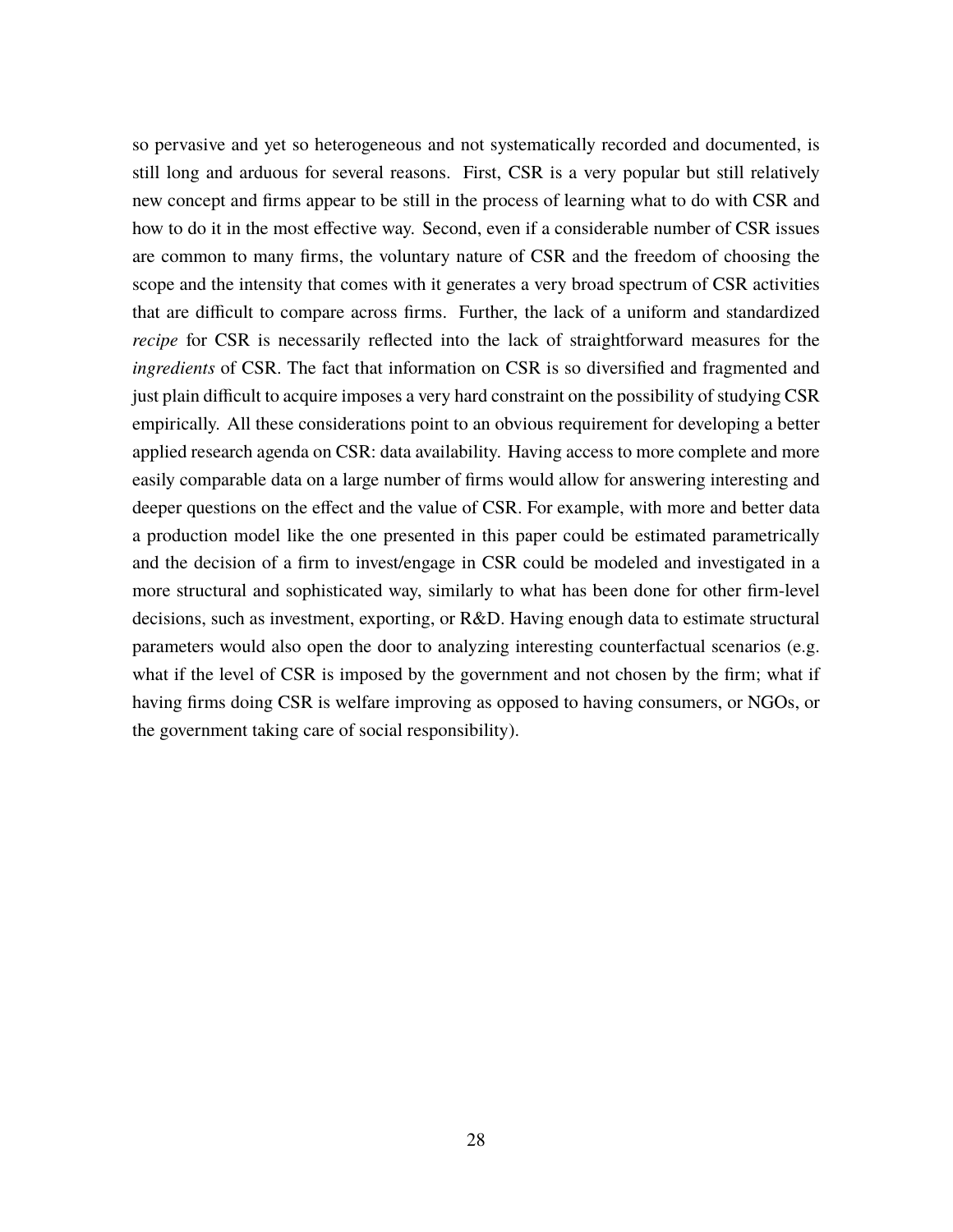## **References**

- <span id="page-30-5"></span>Ailawadi, K. L., Neslin, S. A., Luan, Y. J., & Taylor, G. A. (2014). Does retailer csr enhance behavioral loyalty? A case for benefit segmentation. *International Journal of Research in Marketing*, *31*(2), 156–167.
- <span id="page-30-7"></span>Albuquerque, R., Durnev, A., & Koskinen, Y. (2015). *Corporate social responsibility and firm risk: Theory and empirical evidence.* (ECGI – Finance working paper No. 359, available at [http://dx.doi.org/10.2139/ssrn.1961971\)](http://dx.doi.org/10.2139/ssrn.1961971)
- <span id="page-30-3"></span>Auger, P., Burke, P., Devinney, T. M., & Louviere, J. J. (2003). What will consumers pay for social product features? *Journal of Business Ethics*, *42*(3), 281–304.
- <span id="page-30-1"></span>Bagnoli, M., & Watts, S. G. (2003). Selling to socially responsible consumers: Competition and the private provision of public goods. *Journal of Economics & Management Strategy*, *12*(3), 419–445.
- <span id="page-30-0"></span>Baron, D. P. (2001). Private politics, corporate social responsibility, and integrated strategy. *Journal of Economics & Management Strategy*, *10*(1), 7–45.
- <span id="page-30-13"></span>Blackorby, C., & Donaldson, D. (1980). A theoretical treatment of indices of absolute inequality. *International Economic Review*, 107–136.
- <span id="page-30-12"></span>Chambers, R. G., Chung, Y., & Färe, R. (1998). Profit, directional distance functions, and nerlovian efficiency. *Journal of Optimization Theory & Applications*, *98*(2), 351–364.
- <span id="page-30-9"></span>Chambers, R. G., & Färe, R. (2008). A "calculus" for data envelopment analysis. *Journal of Productivity Analysis*, *30*(3), 169–175.
- <span id="page-30-10"></span>Charnes, A., Cooper, W. W., Lewin, A. Y., & Seiford, L. (1995). *Data envelopment analysis: Theory, methodology, and application*. Kluwer Academic Publishers.
- <span id="page-30-11"></span>Cooper, W. W., Seiford, L. M., & Zhu, J. (2011). *Handbook on data envelopment analysis* (Vol. 164). Springer Science & Business Media.
- <span id="page-30-6"></span>Crane, A., McWilliams, A., Matten, D., Moon, J., & Siegel, D. S. (2008). *The oxford handbook of corporate social responsibility*. Oxford University Press on Demand.
- <span id="page-30-2"></span>Creyer, E. H. (1997). The influence of firm behavior on purchase intention: Do consumers really care about business ethics? *Journal of Consumer Marketing*, *14*(6), 421–432.
- <span id="page-30-14"></span>D'agostino, R. B., Belanger, A., & D'Agostino Jr, R. B. (1990). A suggestion for using powerful and informative tests of normality. *The American Statistician*, *44*(4), 316– 321.
- <span id="page-30-4"></span>De Pelsmacker, P., Driesen, L., & Rayp, G. (2005). Do consumers care about ethics? Willingness to pay for fair-trade coffee. *Journal of Consumer Affairs*, *39*(2), 363–385.
- <span id="page-30-8"></span>Dimson, E., Karakaş, O., & Li, X. (2015). Active ownership. *Review of Financial Studies*,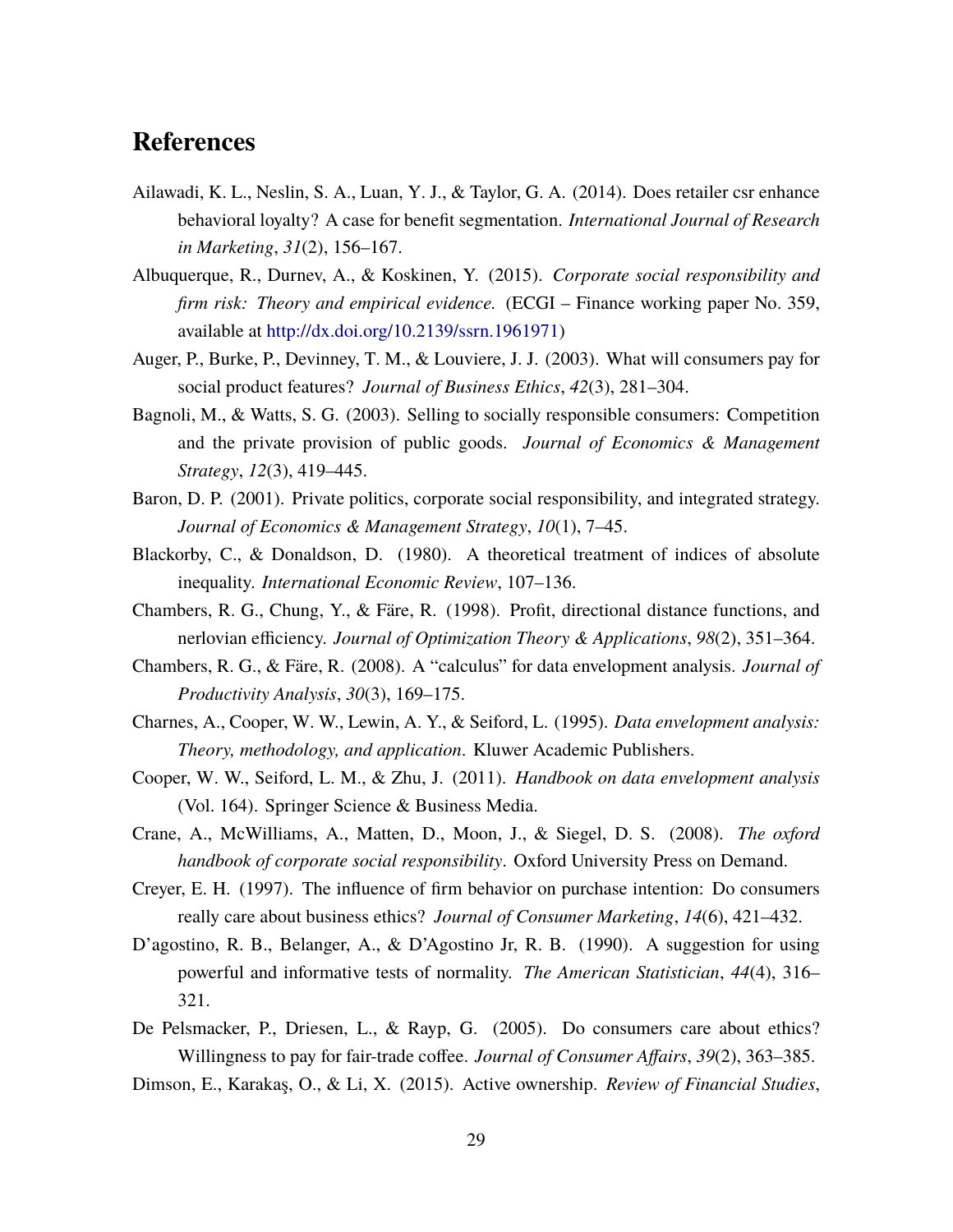*28*(12), 3225–3268.

- <span id="page-31-6"></span>Eccles, R. G., Ioannou, I., & Serafeim, G. (2014). The impact of corporate sustainability on organizational processes and performance. *Management Science*, *60*(11), 2835–2857.
- <span id="page-31-5"></span>Flammer, C. (2015). Does corporate social responsibility lead to superior financial performance? A regression discontinuity approach. *Management Science*, *61*(11), 2549– 2568.
- <span id="page-31-8"></span>Førsund, F. R. (2009). Good modelling of bad outputs: Pollution and multiple-output production. *International Review of Environmental & Resource Economics*, *3*(1), 1– 38.
- <span id="page-31-4"></span>Galema, R., Plantinga, A., & Scholtens, B. (2008). The stocks at stake: Return and risk in socially responsible investment. *Journal of Banking & Finance*, *32*(12), 2646–2654.
- <span id="page-31-10"></span>Luenberger, D. G. (1992). New optimality principles for economic efficiency and equilibrium. *Journal of Optimization Theory & Applications*, *75*(2), 221–264.
- <span id="page-31-11"></span><span id="page-31-3"></span>Luenberger, D. G. (1995). *Microeconomic theory*. Mcgraw-Hill College.
- Margolis, J. D., Elfenbein, H. A., & Walsh, J. P. (2009). *Does it pay to be good... and does it matter? A meta-analysis of the relationship between corporate social and financial performance.* (Harward Business School working paper, available at [http://dx.doi.org/](http://dx.doi.org/10.2139/ssrn.1866371) [10.2139/ssrn.1866371\)](http://dx.doi.org/10.2139/ssrn.1866371)
- <span id="page-31-0"></span>McWilliams, A., & Siegel, D. S. (2001). Corporate social responsibility: A theory of the firm perspective. *Academy of Management Review*, *26*(1), 117–127.
- <span id="page-31-13"></span>Mills, H. D. (1956). Marginal values of matrix games and linear programs. In H. Kuhn & A. Tucker (Eds.), *Linear inequalities and related systems* (Vol. 38, pp. 183–193). Princeton University Press, Princeton, NJ.
- <span id="page-31-9"></span>Murty, S. (2010). *On the theory of a firm: the case of by-production of emissions.* (University of Warwick working paper, available at [http://wrap.warwick.ac.uk/3525/\)](http://wrap.warwick.ac.uk/3525/)
- <span id="page-31-7"></span>Murty, S., Russell, R. R., & Levkoff, S. B. (2012). On modeling pollution-generating technologies. *Journal of Environmental Economics & Management*, *64*(1), 117–135.
- <span id="page-31-2"></span>Oikonomou, I., Brooks, C., & Pavelin, S. (2012). The impact of corporate social performance on financial risk and utility: A longitudinal analysis. *Financial Management*, *41*(2), 483–515.
- <span id="page-31-1"></span>Paul, C. J., Siegel, D. S., Shadbegian, R. J., Gray, W. B., Vitaliano, D. F., Stella, G. P., . . . Granderson, G. (2006). Special issue on corporate social responsibility (CSR) and economic performance. *Journal of Productivity Analysis*, *26*(3), 207–287. (Siegel D, Morrison Paul, C guest Eds.)
- <span id="page-31-12"></span>Royston, P. (1991). Estimating departure from normality. *Statistics in Medicine*, *10*(8),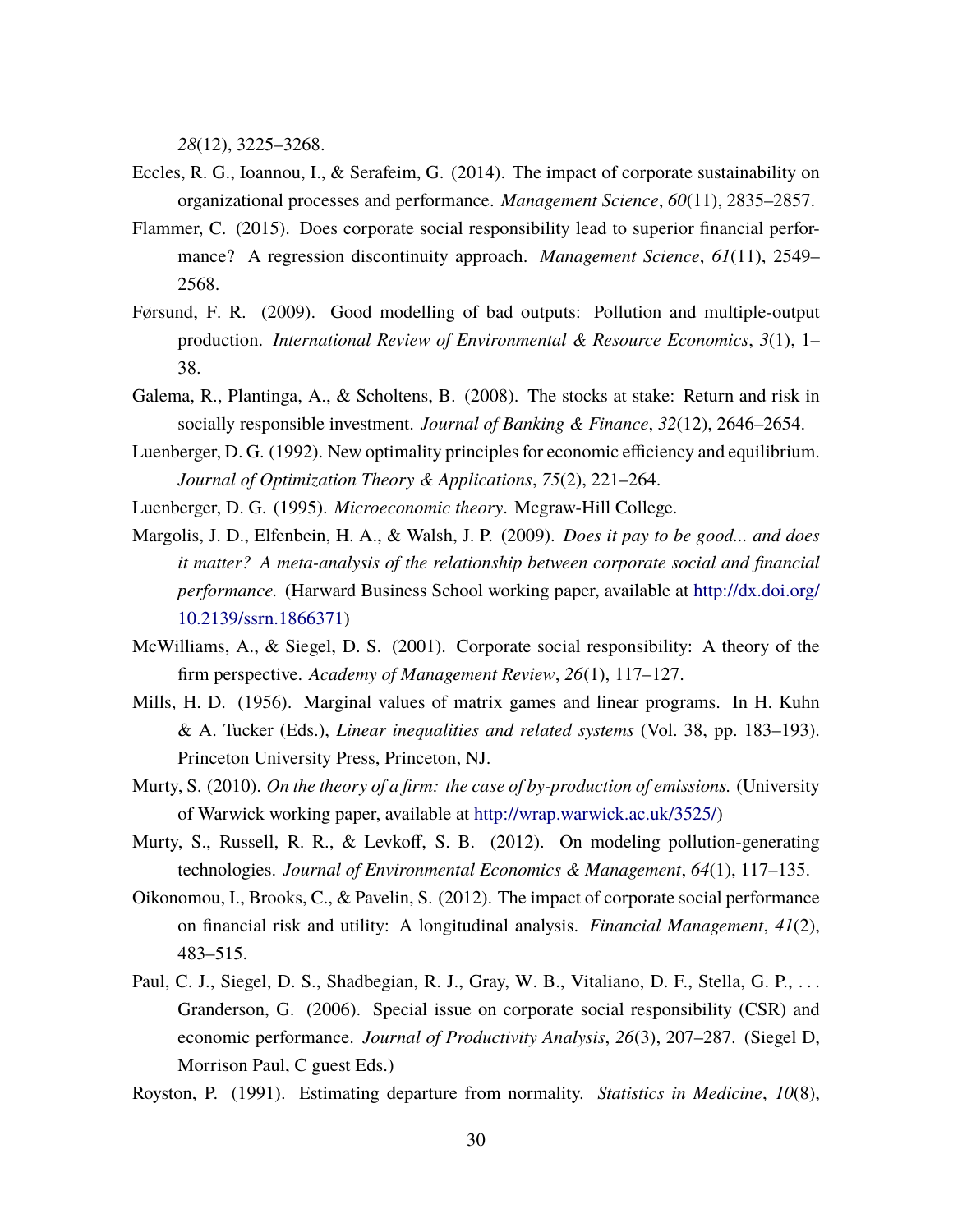1283–1293.

- <span id="page-32-1"></span>Servaes, H., & Tamayo, A. (2013). The impact of corporate social responsibility on firm value: The role of customer awareness. *Management Science*, *59*(5), 1045–1061.
- <span id="page-32-3"></span>Sharfman, M. P., & Fernando, C. S. (2008). Environmental risk management and the cost of capital. *Strategic Management Journal*, *29*(6), 569–592.
- <span id="page-32-4"></span>Shepherd, R. W. (1970). *Theory of cost and production functions*. Princeton University Press.
- <span id="page-32-0"></span>Siegel, D. S., & Vitaliano, D. F. (2007). An empirical analysis of the strategic use of corporate social responsibility. *Journal of Economics & Management Strategy*, *16*(3), 773–792.
- <span id="page-32-2"></span>WBCSD. (1998). *Meeting changing expectations.* First report on corporate social responsibility, available at: [http://old.wbcsd.org/pages/edocument/edocumentdetails.aspx?id=](http://old.wbcsd.org/pages/edocument/edocumentdetails.aspx?id=82&nosearchcontextkey=true) [82&nosearchcontextkey=true.](http://old.wbcsd.org/pages/edocument/edocumentdetails.aspx?id=82&nosearchcontextkey=true)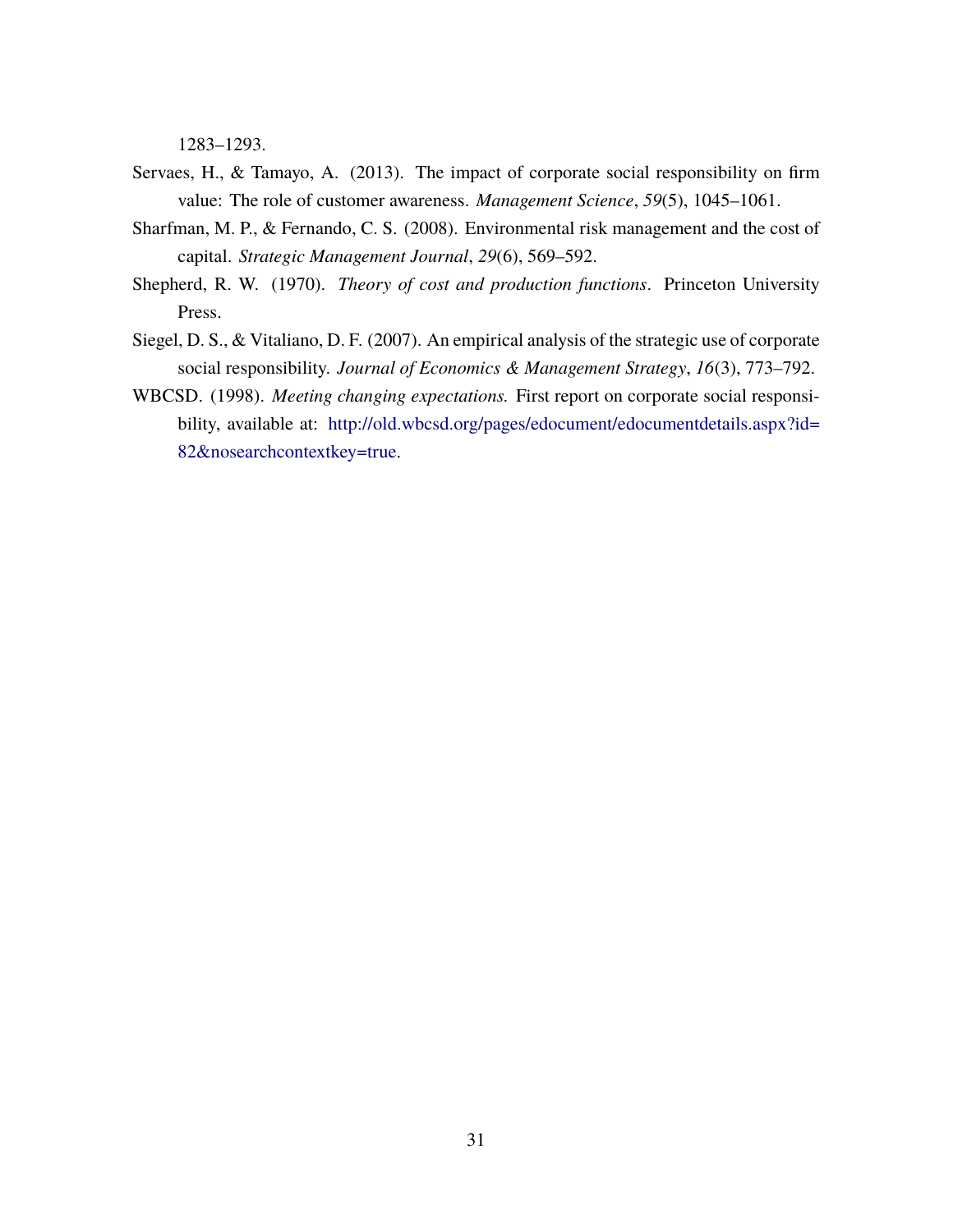# **A Mathematical Appendix**

### **A.1 Primal and dual problem in matrix form**

The primal problem in equations [\(3.9\)](#page-14-0)-[\(3.17\)](#page-14-1) is formulated in its canonical matrix form as

$$
\max_{z} c'z \tag{A.1}
$$

$$
s.t. \quad Az \le b \tag{A.2}
$$

$$
z \ge 0 \tag{A.3}
$$

which is

$$
\max_{z} \overbrace{\left[1 \quad 0 \quad \cdots \quad 0\right]}_{1 \times (1+I)} \overbrace{\left[2 \quad \cdots \quad 0 \quad 0\right]}_{(1+I) \times 1} \overbrace{\left[2 \quad \cdots \quad 0 \quad 0 \quad 0 \quad 0\right]}_{(1+I) \times 1} (A.4)
$$

s.t.

*A* <sup>z</sup> }| { gy<sup>D</sup> −y 1 *D* · · · −y *I D* gy<sup>U</sup> y 1 *U* · · · y *I U* −gy<sup>R</sup> y 1 *R* · · · y *I R* gy<sup>R</sup> −y 1 *R* · · · −y *I R* 0 *x* 1 1 · · · *x I* 1 0 *x* 1 2 · · · *x I* 2 0 −*x* 1 2 · · · −*x I* 2 0 *x* 1 3 · · · *x I* 3 (*M*D+*M*<sup>U</sup> +2*M*R+*N*1+2*N*2+*N*3)×(1+*I*) *z* <sup>z</sup> }| { β *i* λ 1 . . . λ *I* (1+*I*)×1 ≤ *b* <sup>z</sup> }| { −y *i D* y *i U* y *i R* −y *i R x i* 1 *x i* 2 −*x i* 2 *x i* 3 (*M*D+*M*<sup>U</sup> +2*M*R+*N*1+2*N*2+*N*3)×1 (A.5)

Duality theorems allow for deriving the dual problem from the primal that, in matrix form,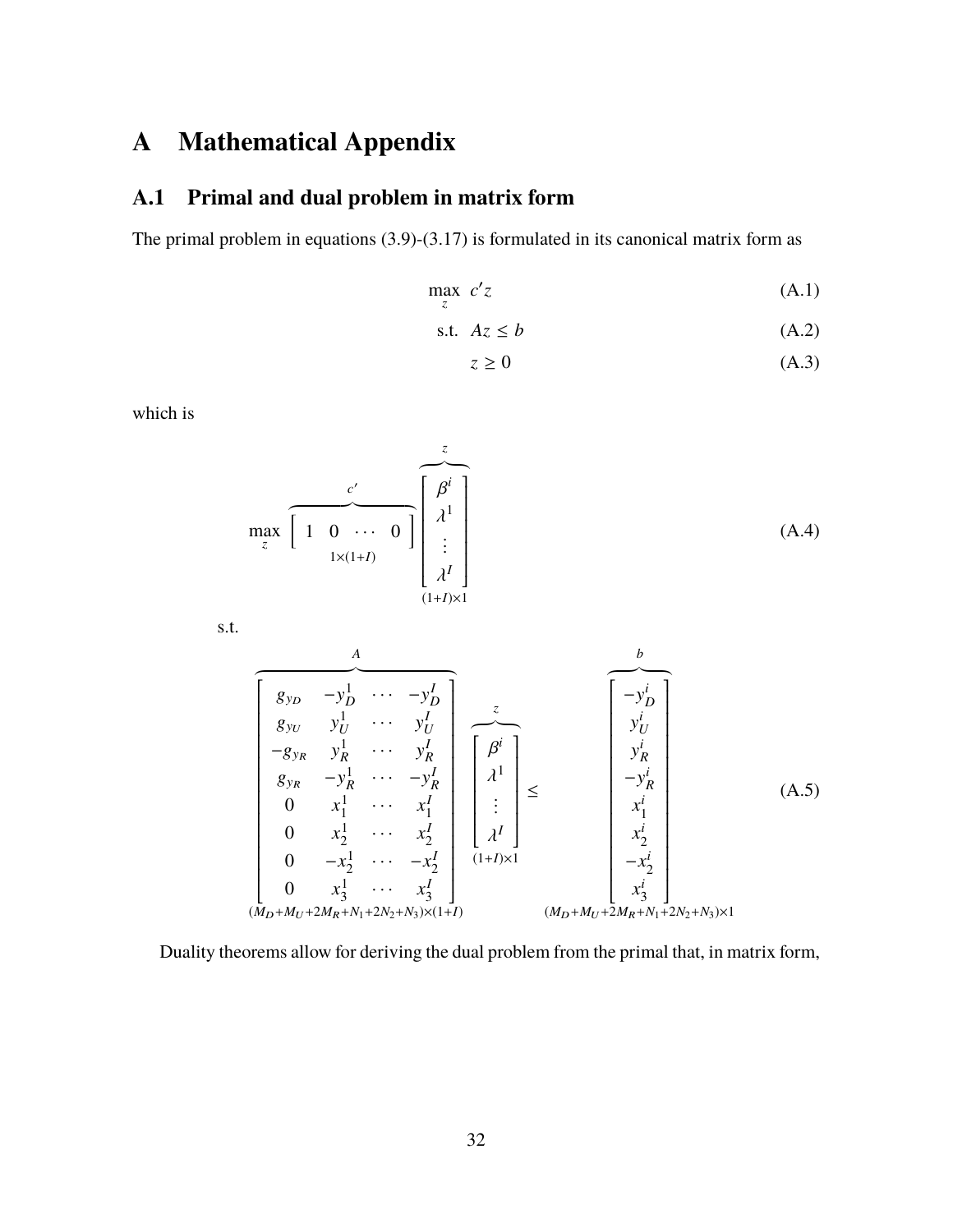is given by

$$
\min_{\gamma} \gamma' b \tag{A.6}
$$

$$
\text{s.t. } \gamma' A \ge c' \tag{A.7}
$$

$$
\gamma \ge 0 \tag{A.8}
$$

which is

$$
\min_{\gamma} \left[ p_D^i \frac{p_U^i}{p_R^i} p_R^i \frac{p_R^i}{p_R^i} w_1^i w_2^i \hat{w}_2^i w_3^i \right] \left[ \begin{array}{c} b \\ y_U^i \\ y_R^i \\ -y_R^i \\ x_1^i \\ x_2^i \\ x_3^i \\ x_3^i \end{array} \right] \tag{A.9}
$$

s.t.

$$
\frac{x}{\begin{bmatrix} p'_D & p'_U & p'_R & \hat{p}'_R & w'_1 & w'_2 & \hat{w}'_2 & w'_3 \end{bmatrix}} \begin{bmatrix} g_{y_D} & -y_D^1 & \cdots & -y_D^I \\ g_{y_U} & y_U^1 & \cdots & y'_U \\ -g_{y_R} & y_R^1 & \cdots & y'_R \\ g_{y_R} & -y_R^1 & \cdots & -y'_R \\ 0 & x_1^1 & \cdots & x_1^I \\ 0 & x_2^1 & \cdots & x_2^I \\ 0 & -x_2^1 & \cdots & x_2^I \\ 0 & -x_2^1 & \cdots & -x_2^I \\ 0 & x_3^1 & \cdots & x_3^I \end{bmatrix}} \ge \frac{x}{(M_D + M_U + 2M_R + N_1 + 2N_2 + N_3) \times (1 + I)} \tag{A.10}
$$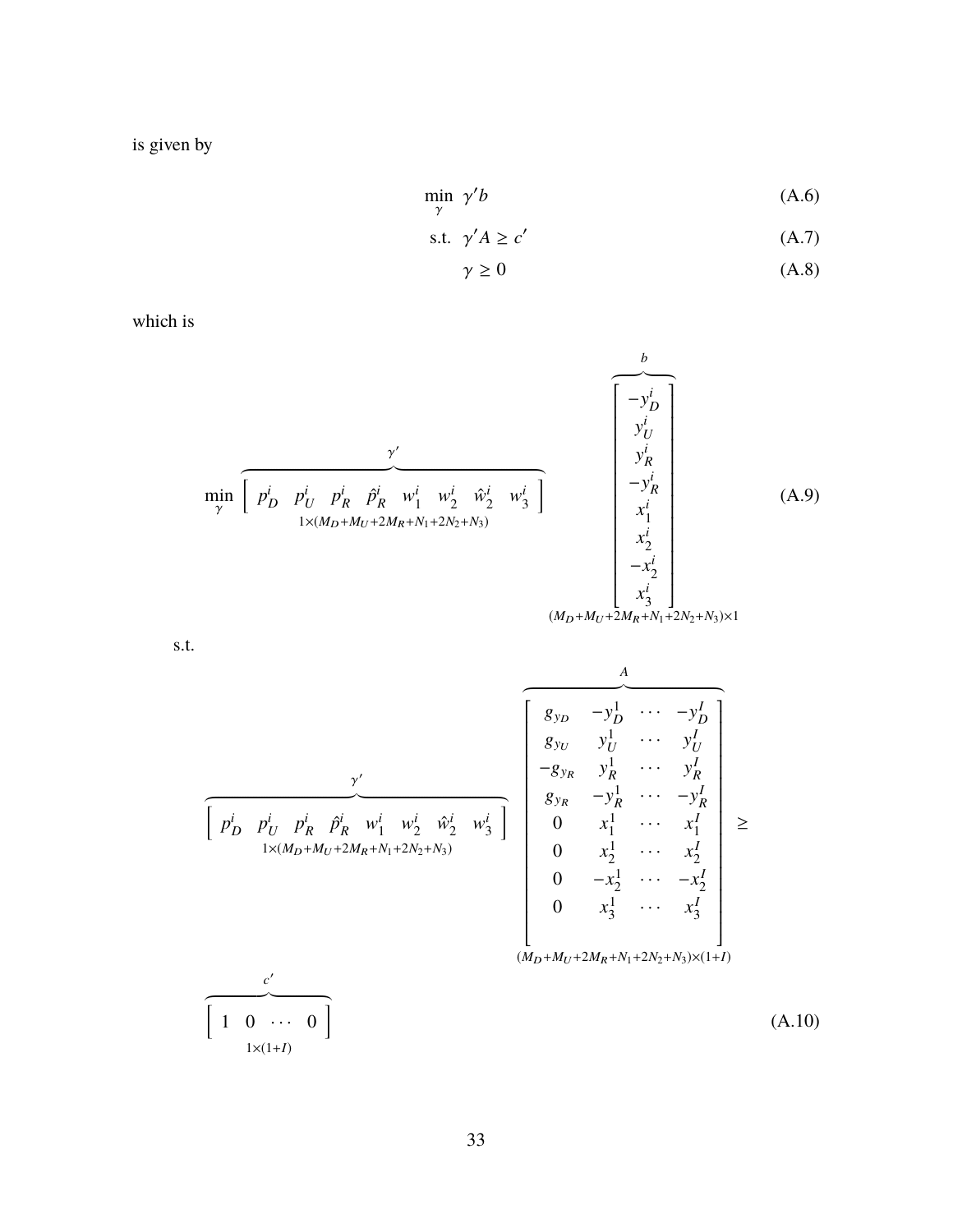With some manipulation,<sup>[26](#page-35-0)</sup> the problem of each firm *i* in the dual (price) space is formalized as in equations [\(3.18\)](#page-15-4)-[\(3.22\)](#page-15-5).

#### **A.2 Derivation of the marginal shadow prices for extreme efficient firms**

In what follows we illustrate the *calculus* for DEA proposed by Chambers and Färe (2008) using the directional output distance function presented in [\(3.1\)](#page-12-2). To facilitate the exposition this function is now simply redefined as  $\overrightarrow{D_O}(y, x, g_y)$ . Recall that  $\overrightarrow{D_O}$  $D<sub>O</sub>$  is a function representation of the technology thus the assumptions on the joint technology *T* determine the properties of −−→ *DO*. Specifically, since *T* is convex,  $\overrightarrow{D_O}(y, x, g_y)$  is concave in (y) and satisfies the translation property

$$
\overrightarrow{D_O}(y + \delta g_y, x, g_y) = \overrightarrow{D_O}(y, x, g_y) - \delta, \quad \delta \in \mathbb{R}
$$
 (A.11)

and the representation property

<span id="page-35-3"></span><span id="page-35-2"></span>
$$
\overrightarrow{D_O}(y, x, g_y) \ge 0 \Leftrightarrow y \in T
$$
\n(A.12)

Because  $\overrightarrow{D}_O(y, x, g_y)$  is concave in y, its directional derivative<sup>[27](#page-35-1)</sup>

$$
\overrightarrow{D_O}'(y, x, g_y; y^0) = \lim_{\delta \to 0^-} \left\{ \frac{\overrightarrow{D_O}(y + \delta y^0, x, g_y) - \overrightarrow{D_O}(y, x, g_y)}{\delta} \right\}
$$
(A.13)

is a superlinear function of  $y<sup>0</sup>$  satisfying −−→  $\overrightarrow{D_O}^{\prime}(y, x, g_y; 0) = 0$  and  $-\overrightarrow{D_O}$  $\overrightarrow{D_O}^{\prime}(y, x, g_y; -y^0) \ge$ −−→  $\overrightarrow{Do'}(y, x, g_y; y^0)$ . By the translation property in [\(A.11\)](#page-35-2) and the definition of directional derivative in [\(A.13\)](#page-35-3)

<span id="page-35-4"></span>
$$
\overrightarrow{D_O'}(y, x, g_y; g_y) = \lim_{\delta \to 0^+} \left\{ \frac{\overrightarrow{D_O}(y + \delta g_y, x, g_y) - \overrightarrow{D_O}(y, x, g_y)}{\delta} \right\}
$$

$$
= \lim_{\delta \to 0^+} \left\{ \frac{\overrightarrow{D_O}(y, x, g_y) - \delta - \overrightarrow{D_O}(y, x, g_y)}{\delta} \right\}
$$

$$
= -1 \tag{A.14}
$$

<span id="page-35-0"></span><sup>&</sup>lt;sup>26</sup>The dual problem is originally a minimization problem. For expositional purposes, i.e. to present it in a more familiar (shadow) profit-maximization context, the dual has been rendered into a maximization problem by reversing the sign of the objective function and some of the constraints.

<span id="page-35-1"></span><sup>27</sup>See Rockafellar (1970), Theorem 23.1.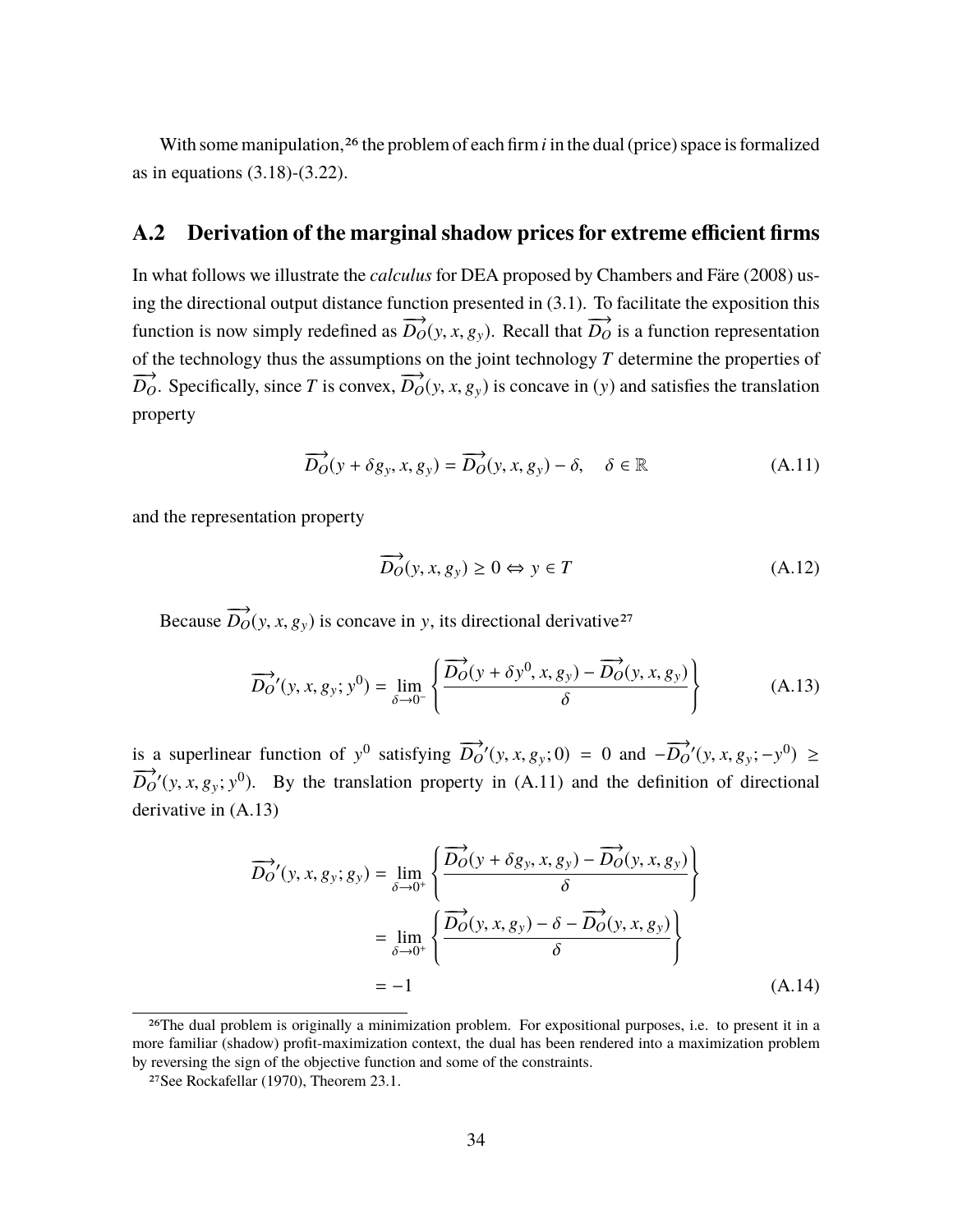Similarly,

$$
\overrightarrow{D_O'}(y + \beta g_y, x, g_y; y^0) = \lim_{\delta \to 0^+} \left\{ \frac{\overrightarrow{D_O}(y + \beta g_y + \delta y^0, x, y^0) - \overrightarrow{D_O}(y + \beta g_y, x, g_y)}{\delta} \right\}
$$

$$
= \lim_{\delta \to 0^+} \left\{ \frac{\overrightarrow{D_O}(y + \delta y^0, x, g_y) - \beta - \overrightarrow{D_O}(y, x, g_y) + \beta}{\delta} \right\}
$$

$$
= \overrightarrow{D_O'}(y, x, g_y; y^0) \quad \forall \beta \in \mathbb{R}
$$
(A.15)

The derivation in [\(A.15\)](#page-36-0) simply implies that directional derivatives for directional distance functions are translation invariant with respect to the direction defining the directional distance function.

The superdifferential of −−→  $D$ <sup>*O*</sup> in y, denoted as ∂  $\overrightarrow{D_O}(y, x, g_y)$ , is given by

$$
\partial \overrightarrow{D_O}(y, x, g_y) = \left\{ v \in \mathbb{R}^{\mathbb{N}} \mid \overrightarrow{D_O}(y, x, g_y) + v'(y^0 - y) \ge \overrightarrow{D_O}(y^0, x, g_y) \quad \forall y^0 \in \mathbb{R}^{\mathbb{N}} \right\}
$$
 (A.16)

which can be also expressed as<sup>[28](#page-36-1)</sup>

<span id="page-36-0"></span>
$$
\partial \overrightarrow{D_O}(y, x, g_y) = \left\{ v \mid v'y^0 \ge \overrightarrow{D_O}'(y, x, g_y; y^0) \quad \forall y^0 \right\}
$$
 (A.17)

or equivalently

$$
\overrightarrow{D_O}'(y, x, g_y; y^0) = \inf \left\{ v'y^0 \mid v \in \partial \overrightarrow{D_O}(y, x, g_y) \right\}
$$
 (A.18)

Denoting  $\nabla \overrightarrow{D_O}(y, x, g_y)$  as the gradient of  $\overrightarrow{D_O}$  $D_O$  in y and considering that when  $\overrightarrow{D_O}(y, x, g_y)$ is differentiable in y  $\rightarrow$  $\overrightarrow{D_O}^{\prime\prime}(y, x, g_y; y^0)$  is the inner product of the gradient and  $y^0$ , i.e. −−→  $\overrightarrow{Do'}(y, x, g_y; y^0) = \nabla \overrightarrow{Do}(y, x, g_y)'y^0$ , it can be proven<sup>[29](#page-36-2)</sup> that if  $v \in \overrightarrow{Do}(y, x, g_y)$ 

$$
v'g = 1\tag{A.19}
$$

$$
v \in \partial \overrightarrow{D_O}(y + \beta g_y, x, g_y) \quad \forall \beta \in \mathbb{R}
$$
 (A.20)

These two mathematical results have important economic implications. First, the fact that the inner product of any element of the superdifferential ∂  $\overrightarrow{D_O}(y, x, g_y)$  and  $g_y$  must be equal to one reflects the fact that ∂  $\overrightarrow{D_O}(y, x, g_y)$  contains the shadow prices of the output bundle normalized

<span id="page-36-1"></span><sup>28</sup>See Rockafellar (1970), Theorems 23.3 and 23.4.

<span id="page-36-2"></span><sup>29</sup>See Lemma 1 and its proof in Chambers and Färe (2008).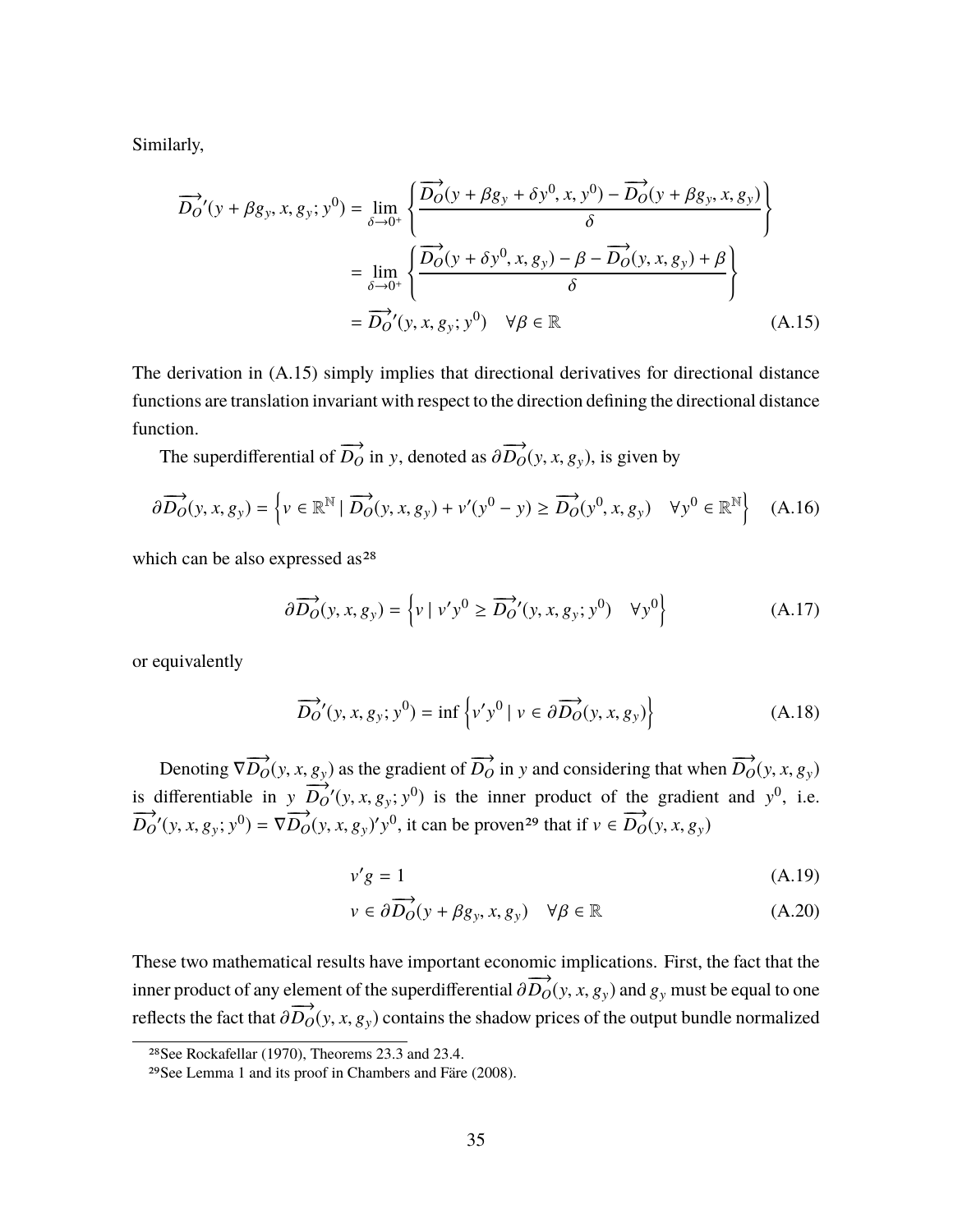by the shadow value of the numeraire bundle g. Second, not only directional derivatives but also superdifferentials of directional distance functions are translation invariant in the direction of g.

To see how the concepts of directional derivatives and superdifferentials allow for deriving shadow prices for extreme efficient units consider the revenue function associated with *T* for given output prices  $p \in \mathbb{R}_+^{\mathbb{N}}$ +

<span id="page-37-0"></span>
$$
R(x, p) = \max\{p'y \mid y \in T\}
$$
\n
$$
(A.21)
$$

As long as there exists a y such that  $y + \beta g_y \in T$  for some  $\beta$ , by the representation property

$$
R(x, p) = \max \left\{ p'(y + \overrightarrow{D_O}(y, x, g_y)g_y) \right\}
$$
  
= max  $\left\{ p'y + \overrightarrow{D_O}(y, x, g_y)p'g_y \right\}$  (A.22)

Now take any solution to  $(A.22)$  and denote it as  $y^*$  which is the efficient level of output maximizing revenue. The directional derivative of  $(A.22)$  in an arbitrary direction  $y<sup>0</sup>$  away from  $y^*$  is given by

$$
\lim_{\delta \to 0^+} \left\{ \frac{p'(y^* + \delta y^0) + \overrightarrow{Do}(y^* + \delta y^0, x, g_y) p' g_y - p'(y^* + \overrightarrow{Do}(y^*, x, g_y) g_y)}{\delta} \right\}
$$
\n=  $p'y^0 + \overrightarrow{Do}'(y^*, x, g_y; y^0) p' g_y$  (A.23)

If y<sup>\*</sup> is optimal, the directional derivative  $p'y^0 + \overrightarrow{D_O}$  $\overrightarrow{Do'}(y^*, x, g_y; y^0)p'g_y$  is non-positive in every possible direction so that

<span id="page-37-2"></span><span id="page-37-1"></span>
$$
\frac{p'y^{0}}{p'g_{y}} \le -\overrightarrow{D_{0}}'(y^{*}, x, g_{y}; y^{0})
$$
\n(A.24)

which implies that  $\frac{p}{p'g_y} \in \partial \overrightarrow{Do}(y^*, x, g_y)$  for every  $y^0$ . As mentioned before, this means that for efficient firms (those efficiently selecting y<sup>\*</sup>) ∂  $\overrightarrow{D_O}(y^*, x, g_y)$  contains all the possible normalized shadow prices for −−→  $\overrightarrow{D_O}$  at  $y^*$ .

Recall that −−→  $\overrightarrow{Do'}(y^*, x, g_y; g_y) = -1$  by [\(A.14\)](#page-35-4), then for  $y^0 = g_y$  [\(A.23\)](#page-37-1) becomes

$$
p'y^{0} + \overrightarrow{D_{0}}'(y^{*}, x, g_{y}; g_{y})p'g_{y} = p'g_{y} - p'g_{y} = 0
$$
 (A.25)

Hence, translations of  $y^*$  in the direction of  $g_y$  do not have any impact on the objective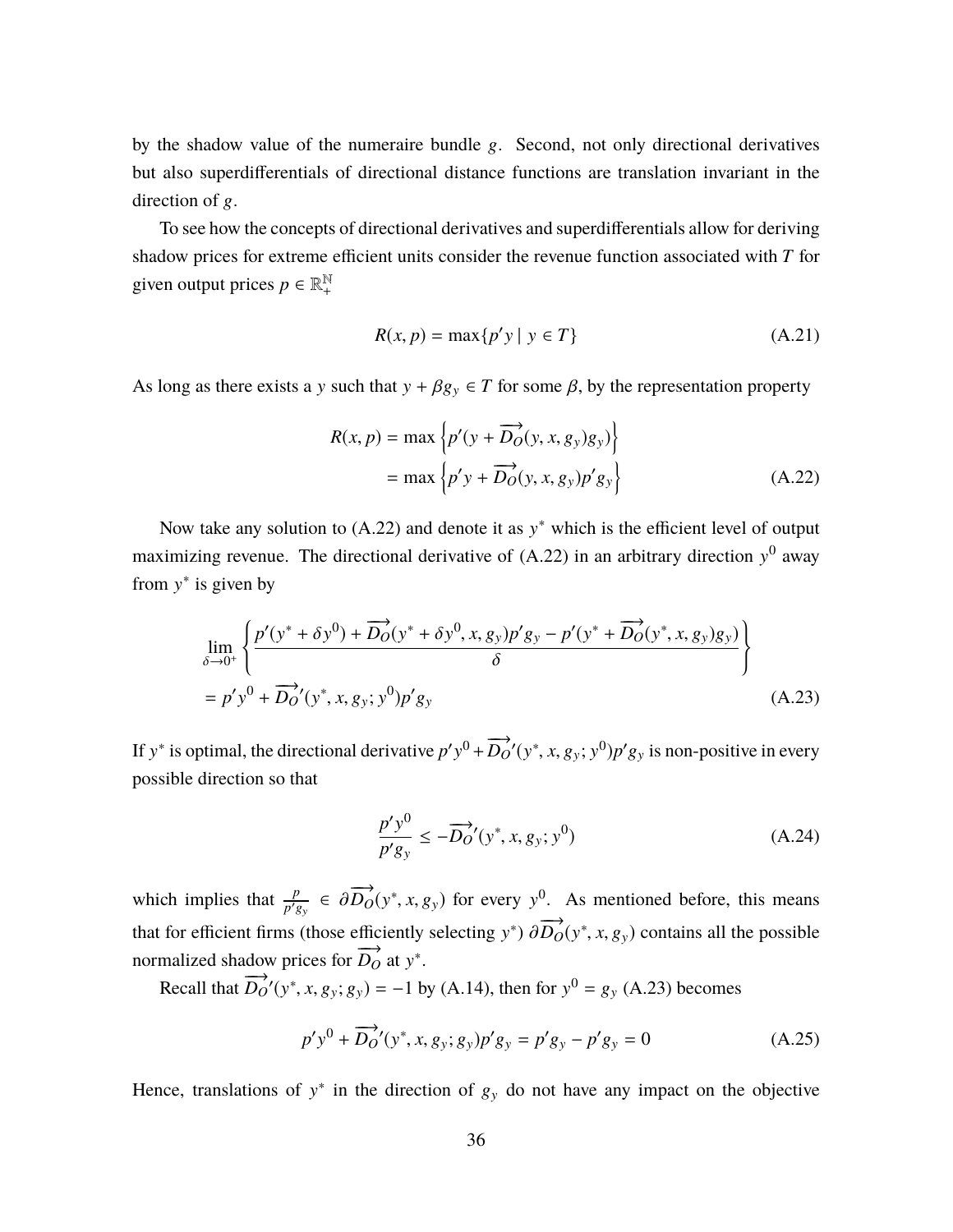$R(x, p)$ , thus if y<sup>\*</sup> solves the revenue maximization problem so does any translation of y<sup>\*</sup> in the direction of  $g_y$ . That is, for extreme efficient firms on the primal kinks of the technology there are multiple optimal solutions (i.e. any  $y^*$  and any translation of it in the direction of  $g_y$ ) to the dual revenue maximization problem. This solution indeterminacy is simply solved by setting  $D_O(y^*, x, g_y)$  to ensure that  $y^*$  is on the frontier of *T*.

Denote *e<sup>m</sup>* as the *m*th element of the standard orthonormal basis and consider an increase in the production of  $y_m^*$ <sup>[30](#page-38-0)</sup> by one unit, which implies a movement from the efficient point  $y_m^*$ in the direction of  $e_m$ , then  $(A.24)$  becomes

$$
\frac{p_m}{p'g_y} \le -\overrightarrow{D_O}'(y^*, x, g_y; e_m)
$$
  
=  $-\inf \{ v'(e_m) | v \in \partial \overrightarrow{D_O}(y^*, x, g_y) \}$   
=  $-\inf \{ v_m | v \in \partial \overrightarrow{D_O}(y^*, x, g_y) \}$  (A.26)

Therefore, any normalized price  $\frac{p_m}{p'g_y}$  at which y<sup>\*</sup> is efficient is a lower bound for  $-\overrightarrow{D_O}$  $\overrightarrow{D_O}^{\prime}(y^*, x, g_y; -e_m)$ implying that  $-\overrightarrow{D_O}$  $\overrightarrow{Do'}(y^*, x, g_y; e_m)$  represents *willingness to gain*, i.e. a measure of what an extreme efficient firm would be willing to receive for engaging in the production of one extra unit of y*m*. In the same fashion, considering a movement in the direction of −*em*, which is associated with holding off the production of one unit of y*<sup>m</sup>* and forfeit the revenue from that unit, yields

$$
\frac{-p_m}{p'g_y} \le -\overrightarrow{D_O}'(y^*, x, g_y; -e_m)
$$
\n
$$
\frac{p_m}{p'g_y} \ge \overrightarrow{D_O}'(y^*, x, g_y; -e_m)
$$
\n
$$
= \inf \{ v'(-e_m) \mid v \in \partial \overrightarrow{D_O}(y^*, x, g_y) \}
$$
\n
$$
= -\sup \{ v_m \mid v \in \partial \overrightarrow{D_O}(y^*, x, g_y) \}
$$
\n(A.27)

which establishes that  $\frac{p_m}{p'g_y}$  is an upper bound for −−→  $\overrightarrow{Do'}(y^*, x, g_y; -e_m)$ . Thus,  $\overrightarrow{Do}$  $\overrightarrow{Do'}(y^*, x, g_y; -e_m)$ can be interpreted as *willingness to lose*, i.e. a measure of what an extreme efficient firm would be willing to give up to forgive the production of one unit of y*m*.

Since directional derivatives are positively linearly homogeneous and concave functions

<span id="page-38-0"></span><sup>&</sup>lt;sup>30</sup>In the empirical analysis I will focus specifically on CSR so  $y_m = y_R$ .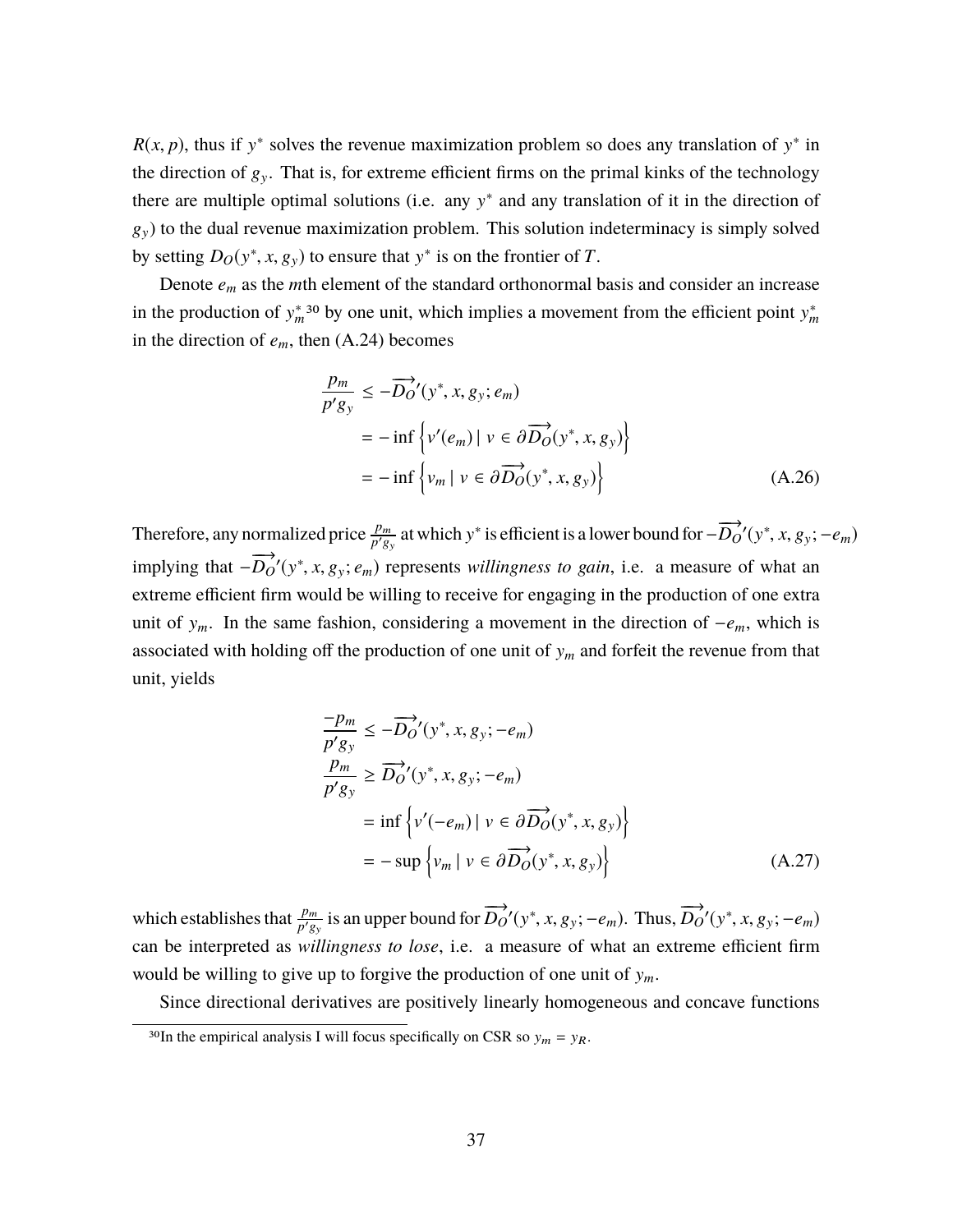of y

$$
\overrightarrow{D_O}'(y^*, x, g_y; -e_m) \le -\overrightarrow{D_O}'(y^*, x, g_y; e_m)
$$
\n(A.28)

which formally represents the gap between willingness to gain and willingness to lose generated by the non-smoothness of the technology. Intuitively, for a firm operating efficiently the marginal gain of producing one additional unit of  $y_m$  should be higher than the marginal loss of relinquishing one unit of it. Note that, even if there are potentially infinitely many (normalized) shadow prices for  $y_m$ , this approach allows for identifying the only two prices that are economically relevant: the gaining shadow price and the losing shadow price. At the kinks these two prices diverges but are still uniquely identified by  $-\overrightarrow{D_O}$  $\overrightarrow{D_O}^{\prime}(y^*, x, g_y; e_m)$  and −−→  $\overrightarrow{Do'}(y^*, x, g_y; -e_m)$ , respectively.

It is important to remark that the interpretation of the directional derivatives  $-\overrightarrow{D_O}$  $\overrightarrow{D_O}'(\cdot; e_m)$ and −−→  $\overrightarrow{Do'}(\cdot; -e_m)$  as willingness to gain and willingness to lose, respectively, applies only to extreme efficient units that are at the kinks of the technological frontier. For efficient firms that are on the technological frontier, but not at the kinks, willingness to gain and willingness to lose coincide as  $-\overrightarrow{D_O}$  $\overrightarrow{D_O}^{\prime}(y^*, x, g_y; e_m) = \overrightarrow{D_O}^{\prime}$  $\overrightarrow{Do'}(y^*, x, g_y; -e_m)$ . For inefficient firms the interpretation of  $-\overrightarrow{D_O}$  $\overrightarrow{Do'}(y^*, x, g_y; e_m)$  is still insightful but different. Specifically, if  $y^*$  is not efficient,  $-\overrightarrow{D_O}$  $\overrightarrow{Do'}(y^*, x, g_y; e_m)$  simply measures the change in the directional distance function resulting from a small move in the direction of *em*.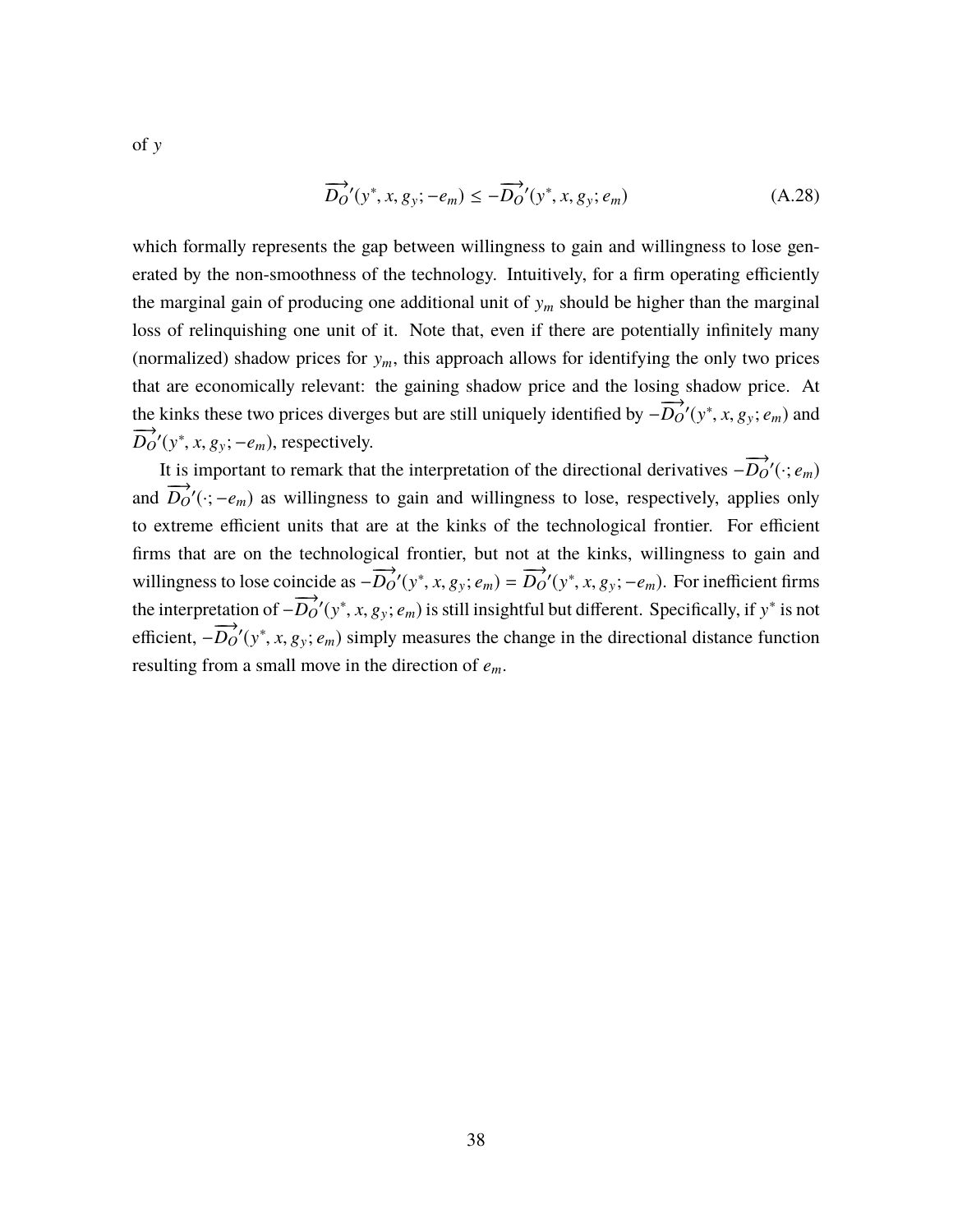# **B Figures and Tables**

<span id="page-40-0"></span>

**Figure 1:** Histogram of the variables used in the empirical analysis

*Souces*: Orbis - Bureau van Dijk (desirable output, capital, labor, variable inputs), ThomsonOne - Thomson Reuters (labor), and Sustainalytics (undesirable output, CSR output, undesirable input, CSR input).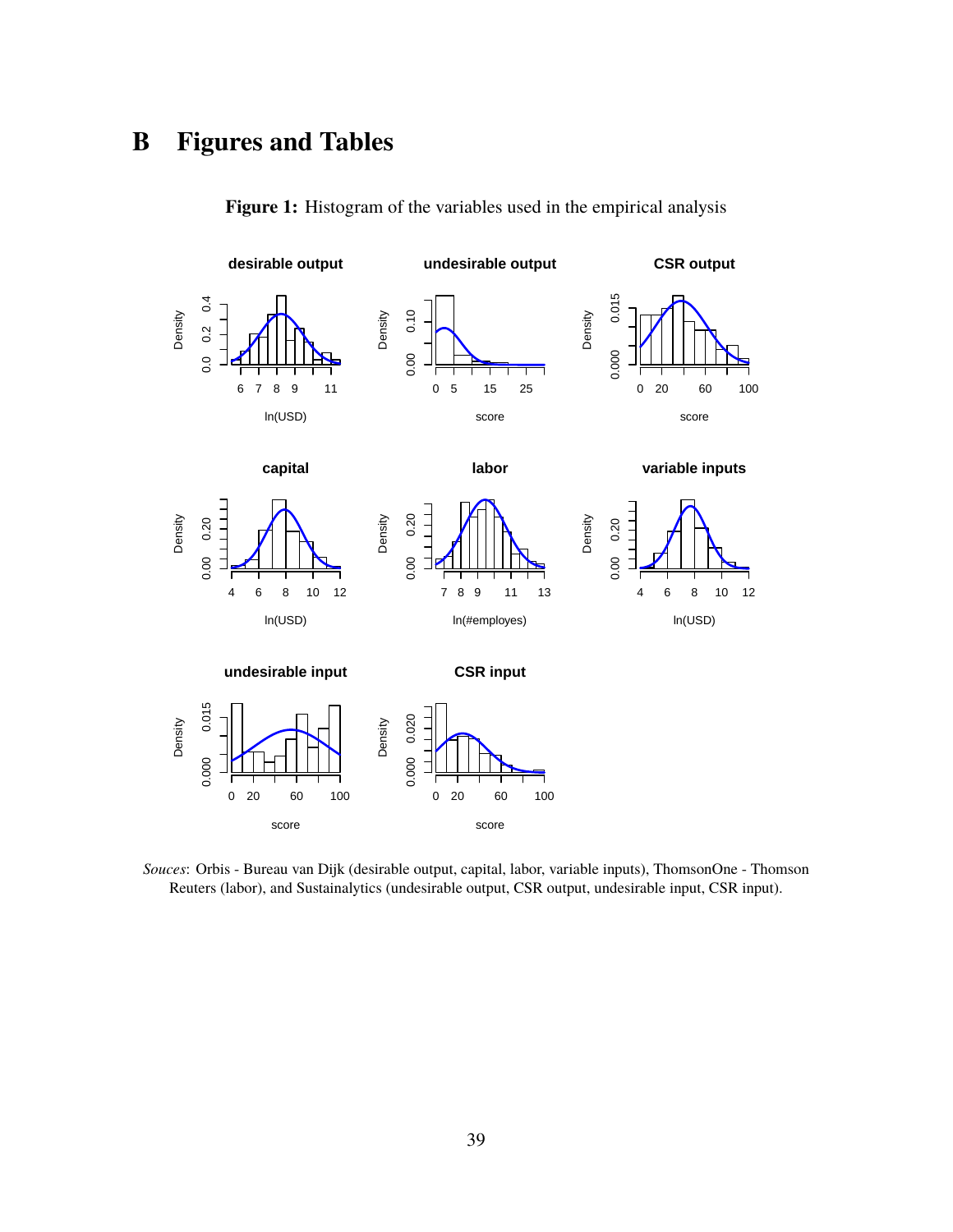<span id="page-41-0"></span>

**Figure 2:** Box plots of the variables used in the empirical analysis

*Souces*: Orbis - Bureau van Dijk (desirable output, capital, labor, variable inputs), ThomsonOne - Thomson Reuters (labor), and Sustainalytics (undesirable output, CSR output, undesirable input, CSR input).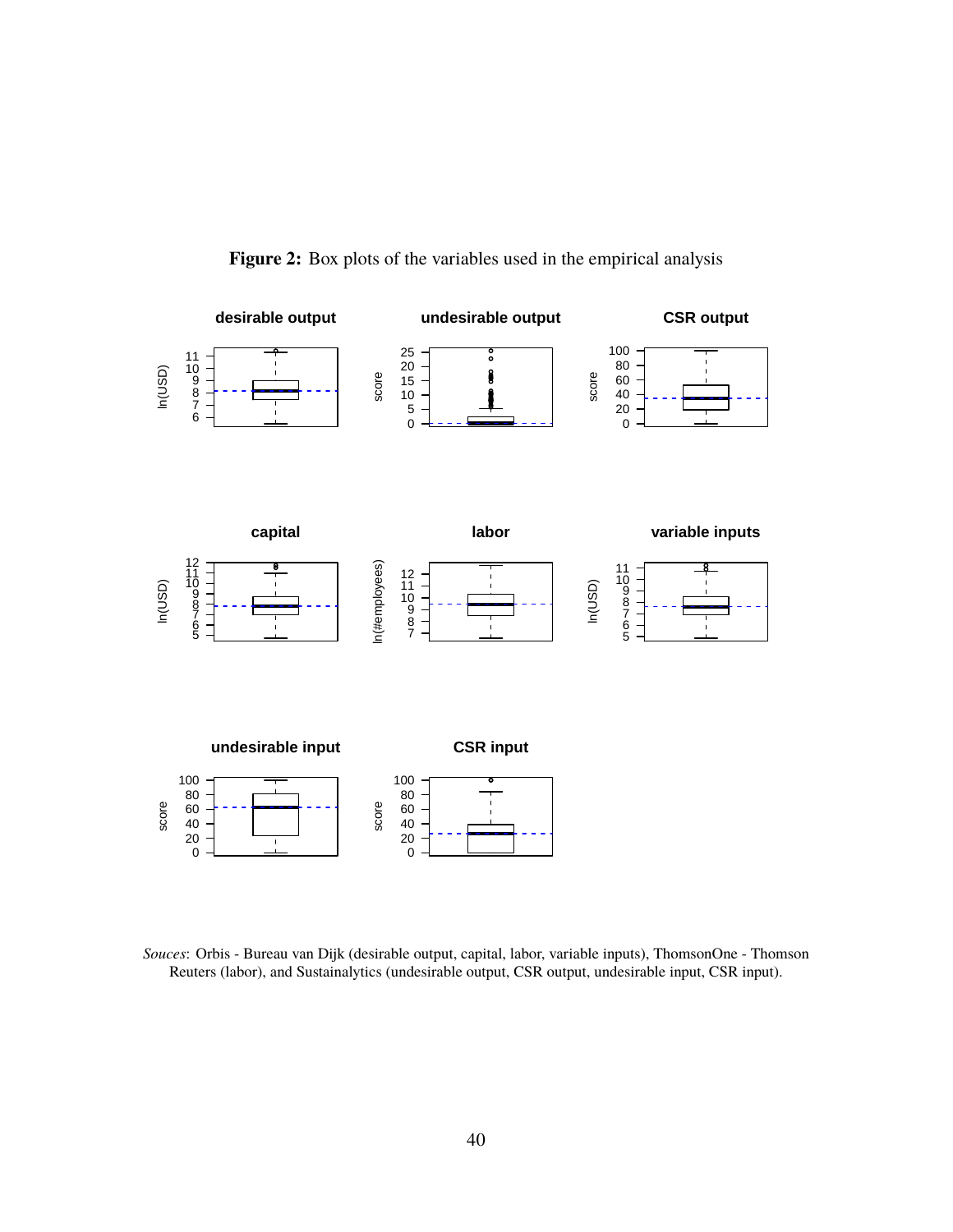<span id="page-42-0"></span>



*Souces*: Orbis - Bureau van Dijk (desirable output), and Sustainalytics (undesirable output, CSR output, undesirable input, CSR input).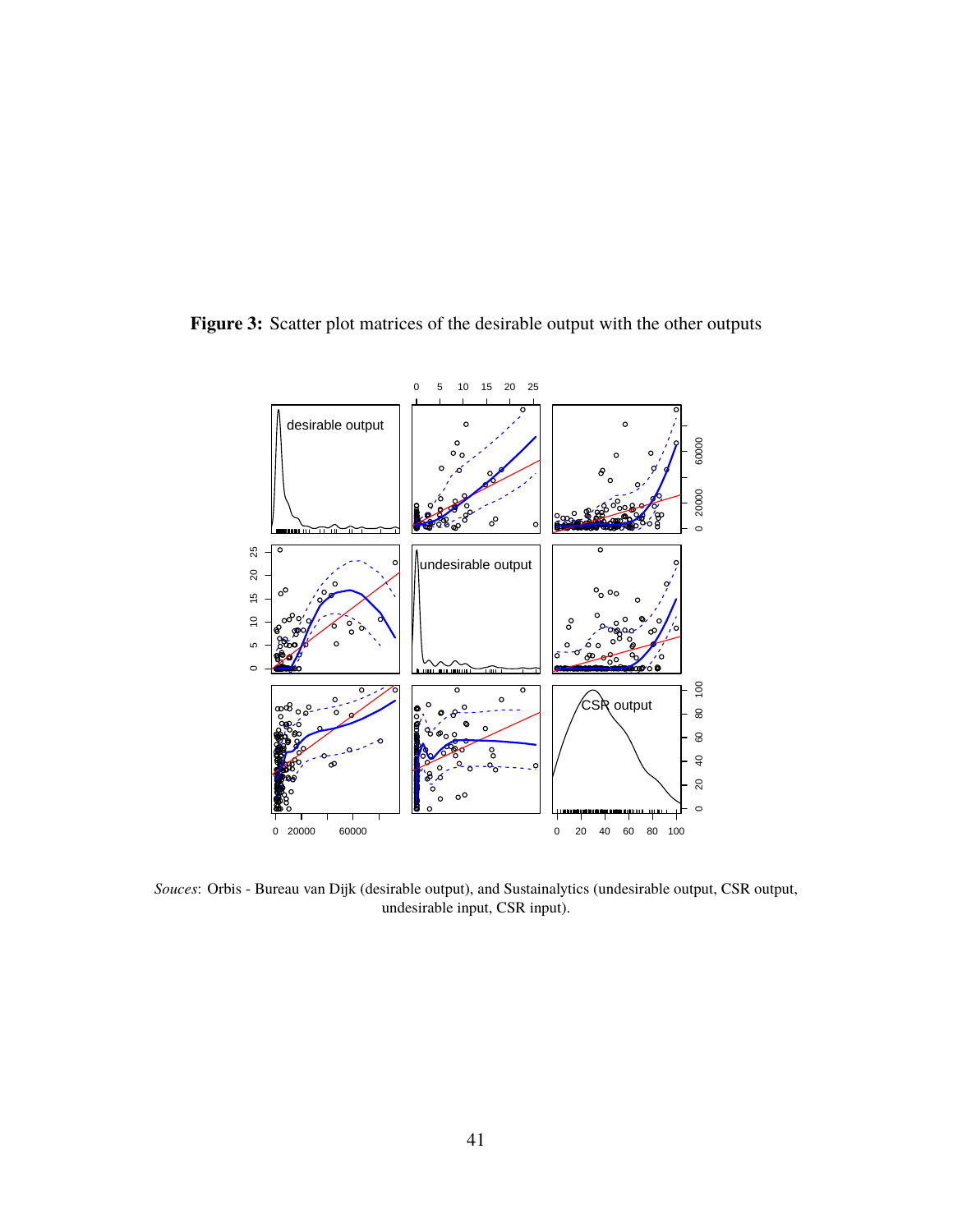<span id="page-43-0"></span>

**Figure 4:** Scatter plot matrices of the desirable output with the conventional production inputs

*Souces*: Orbis - Bureau van Dijk (desirable output, capital, labor, variable inputs), ThomsonOne - Thomson Reuters (labor).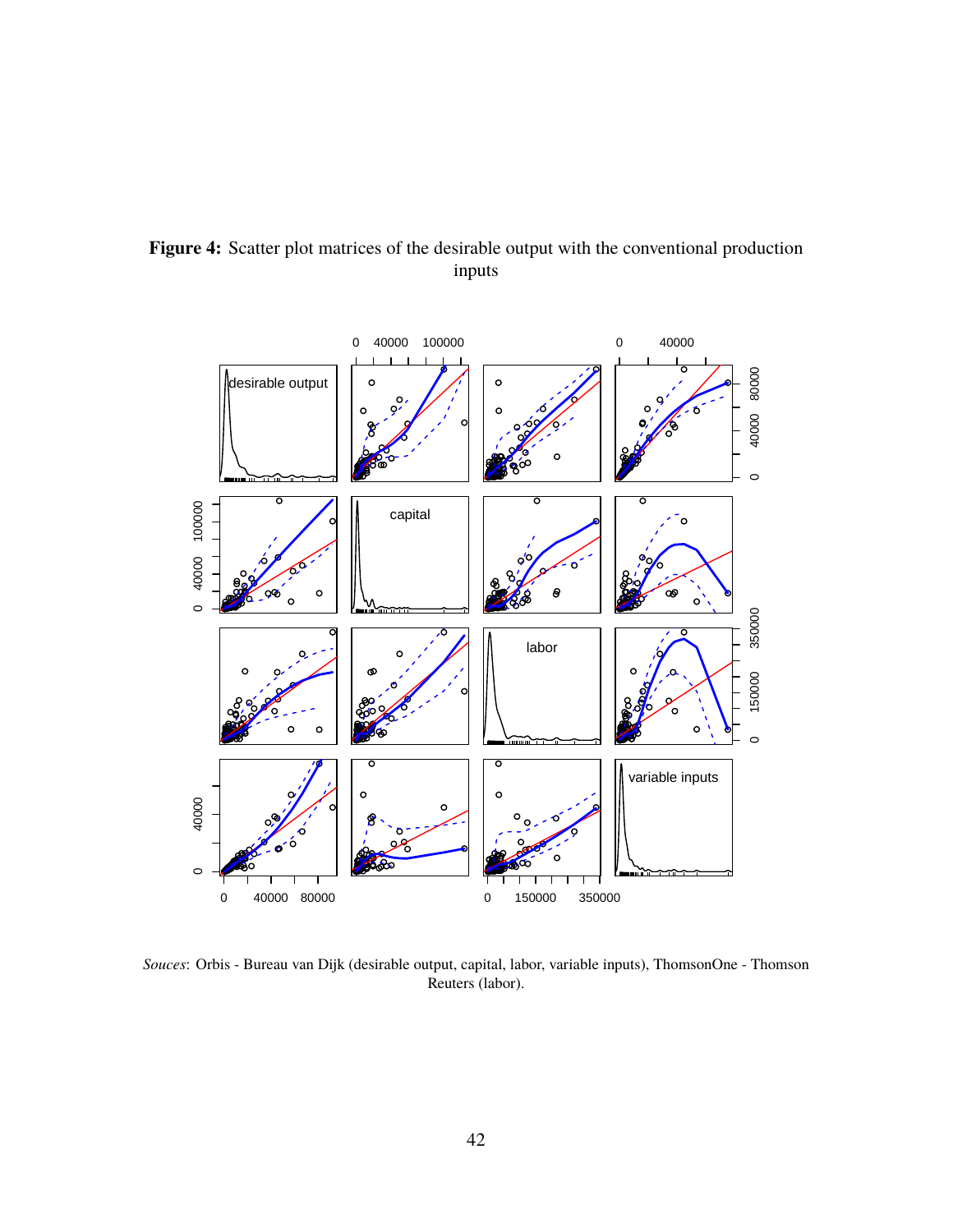<span id="page-44-0"></span>



*Souces*: Orbis - Bureau van Dijk (desirable output), and Sustainalytics (undesirable intput, CSR intput, undesirable input, CSR input).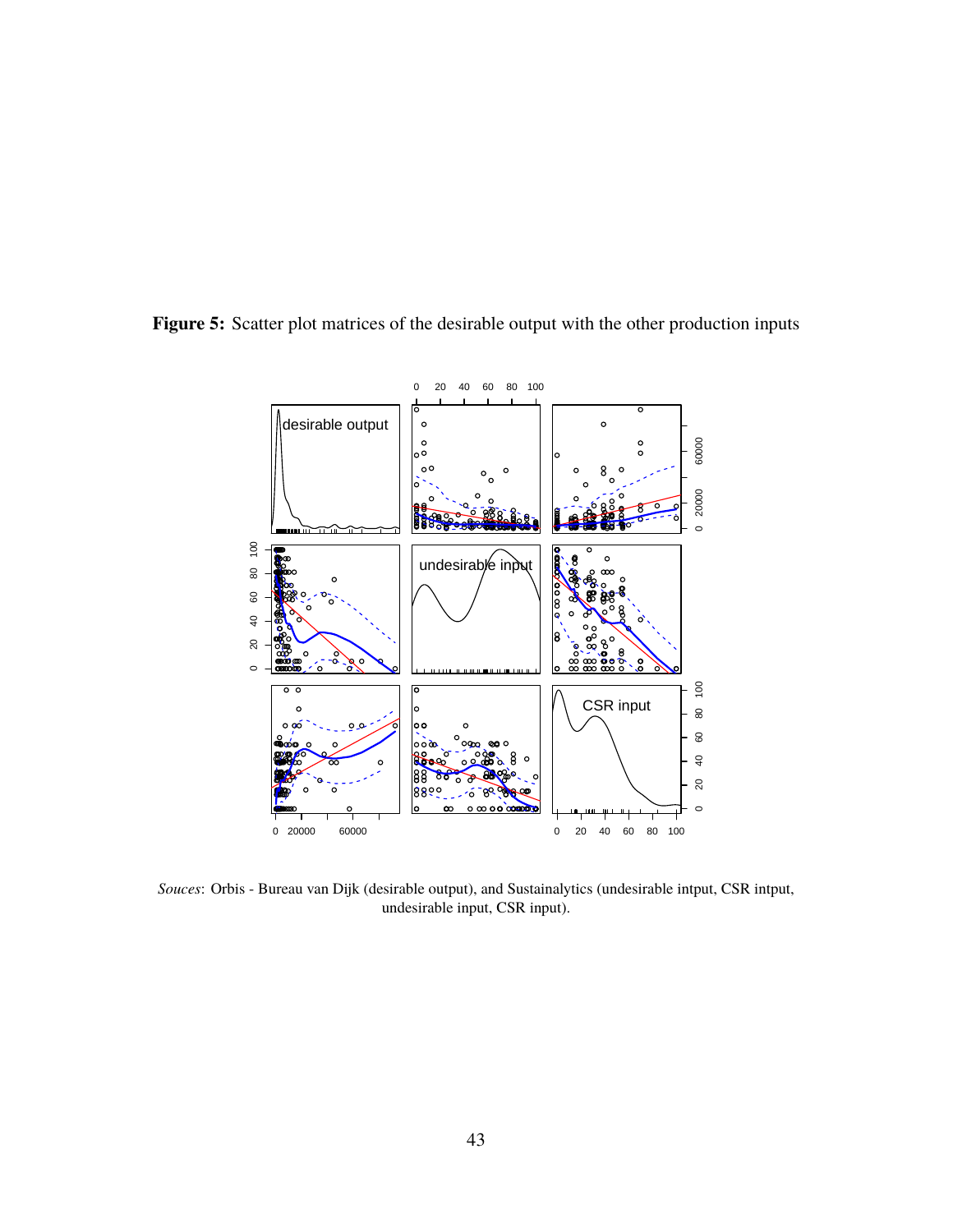**Figure 6:** Distribution of firms by geographical area

<span id="page-45-0"></span>

*Souce*: Based on the geographical location of the firms included in the analysis.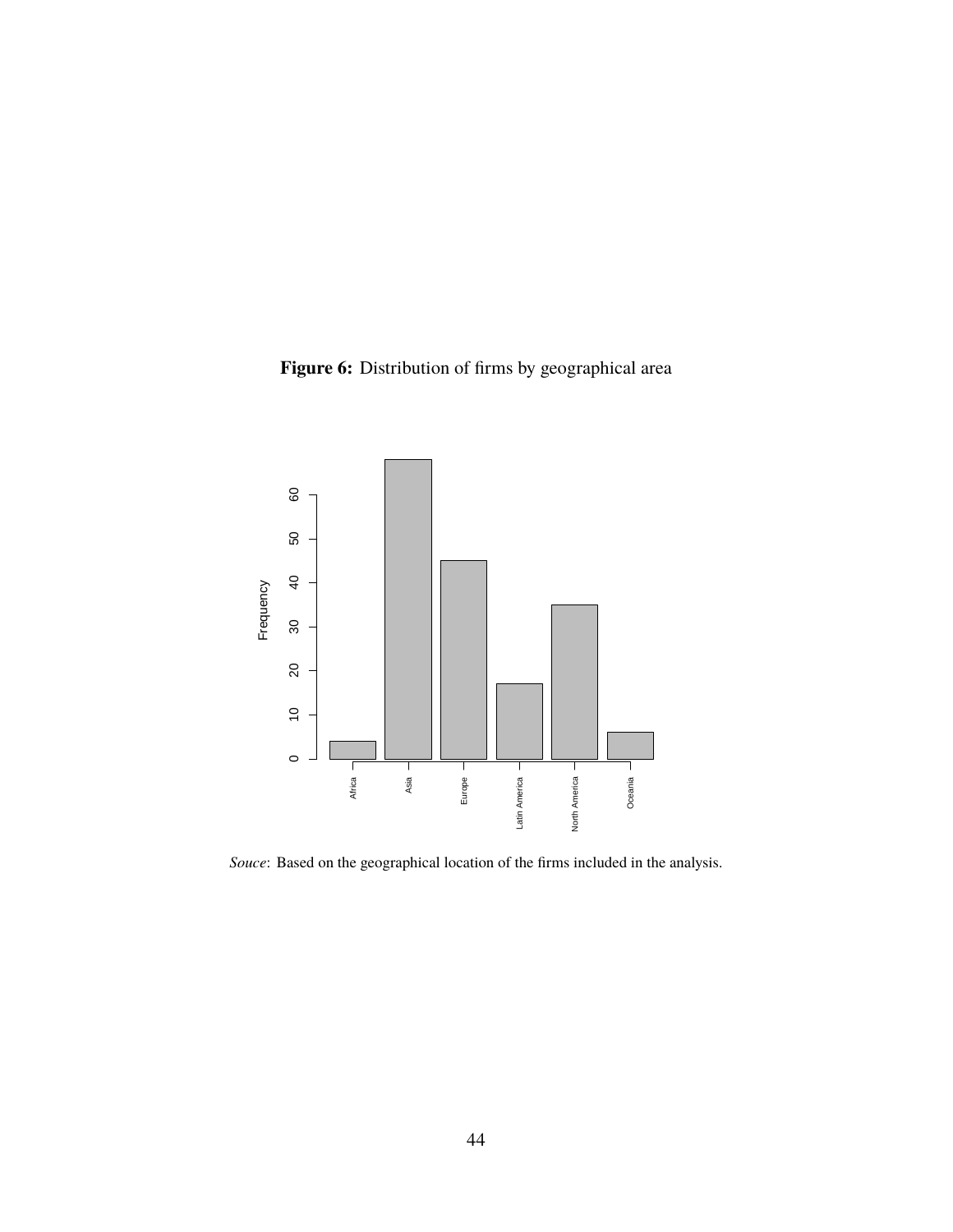**Figure 7:** Distribution of firms by country

<span id="page-46-0"></span>

*Souce*: Based on the geographical location of the firms included in the analysis.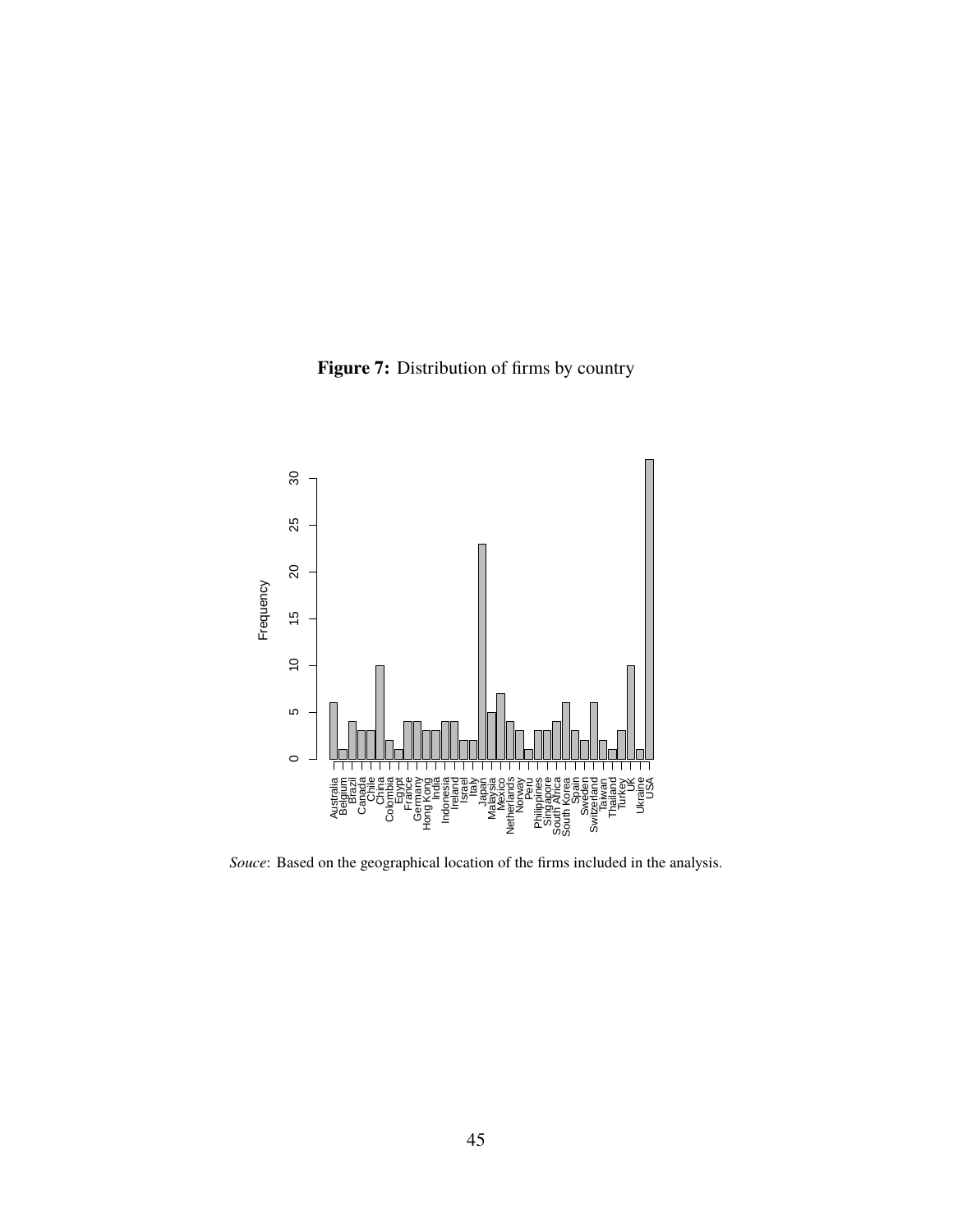**Figure 8:** Distribution of efficiency scores

<span id="page-47-0"></span>

*Souce*: Estimation results of the primal problem.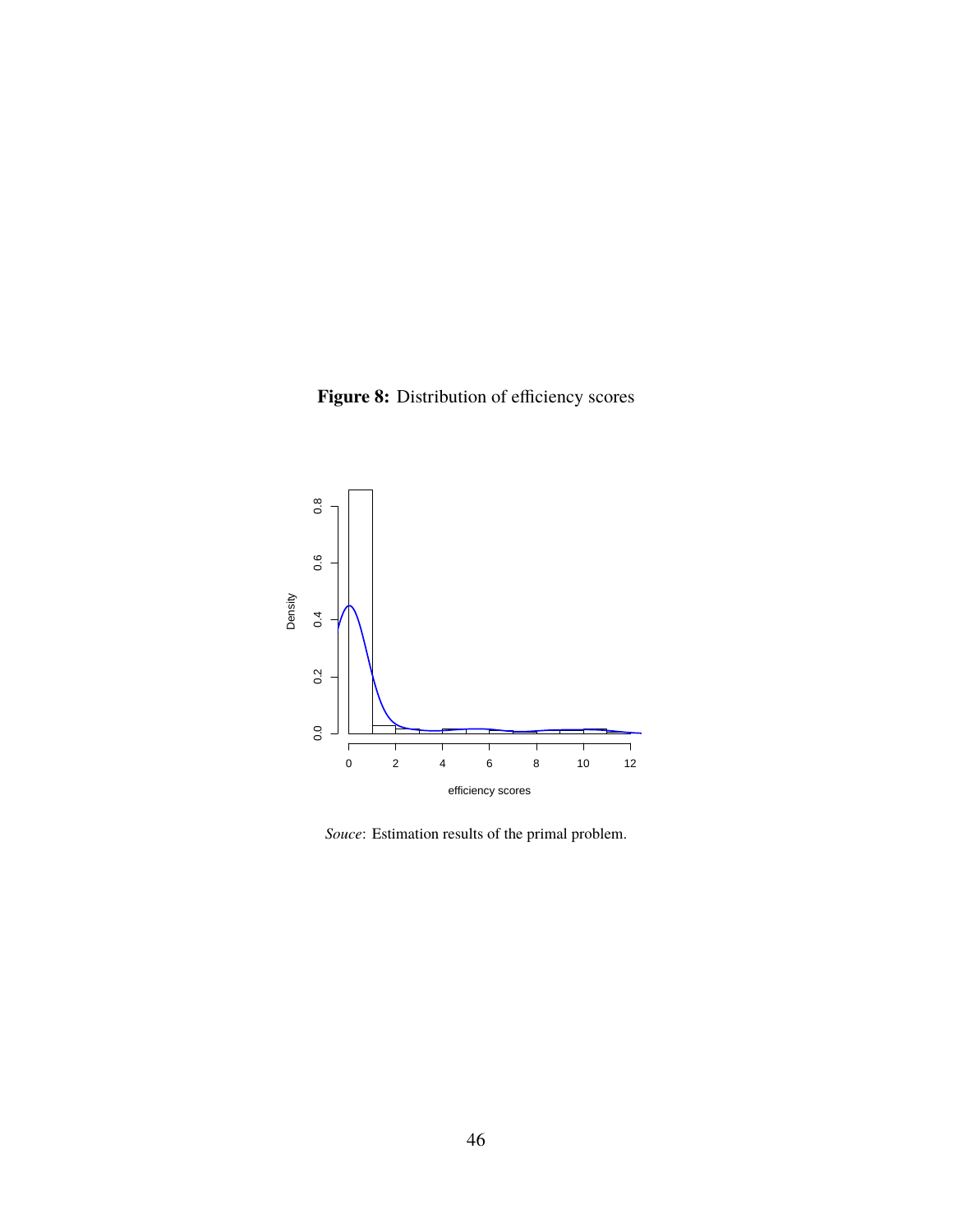<span id="page-48-0"></span>

Figure 9: Distribution of outputs shadow prices for inefficient and just efficient firms



*Souce*: Estimation results of the dual problem.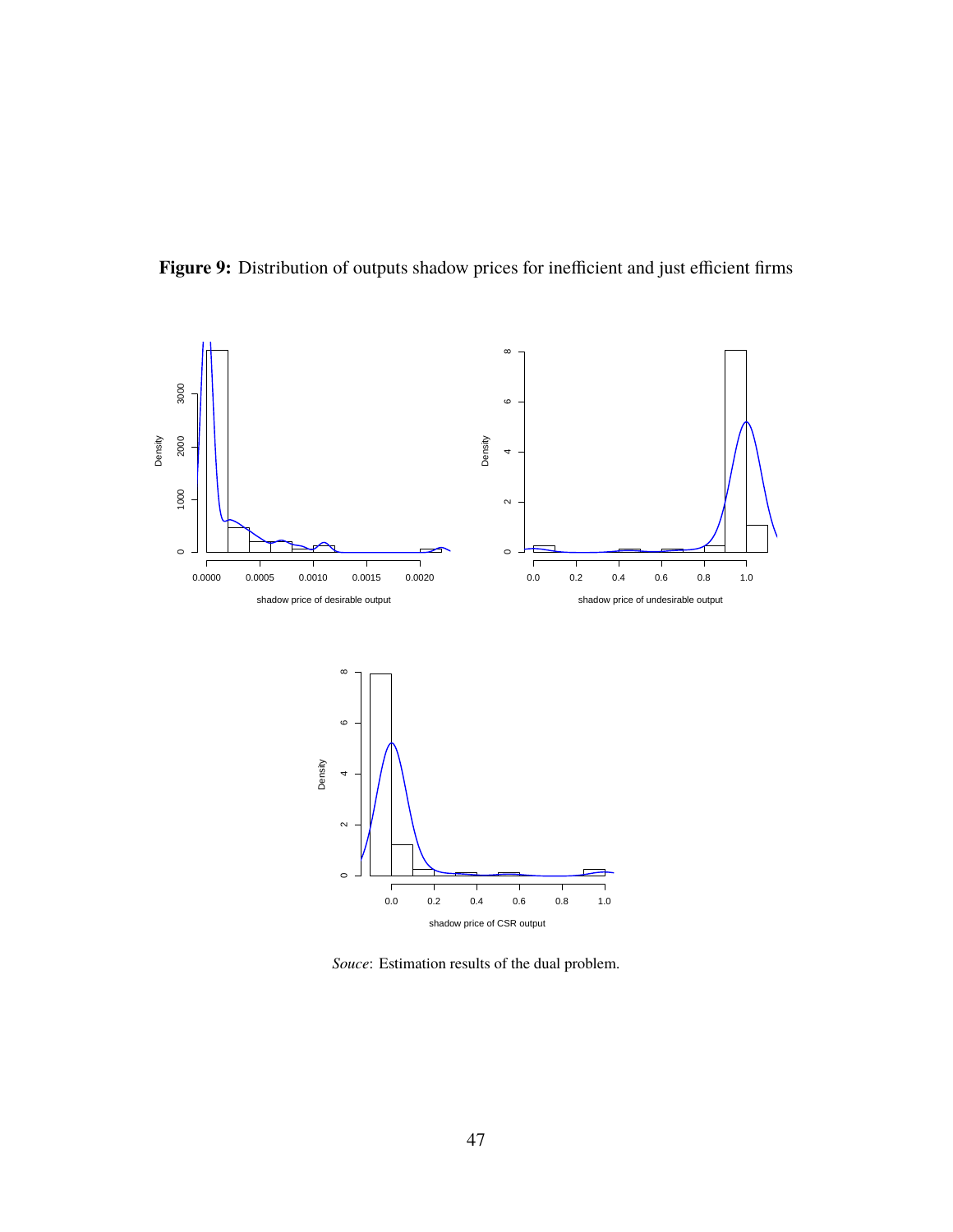

<span id="page-49-0"></span>

*Souce*: Estimation results of the modified dual problem for extreme efficient firms.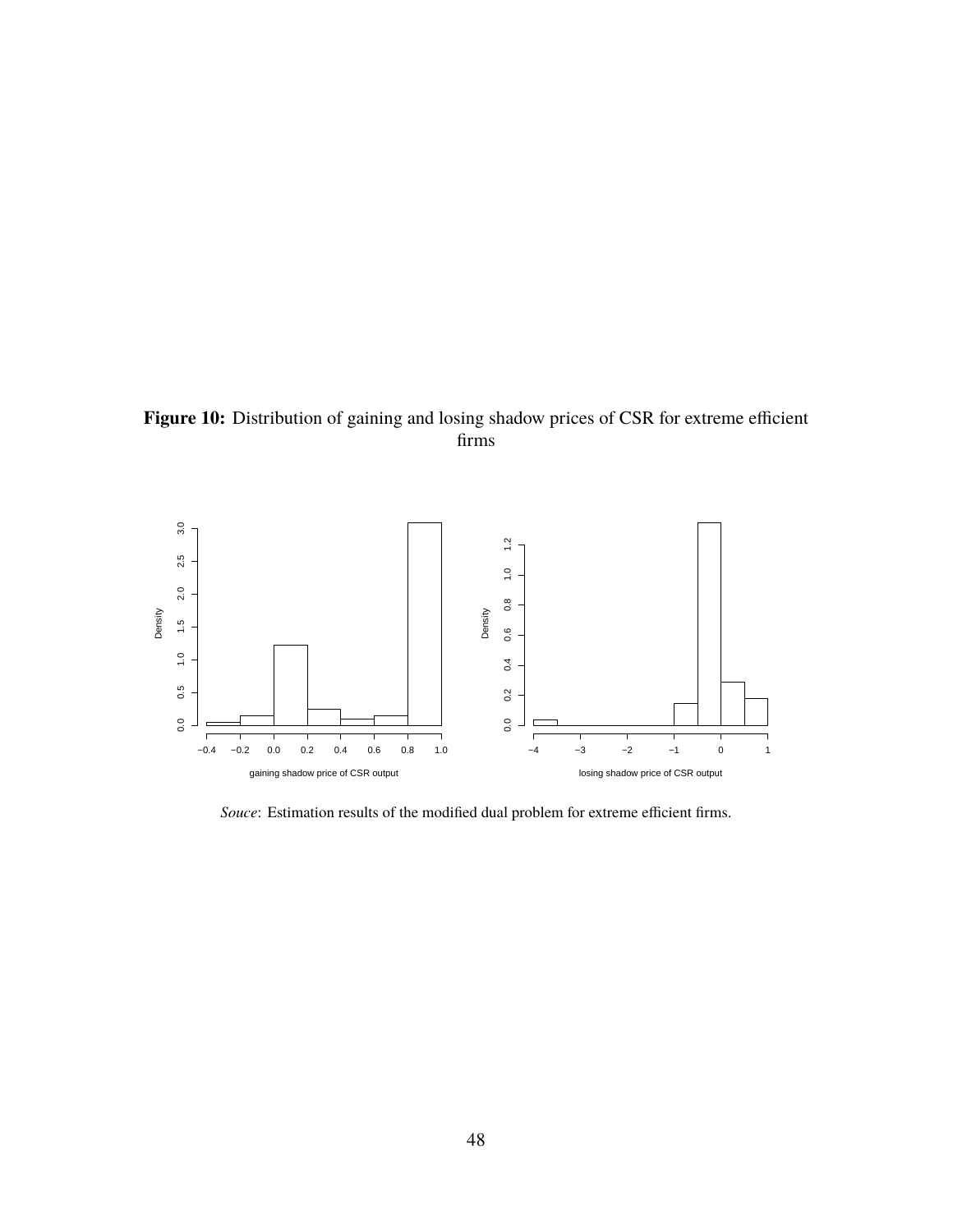<span id="page-50-0"></span>

| Variable  | Description                 | Indicator                                                                                                                                                                                                                                                                                                                                     | Source                                                                                                                                                                                                                   |
|-----------|-----------------------------|-----------------------------------------------------------------------------------------------------------------------------------------------------------------------------------------------------------------------------------------------------------------------------------------------------------------------------------------------|--------------------------------------------------------------------------------------------------------------------------------------------------------------------------------------------------------------------------|
| $y_D$     | desirable output            | <b>Sales</b>                                                                                                                                                                                                                                                                                                                                  | Orbis                                                                                                                                                                                                                    |
| $y_U$     | undesirable output          | <b>Operations Incidents</b><br><b>Environmental Supply Chain Incidents</b><br>Product and Services Incidents<br><b>Employee Incidents</b><br>Social Supply Chain Incidents<br>Product and Services Incidents<br>Society and Community Incidents<br><b>Business Ethics Incidents</b><br>Governance Incidents<br><b>Public Policy Incidents</b> | Sustainalytics - E<br>Sustainalytics - E<br>Sustainalytics - E<br>Sustainalytics - S<br>Sustainalytics - S<br>Sustainalytics - S<br>Sustainalytics - S<br>Sustainalytics - G<br>Sustainalytics - G<br>Sustainalytics - G |
| $y_R$     | socially responsible output | <b>Environmental Policy</b><br><b>Environmental Management System</b><br>Sustainable Agriculture Programs<br>Freedom of Association Policy<br><b>Discriminatory Policy</b><br>Supply Chain Monitoring<br>Bribery and Corruption Policy<br>Global Compact Signatory<br>Board Independence                                                      | Sustainalytics - E<br>Sustainalytics - E<br>Sustainalytics - E<br>Sustainalytics - S<br>Sustainalytics - S<br>Sustainalytics - S<br>Sustainalytics - G<br>Sustainalytics - G<br>Sustainalytics - G                       |
| $x_{1_k}$ | conventional input          | Capital - Fixed Assets                                                                                                                                                                                                                                                                                                                        | Orbis                                                                                                                                                                                                                    |
| $x_{1_l}$ | conventional input          | Labor - Number of Employees                                                                                                                                                                                                                                                                                                                   | Orbis/ThomsonOne                                                                                                                                                                                                         |
| $x_{1_v}$ | conventional input          | Variable Inputs - Cost of Goods Sold                                                                                                                                                                                                                                                                                                          | Orbis                                                                                                                                                                                                                    |
| $x_2$     | undesirable input           | Water Management Programs<br><b>GHG Reduction Programs</b><br>Scope of Social Supply Chain Standards                                                                                                                                                                                                                                          | Sustainalytics - E<br>Sustainalytics - E<br>Sustainalytics - S                                                                                                                                                           |
| $x_3$     | socially responsible input  | <b>Green Procurement Policy</b><br><b>Diversity Programs</b>                                                                                                                                                                                                                                                                                  | Sustainalytics - E<br>Sustainalytics - S                                                                                                                                                                                 |

**Table 1:** List of variables included in the empirical analysis

*Note*: The scores for the indicators used to construct measures of undesirable output and undesirable input have been transformed as 100 minus the original score to be consistent with the theoretical framework. Sustainalytics - E, S or G signifies that the indicator comes from either the E (Environment), S (Social) or G (Governance) category, in which the indicators in the Sustainalytics database are organized.

 $=$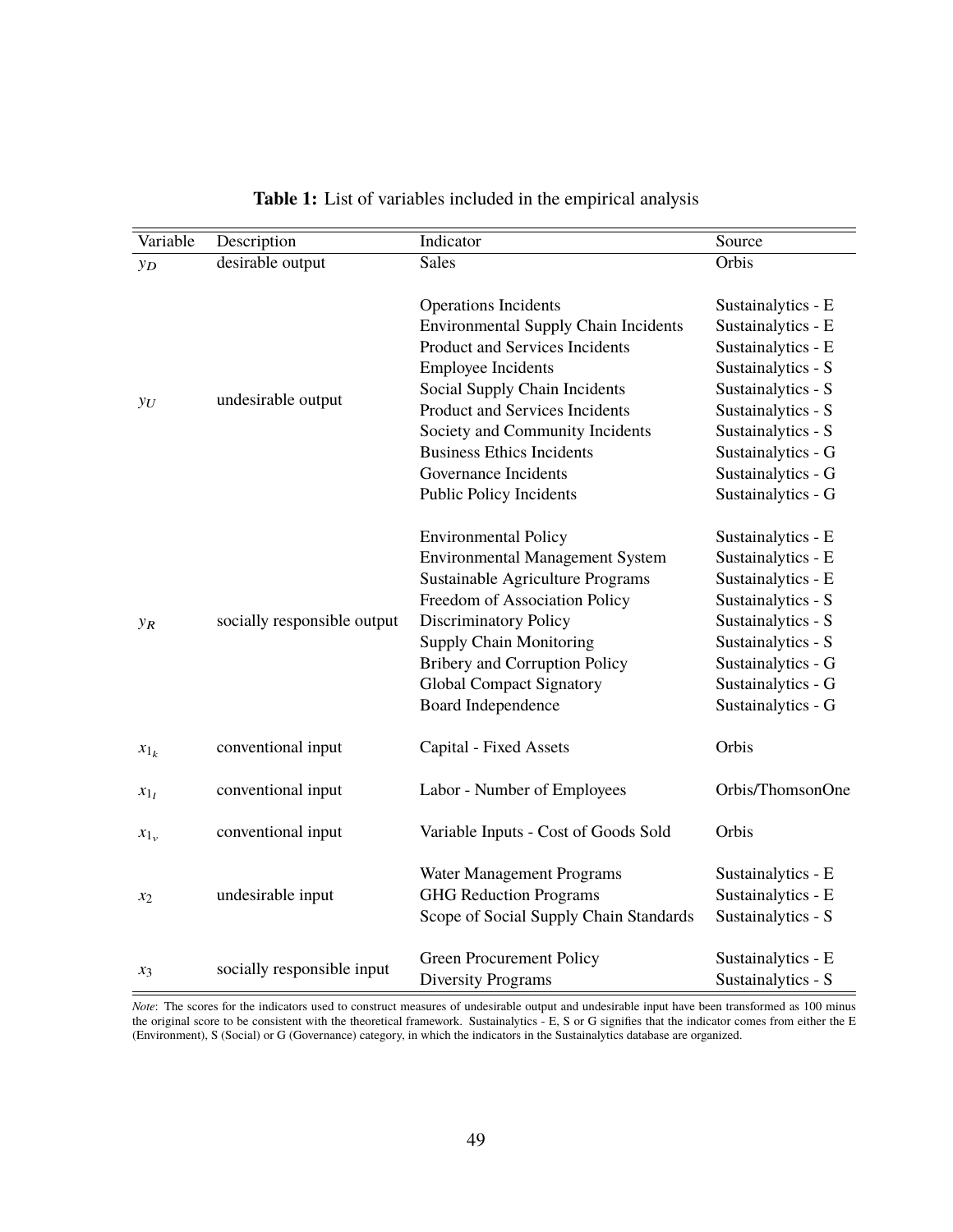<span id="page-51-0"></span>

| Variable | Description                 | Indicator                                   | Weight |
|----------|-----------------------------|---------------------------------------------|--------|
|          |                             | <b>Operations Incidents</b>                 | 16.71  |
|          |                             | <b>Environmental Supply Chain Incidents</b> | 6.96   |
|          |                             | Product and Services Incidents              | 4.64   |
|          |                             | <b>Employee Incidents</b>                   | 11.60  |
|          | undesirable output          | Social Supply Chain Incidents               | 11.60  |
| $y_U$    |                             | Product and Services Incidents              | 13.92  |
|          |                             | Society and Community Incidents             | 6.69   |
|          |                             | <b>Business Ethics Incidents</b>            | 10.90  |
|          |                             | Governance Incidents                        | 9.74   |
|          |                             | <b>Public Policy Incidents</b>              | 6.69   |
|          |                             |                                             | 100.00 |
|          |                             |                                             |        |
|          |                             | <b>Environmental Policy</b>                 | 10.76  |
| $y_R$    |                             | <b>Environmental Management System</b>      | 14.35  |
|          |                             | Sustainable Agriculture Programs            | 13.45  |
|          | socially responsible output | Freedom of Association Policy               | 13.45  |
|          |                             | Discriminatory Policy                       | 13.45  |
|          |                             | <b>Supply Chain Monitoring</b>              | 13.45  |
|          |                             | Bribery and Corruption Policy               | 4.48   |
|          |                             | <b>Global Compact Signatory</b>             | 4.48   |
|          |                             | Board Independence                          | 12.11  |
|          |                             |                                             | 100.00 |
|          |                             |                                             |        |
|          |                             | Water Management Programs                   | 45.00  |
| $x_2$    | undesirable input           | <b>GHG Reduction Programs</b>               | 30.00  |
|          |                             | Scope of Social Supply Chain Standards      | 25.00  |
|          |                             |                                             | 100.00 |
|          |                             | <b>Green Procurement Policy</b>             | 40.00  |
| $x_3$    | socially responsible input  | <b>Diversity Programs</b>                   | 60.00  |
|          |                             |                                             | 100.00 |
|          |                             |                                             |        |

**Table 2:** Weights assigned to each component used to construct the variables  $y_U$ ,  $y_R$ ,  $x_2$ ,  $x_3$ 

*Note*: The weights have been re-scaled to reflect the relative importance given to these indicators in the original Sustainalytics dataset.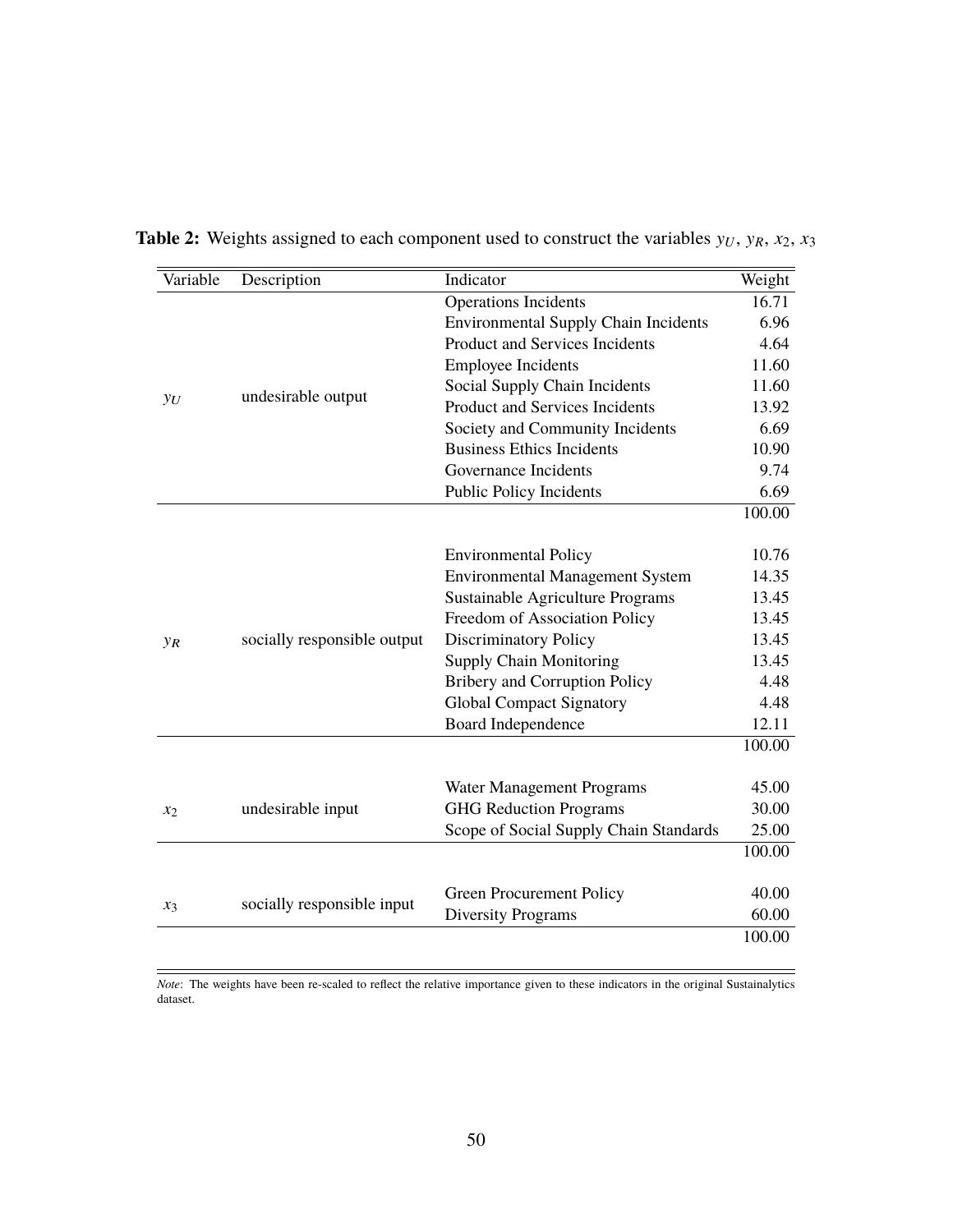| Variable Description                       | Mean    | Median             | Trimmed Standard |           | MAD            |
|--------------------------------------------|---------|--------------------|------------------|-----------|----------------|
|                                            |         |                    | Mean 10%         | deviation |                |
| desirable output - sales (USD)             | 8233.86 |                    | 3486.88 3557.63  | 13921.03  | 2318.59        |
| undesirable output (score)                 | 2.30    | 0.07               | 0.22             | 4.66      | 0.07           |
| socially responsible output (score)        | 37.71   | 34.51              | 35.41            | 23.63     | 17.12          |
| capital - fixed assets (USD)               | 7278.93 | 2474.88            | 2497.23          | 15091.47  | 1605.00        |
| labor - number of employees                | 8394.50 | 2700.00            | 12433.58         | 17236.23  | 8490.00        |
| variable inputs - cost of goods sold (USD) | 5010.73 | 2046.09            | 2224.33          | 9406.09   | 1366.61        |
| indesirable input (score)                  | 54.78   | $62.50$<br>$26.40$ | 56.43<br>20.05   | 34.12     | 27.50<br>19.60 |
| socially responsible input (score)         | 24.54   |                    |                  | 22.38     |                |
|                                            |         |                    |                  |           |                |

<span id="page-52-0"></span>Table 3: Descriptive statistics of the variables used in the empirical analysis **Table 3:** Descriptive statistics of the variables used in the empirical analysis

Note: The variables expressed in USD are in million of USD; whenever the values were expressed in other currencies they have been converted into USD using<br>the Dec 31 2014 exchange rate provided by the IMF. The variables e *Note*: The variables expressed in USD are in million of USD; whenever the values were expressed in other currencies they have been converted into USD using the Dec 31 2014 exchange rate provided by the IMF. The variables expressed in scores are expressed on a potential scale from 0 to 100.